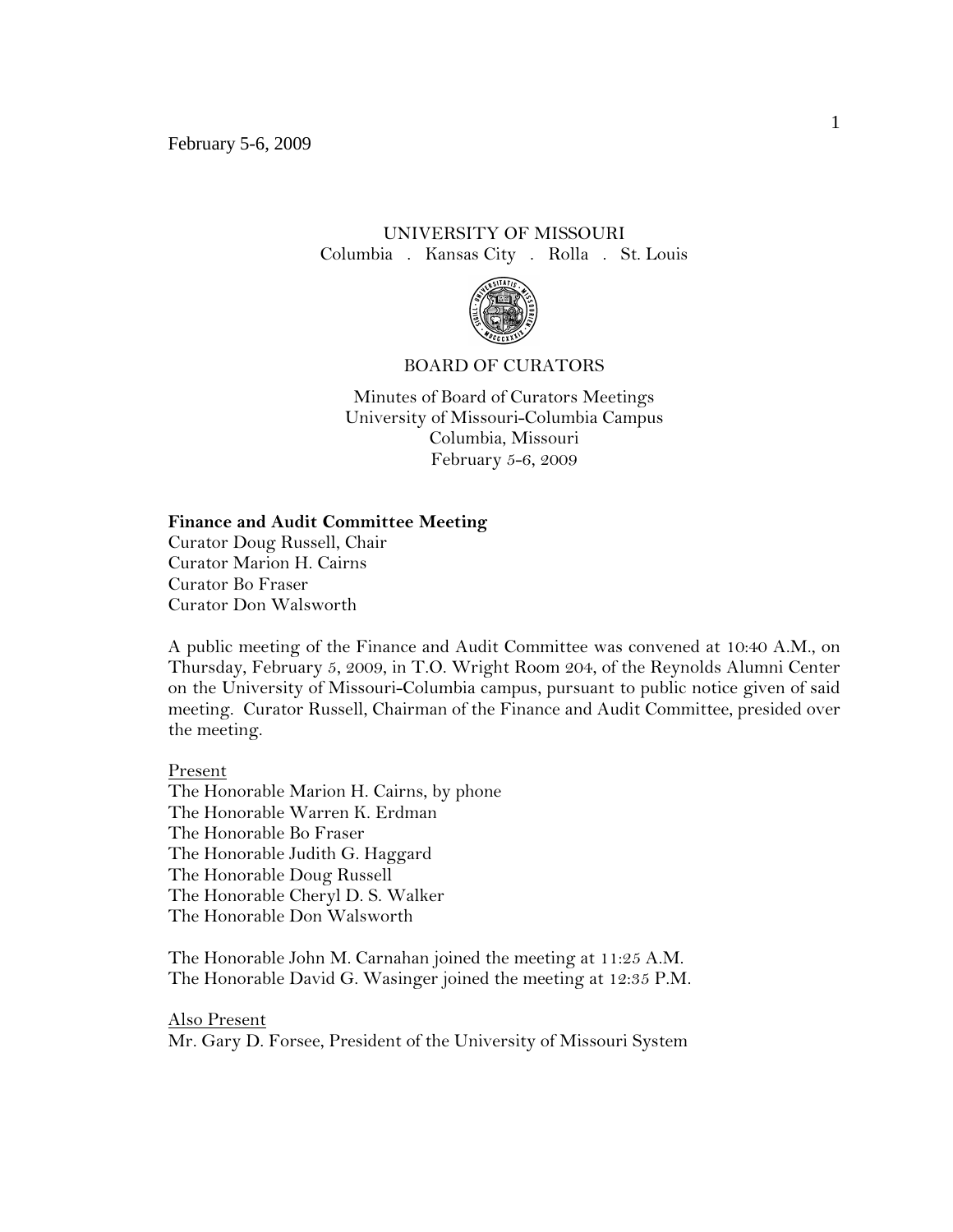February 5-6, 2009

Mr. Stephen J. Owens, General Counsel Ms. Kathleen M. Miller, Secretary of the Board of Curators Ms. Natalie "Nikki" Krawitz, Vice President for Finance and Administration Mr. Brian McNamee, Manager of Investments, University of Missouri System Members of the UM Faculty and Staff Media Representatives

## **Agenda**

Information

- 1. Investments Update
- 2. Investment Consultant Interviews

### Action

- 1. Investment Consultant Selection
- 2. Revision to Collected Rules and Regulations, Section 140.011, Investment Policy for Endowment Fund, and Section 140.012, Investment Policy for Retirement, Disability and Death Benefit Plan

Investments Update – provided by Vice President Krawitz (handouts on file)

Investment Consultant Interviews

Investment Consultant Selection Overview – presented by Vice President Krawitz

Interview: Summit Strategies Group – Mr. Stephen P. Holmes and Mr. Mark Caplinger

Interview: Rocaton Investment Advisors, LLC – Ms. Robin Pellish and Mr. Roger Fenningdorf

Discussion of Investment Consultants (Ms. Pellish was not present for the discussion or vote on Investment Consultants)

Investment Consultant Selection, UM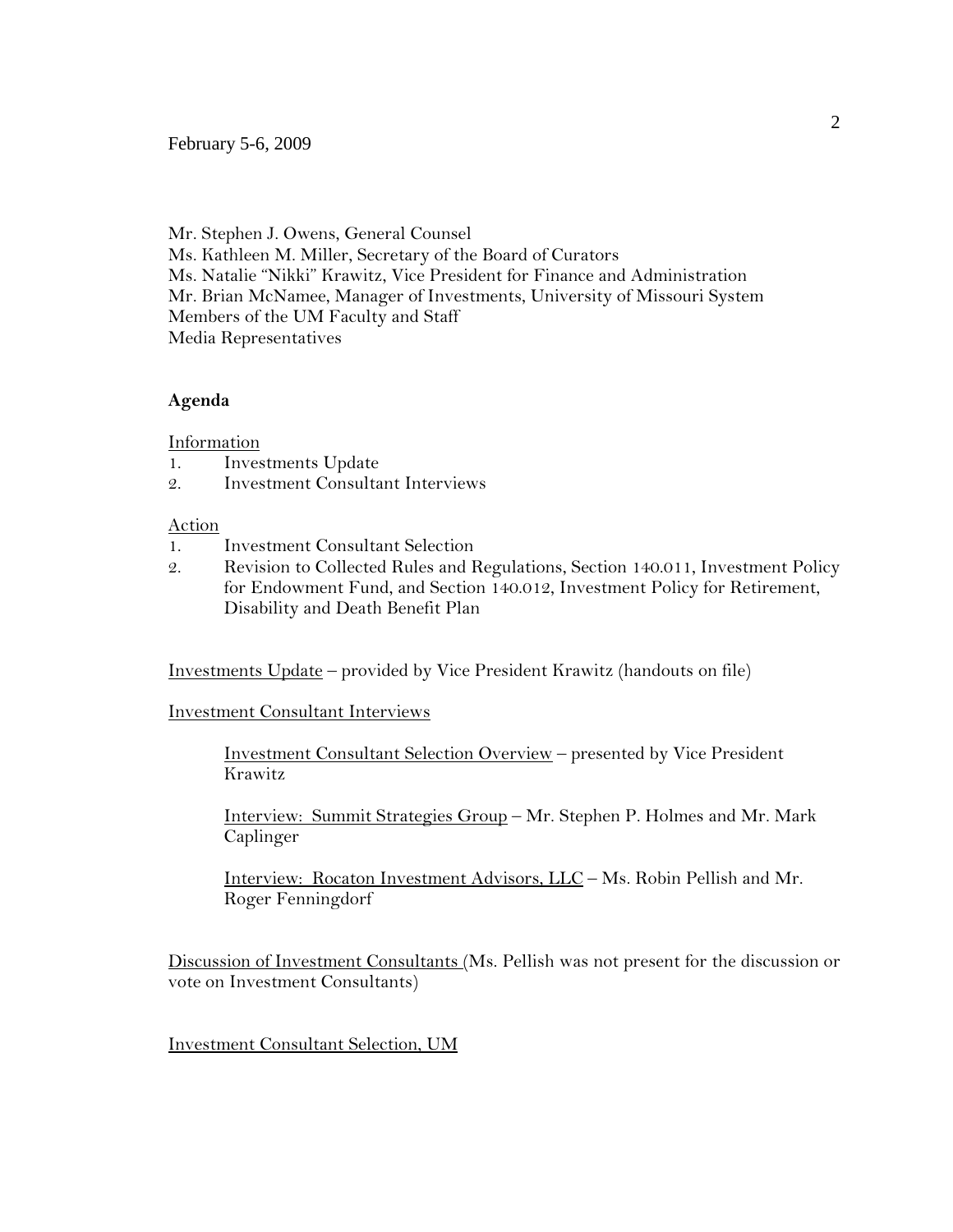It was recommended by Vice President Krawitz, endorsed by President Forsee,

moved by Curator Walsworth and seconded by Curator Cairns, that the Finance and

Audit Committee make the following recommendation to the Board of Curators for

approval on February 6, 2009:

the Vice President for Finance and Administration shall be authorized to retain the investment consultant firm, Rocaton Investment Advisors, LLC, for the University of Missouri Endowment Fund and University of Missouri Retirement, Disability and Death Benefit Plan, for a two-year period, subject to review upon completion of those two years.

Agreements entered into by the University of Missouri are subject to review and approval by the Vice President for Finance and Administration and General Counsel.

Roll call vote of the Committee:

Curator Cairns voted yes. Curator Fraser voted yes. Curator Russell voted yes. Curator Walsworth voted yes.

It was suggested that the fee be renegotiated for the two years to be locked in without the 5% increase.

Revision to Collected Rules and Regulations Section 140.011, Investment Policy for Endowment Fund, and Section 140.012 Investment Policy for Retirement, Disability and Death Benefit Plan, UM

It was recommended by Vice President Krawitz, endorsed by President Forsee,

moved by Curator Walsworth and seconded by Curator Fraser, that the Finance and

Audit Committee make the following recommendation to the Board of Curators for

approval: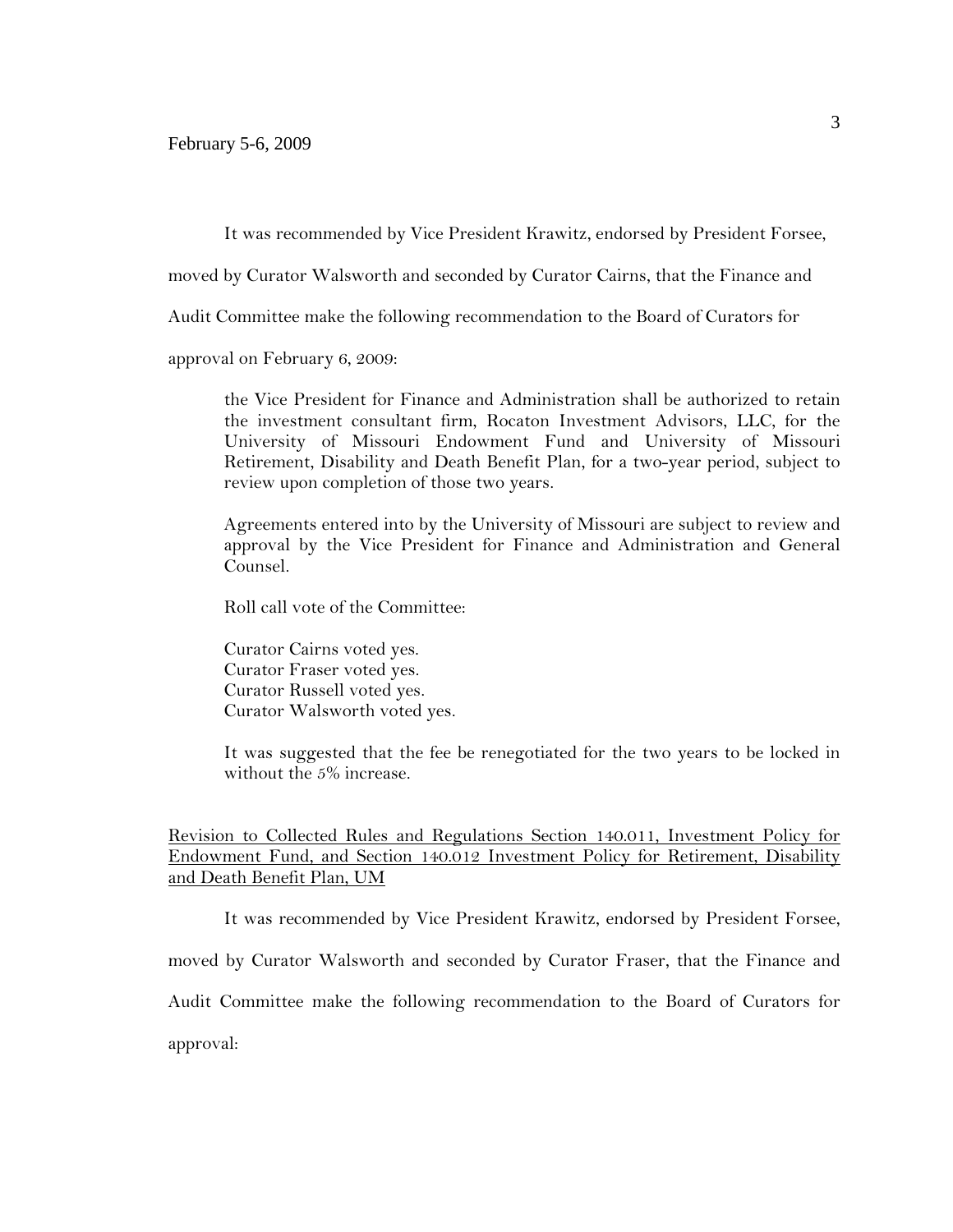the University of Missouri Collected Rules and Regulations, Section 140.011 Investment Policy for Endowment Fund, and Section 140.012 Investment Policy for Retirement, Disability and Death Benefit Plan, shall be amended (as on file with the minutes of this meeting) to incorporate passive investment management and modifications to the global fixed income guidelines, and an amendment that a minimum bond quality rating for the global fixed income sector be capped at **A-**:

- Adopt the Barclays (formerly Lehman) Global Aggregate Bond Index as the University's new global fixed income guideline. This replaces the previous benchmark which consisted of 50% Citigroup World Government Bond Index Hedged and 50% Lehman Brothers Global Aggregate Bond Index.
- Adopt a minimum bond quality rating of **A-** for the global fixed income sector. This replaces the previous minimum rating of A.
- Delete the language from the guidelines that discussed allocations between U.S. and non-U.S. bonds. The managers have always had full discretion to choose between U.S. and non-U.S. bonds. The deleted language had no impact on the managers' portfolio decisions.

Roll call vote:

Curator Cairns was absent for the vote. Curator Fraser voted yes. Curator Russell voted yes. Curator Walsworth voted yes.

The motion carried.

The Finance and Audit Committee meeting recessed at 1:05 P.M., on Thursday,

February 5, 2009, to be reconvened later in the afternoon, upon conclusion of the

Compensation and Human Resources Committee meeting.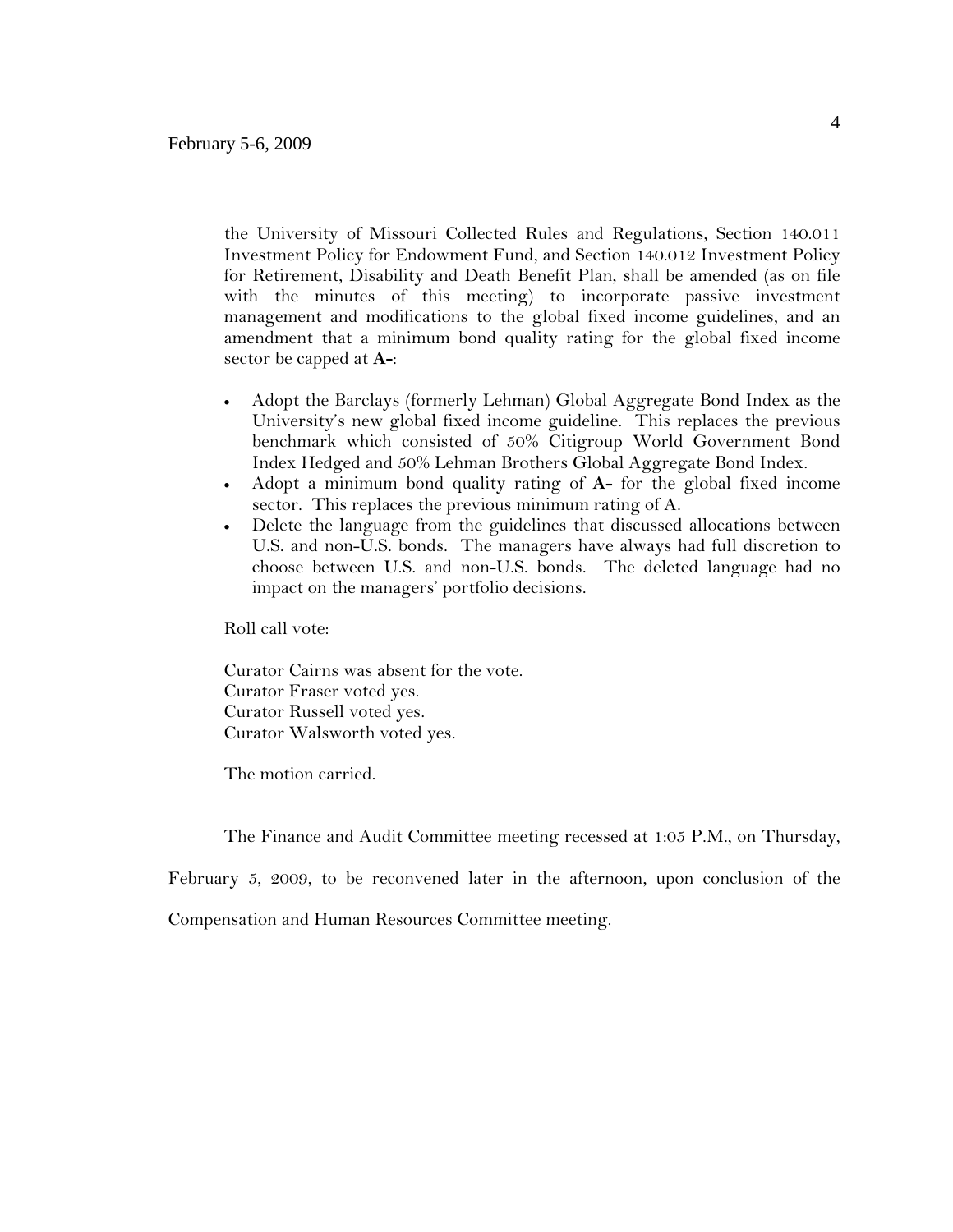#### **BOARD OF CURATORS MEETING – PUBLIC SESSION**

A meeting of the University of Missouri Board of Curators was convened in

public session at 1:15 P.M., on Thursday, February 5, 2009, in the Columns Ballroom of

the Reynolds Alumni Center, on the University of Missouri-Columbia campus, pursuant

to public notice given of said meeting. Curator Bo Fraser, Chairman of the Board of

Curators, presided over the meeting.

#### Present

The Honorable Marion H. Cairns, by phone The Honorable John M. Carnahan III The Honorable Warren K. Erdman The Honorable Bo Fraser The Honorable Judith G. Haggard The Honorable Doug Russell The Honorable Cheryl D.S. Walker The Honorable Don Walsworth The Honorable David G. Wasinger Student Representative Anton H. Luetkemeyer

#### Also Present

Mr. Gary D. Forsee, President, University of Missouri System Mr. Stephen J. Owens, General Counsel Ms. Kathleen M. Miller, Secretary of the Board of Curators Dr. Gary K. Allen, Vice President for Information Technology Dr. John F. Carney III, Chancellor, Missouri University of Science and Technology Dr. Brady J. Deaton, Chancellor, University of Missouri-Columbia Dr. Thomas F. George, Chancellor, University of Missouri-St. Louis Dr. Steven Graham, Interim Vice President for Academic Affairs Ms. Natalie "Nikki" Krawitz, Vice President for Finance and Administration Mr. Leo E. Morton, Chancellor, University of Missouri-Kansas City Dr. Michael F. Nichols, Vice President for Economic Development Ms. Betsy Rodriguez, Vice President for Human Resources Dr. David R. Russell, Chief of Staff Ms. Cindy Pollard, Associate Vice President for Strategic Communications Media Representatives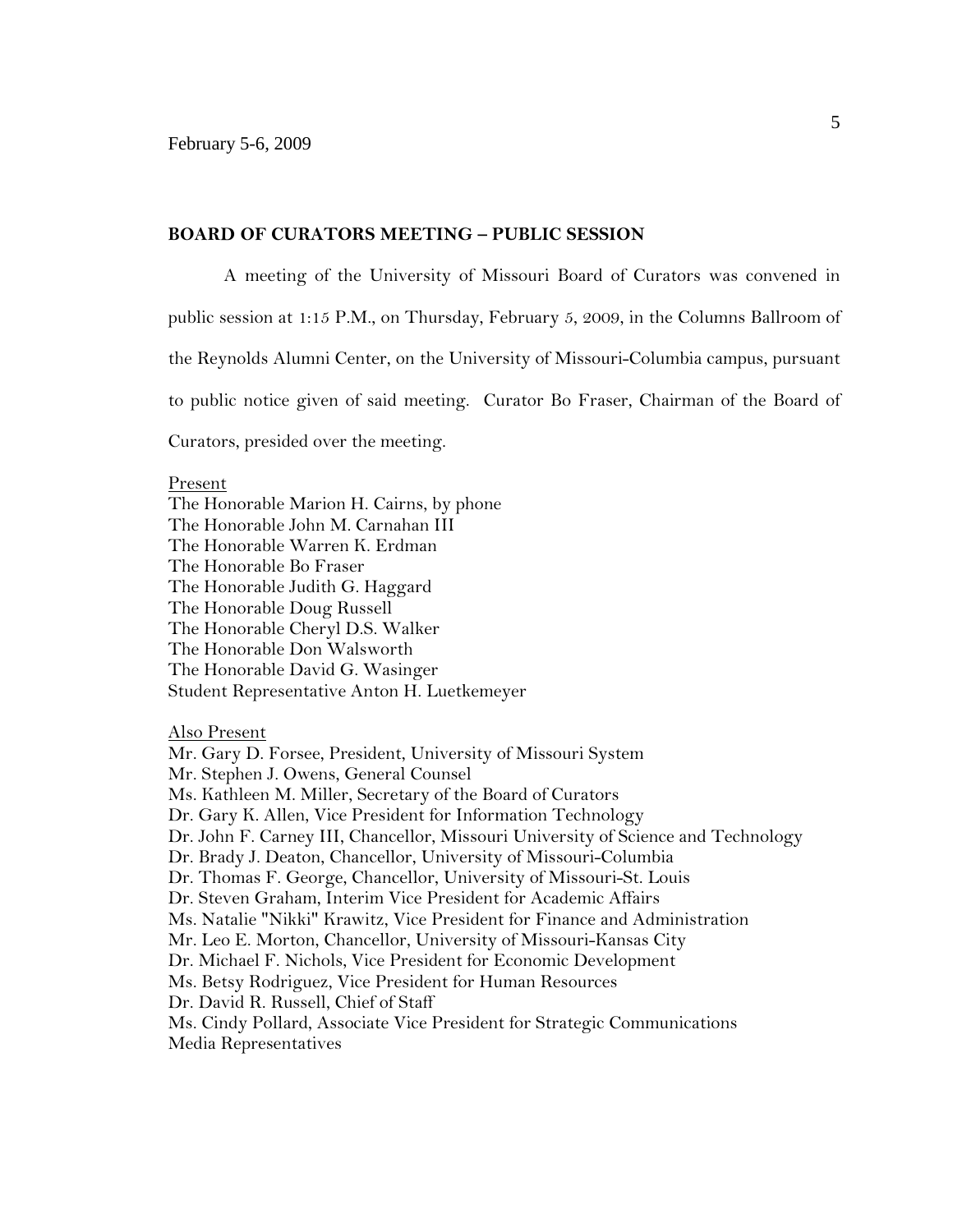Dr. Gordon H. Lamb, Executive Vice President, was absent from the meeting for medical reasons.

### **General Business**

Fiscal Year 2009 and Fiscal Year 2010 Budget and Planning – introduced by President Forsee (slides on file)

#### **Compensation and Human Resources Committee Meeting**

Curator Warren K. Erdman, Chair Curator John M. Carnahan III Curator Bo Fraser Curator Don Walsworth Curator Cheryl D. S. Walker, ex officio

A public meeting of the Compensation and Human Resources Committee was convened at 1:35 P.M., on Thursday, February 5, 2009, in the Columns Ballroom of the Reynolds Alumni Center on the University of Missouri-Columbia campus, pursuant to public notice given of said meeting. Curator Erdman, Chairman of the Compensation and Human Resources Committee, presided over the meeting.

#### Present

The Honorable Marion H. Cairns, by phone The Honorable John M. Carnahan The Honorable Warren K. Erdman The Honorable Bo Fraser The Honorable Judith G. Haggard The Honorable Doug Russell The Honorable Cheryl D. S. Walker The Honorable Don Walsworth The Honorable David G. Wasinger Student Representative Anton H. Luetkemeyer

Also Present Mr. Gary D. Forsee, President, University of Missouri System Mr. Stephen J. Owens, General Counsel Ms. Kathleen M. Miller, Secretary of the Board of Curators Dr. Gary K. Allen, Vice President for Information Technology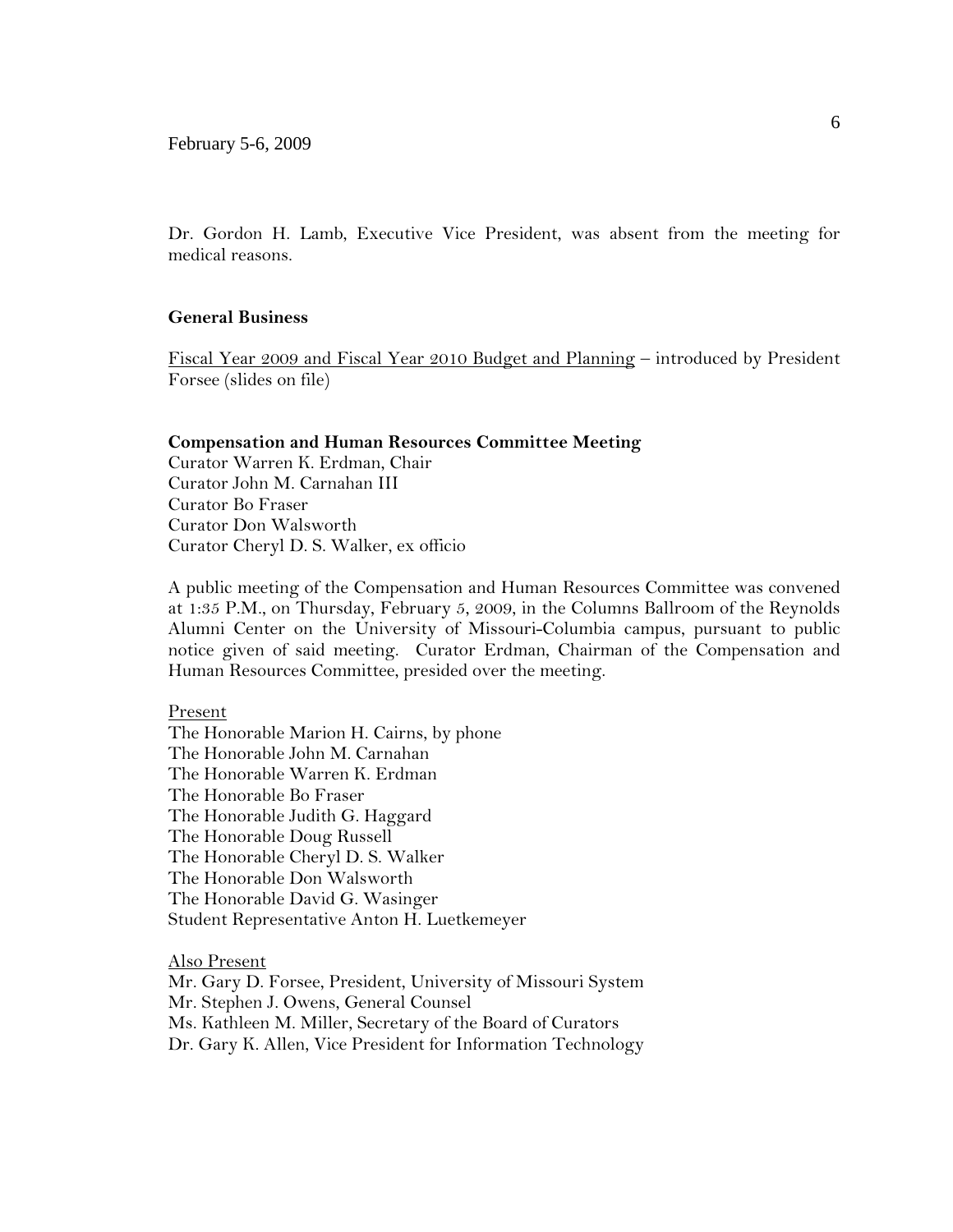Dr. John F. Carney III, Chancellor, Missouri University of Science and Technology Dr. Brady J. Deaton, Chancellor, University of Missouri-Columbia Dr. Thomas F. George, Chancellor, University of Missouri-St. Louis Dr. Steven Graham, Interim Vice President for Academic Affairs Ms. Natalie "Nikki" Krawitz, Vice President for Finance and Administration Mr. Leo E. Morton, Chancellor, University of Missouri-Kansas City Dr. Michael F. Nichols, Vice President for Economic Development Ms. Betsy Rodriguez, Vice President for Human Resources Dr. David R. Russell, Chief of Staff Ms. Cindy Pollard, Associate Vice President for Strategic Communications Media Representatives

### **Agenda**

#### Information

1. Benefits Update

### Action

- 1. Delegation of Authority to University of Missouri President, Transition Assistance Procedure
- 2. Delegation of Authority to University of Missouri President, Employee Furloughs
- 3. Change in Collected Rules and Regulations 350.040 Standby, Call-In and Call-Back, MU, and 360.050 Overtime
- 4. University of Missouri Retirement, Disability, and Death Benefit Plan
- 5. Resolution, Executive Session of the Compensation and Human Resources **Committee**

Benefits Update – presented by Associate Vice President Michael Paden (Actuarial Valuation as of October 1, 2008, The Segal Group, Inc., and slides on file)

Annual Review of University of Missouri's Benefit and Compensation Strategies – presented by Chairman Erdman

It was recommended by Vice President Rodriguez, endorsed by President

Forsee, moved by Curator Carnahan and seconded by Curator Walsworth, that the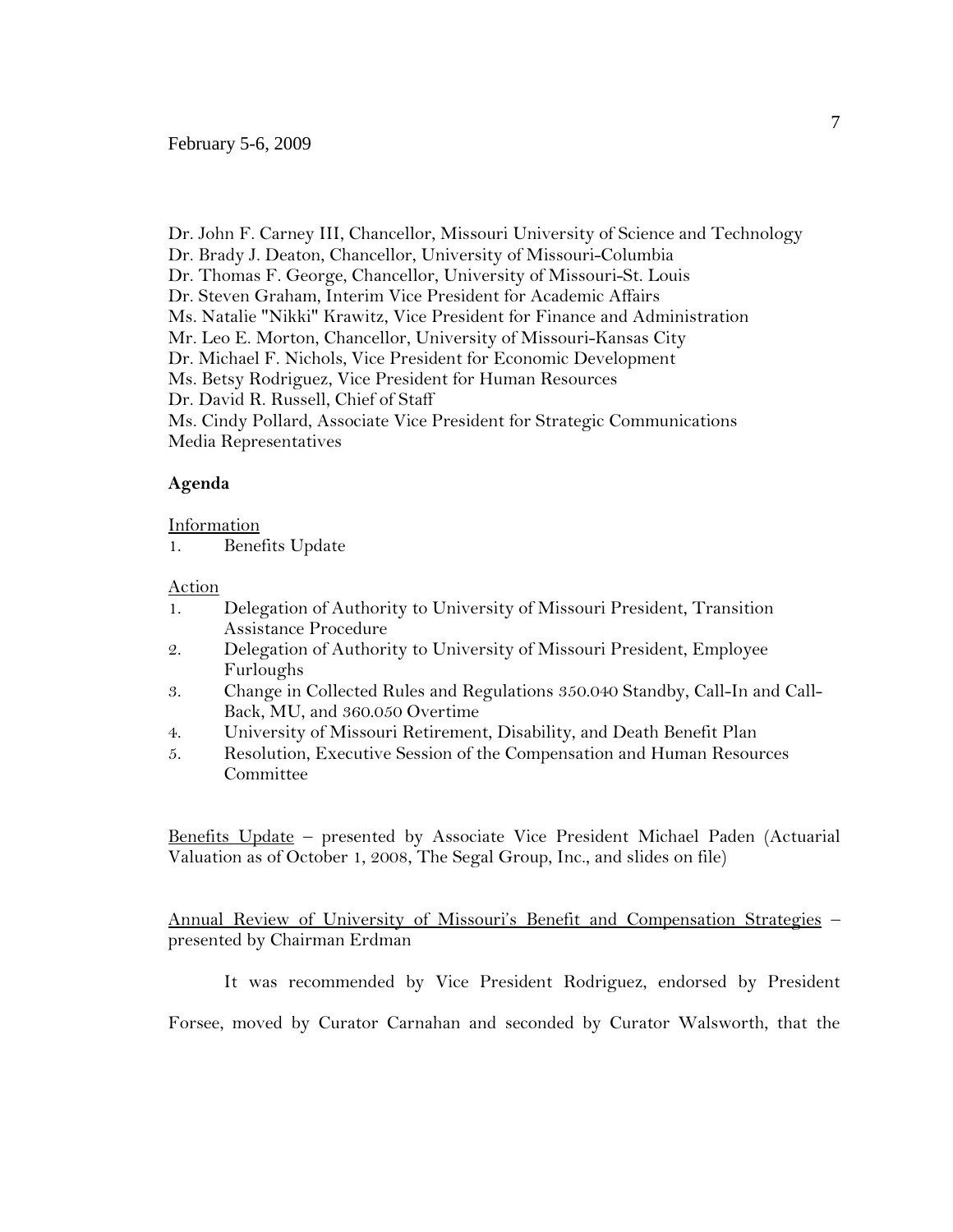February 5-6, 2009

Compensation and Human Resources Committee recommend the following action to

the Board of Curators for approval:

the President, on an annual basis, shall present a review of the University of Missouri's benefit and compensation strategies, after conferring with appropriate faculty and staff groups, to the Board of Curators for the purpose of discussing any proposed changes for the upcoming year.

Roll call vote of Committee:

Curator Carnahan voted yes. Curator Erdman voted yes. Curator Fraser voted yes. Curator Walsworth voted yes.

The motion carried.

## University of Missouri Retirement, Disability, and Death Benefit Plan – presented by Vice President Rodriguez

It was recommended by Vice President Rodriguez, endorsed by President

Forsee, moved by Curator Walsworth and seconded by Curator Carnahan, that the

Compensation and Human Resources Committee recommend the following action to

the Board of Curators for approval:

that effective July 1, 2009, the terms and conditions of the University of Missouri Retirement, Disability, and Death Benefit Plan shall be amended to require contributions from employees who are recognized as Members or Qualified Members under the Plan and who are accruing service credit under the Plan. Such contributions will be set at the following rates:

1% of the first \$50,000 in Salary as recognized by the Plan; and 2% of any amount of Salary, as recognized by the Plan, in excess of \$50,000, and up to the limits set out in section 530.010 D.1.e., of the Collected Rules and Regulations.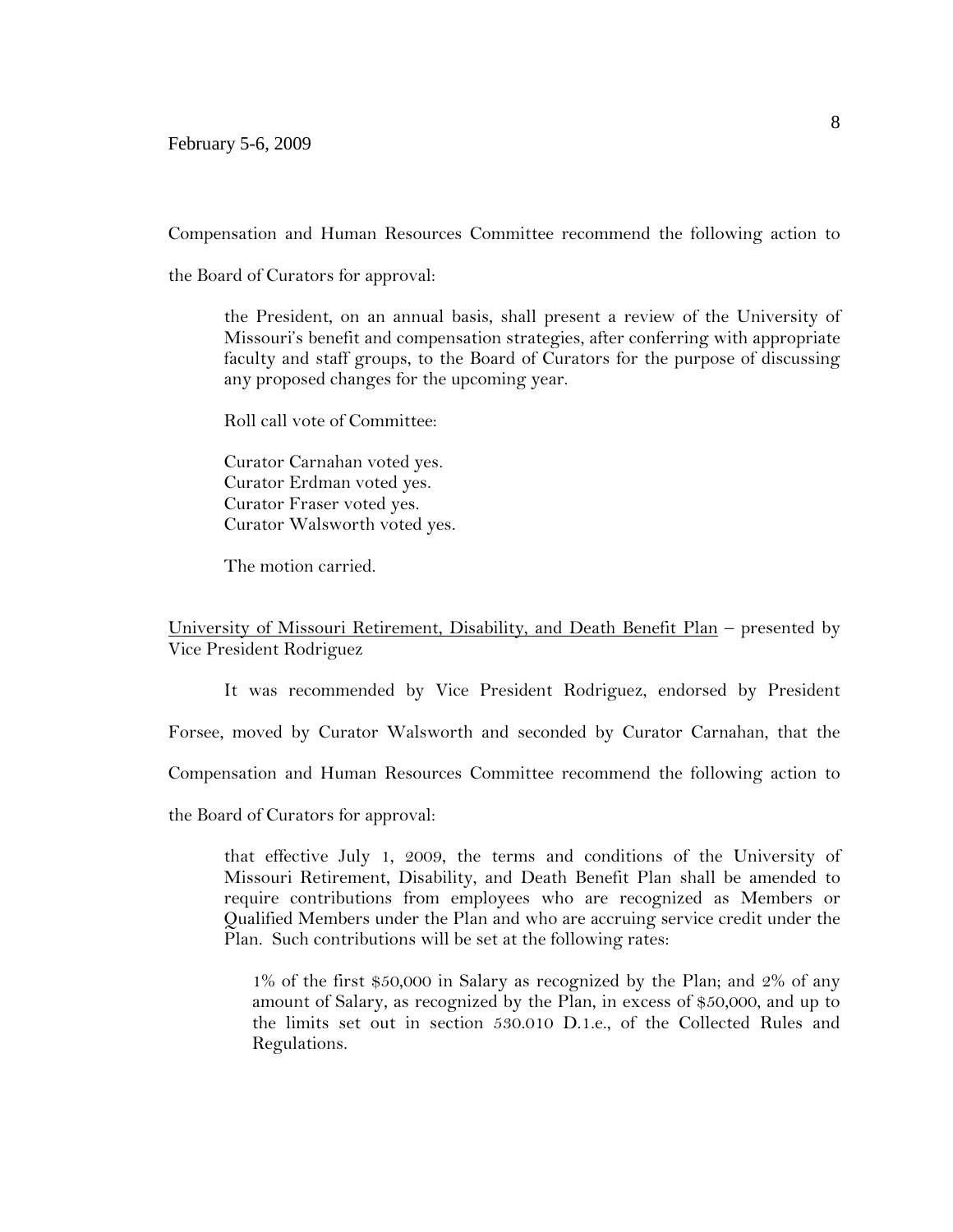Such contributions shall be made on a before-tax basis as currently allowed by federal and state regulations.

Such action is contingent on formal plan language amendments being submitted to the Board of Curators for approval, as required by the terms and conditions of the Plan, prior to the effective date.

Roll call vote of Committee:

Curator Carnahan voted yes. Curator Erdman voted yes. Curator Fraser voted yes. Curator Walsworth voted yes.

The motion carried.

Delegation of Authority to University of Missouri President, Transition Assistance Procedure – presented by Vice President Rodriguez

It was recommended by Vice President Rodriguez, endorsed by President

Forsee, moved by Curator Fraser and seconded by Curator Walsworth, that the

Compensation and Human Resources Committee make the following recommendation

to the Board of Curators for approval:

that the Board of Curators authorizes the President of the University of Missouri to implement a transition assistance procedure for Administrative, Service and Support employees who are laid off or terminated as a result of budget or financial constraints. The president has the authority to institute such a procedure for a period of time as he deems necessary.

This procedure allows recognition of length of service through continuation of benefits and financial compensation for finite periods of time based on length of service.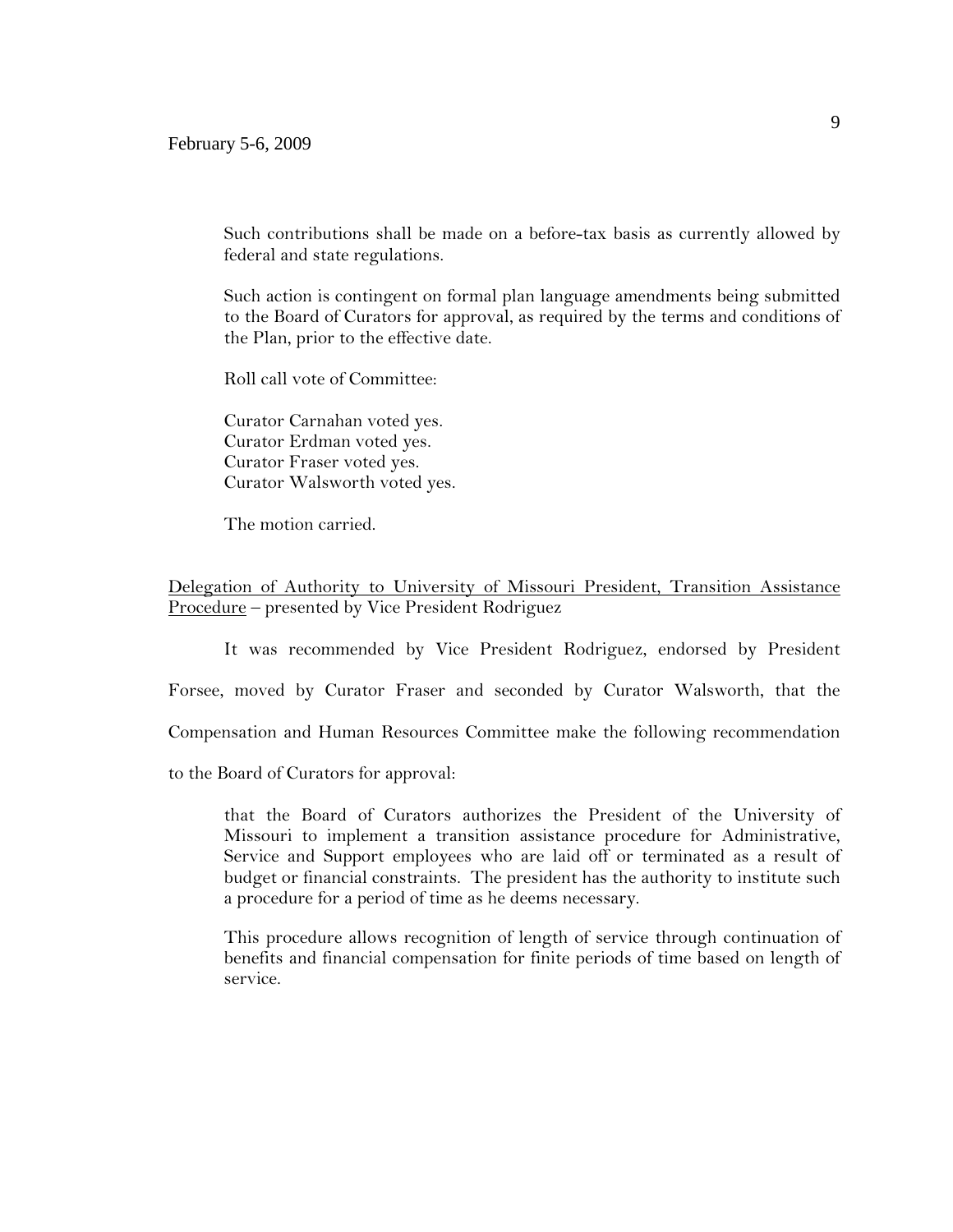This procedure shall condition receipt of transition assistance upon the affected employee's willingness to sign a release waiving the right to file an internal grievance or a lawsuit.

The president shall advise the Board of Curators if such a procedure is implemented, the period of time it shall remain in effect and the terms and conditions of such procedure.

Roll call vote of Committee:

Curator Carnahan voted yes. Curator Erdman voted yes. Curator Fraser voted yes. Curator Walsworth voted yes.

The motion carried.

# Proposed Amendment to Recommended Action 2: Delegation of Authority to University of Missouri President, Employee Furloughs – presented by Chairman Erdman

It was moved by Curator Erdman and seconded by Curator Carnahan to lay Recommended Action 2 on the table for consideration by the Compensation and Human Resources Committee.

## FIRST PROPOSED AMENDMENT TO RECOMMENDED ACTION 2

It was recommended by President Forsee, moved by Curator Walsworth and seconded by Curator Fraser, that the Compensation and Human Resources Committee recommend to the Board of Curators approval of the amendment to the motion that would revise and replace paragraph 5 and include a new paragraph 6, as follows: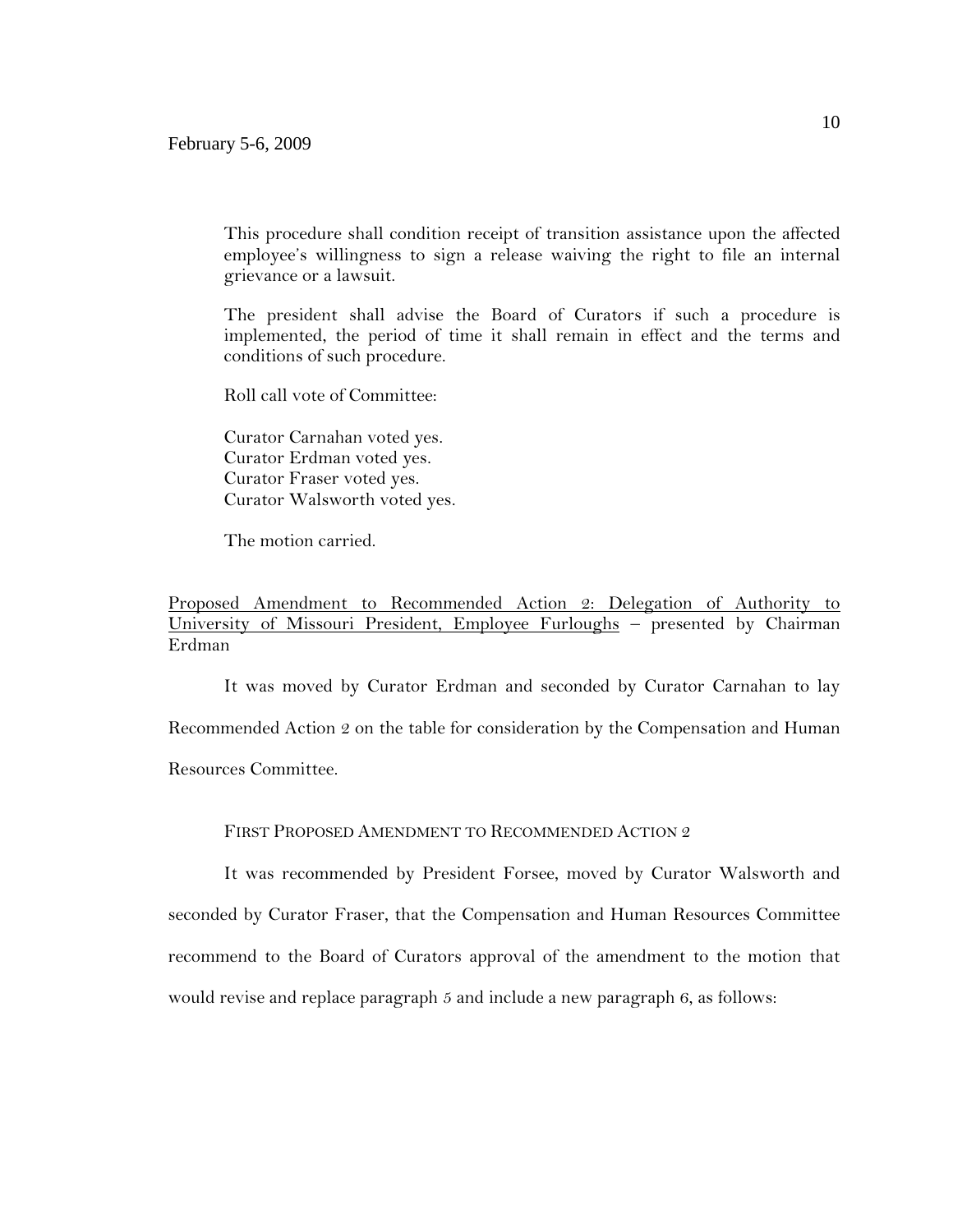"5. The President shall not implement any employee furloughs pursuant to this delegation of authority without prior consultation with and advice to the Board of Curators";

"6. This delegation of authority from the Board of Curators to the President of the University of Missouri shall expire on June 30, 2009, the end of the 2008-09 fiscal year."

Roll call vote of Committee:

Curator Carnahan voted yes. Curator Erdman voted yes. Curator Fraser voted yes. Curator Walsworth voted yes.

The motion carried.

#### SECOND PROPOSED AMENDMENT TO RECOMMENDED ACTION 2

It was moved by Curator Carnahan and seconded by Curator Walsworth, that

the Compensation and Human Resources Committee recommend to the Board of

Curators that paragraphs 2 and 3 of Recommended Action 2, be amended to read as

follows:

"2. Based upon the foregoing conclusions and in the event the circumstances described above continue, President Foresee is hereby authorized to implement employee furloughs, consistent with University of Missouri Collected Rules and Regulations 10.030 A.9. Board Bylaws."

"3. If implemented, employees will be placed in a temporary non-duty, non-pay status for a specified amount of time. Consistent with University of Missouri Collected Rules and Regulations 10.030 A.9. Board Bylaws, all similarly situated faculty and administrative, service, and support employees will be included across the board on an equitable basis."

Roll call vote of Committee: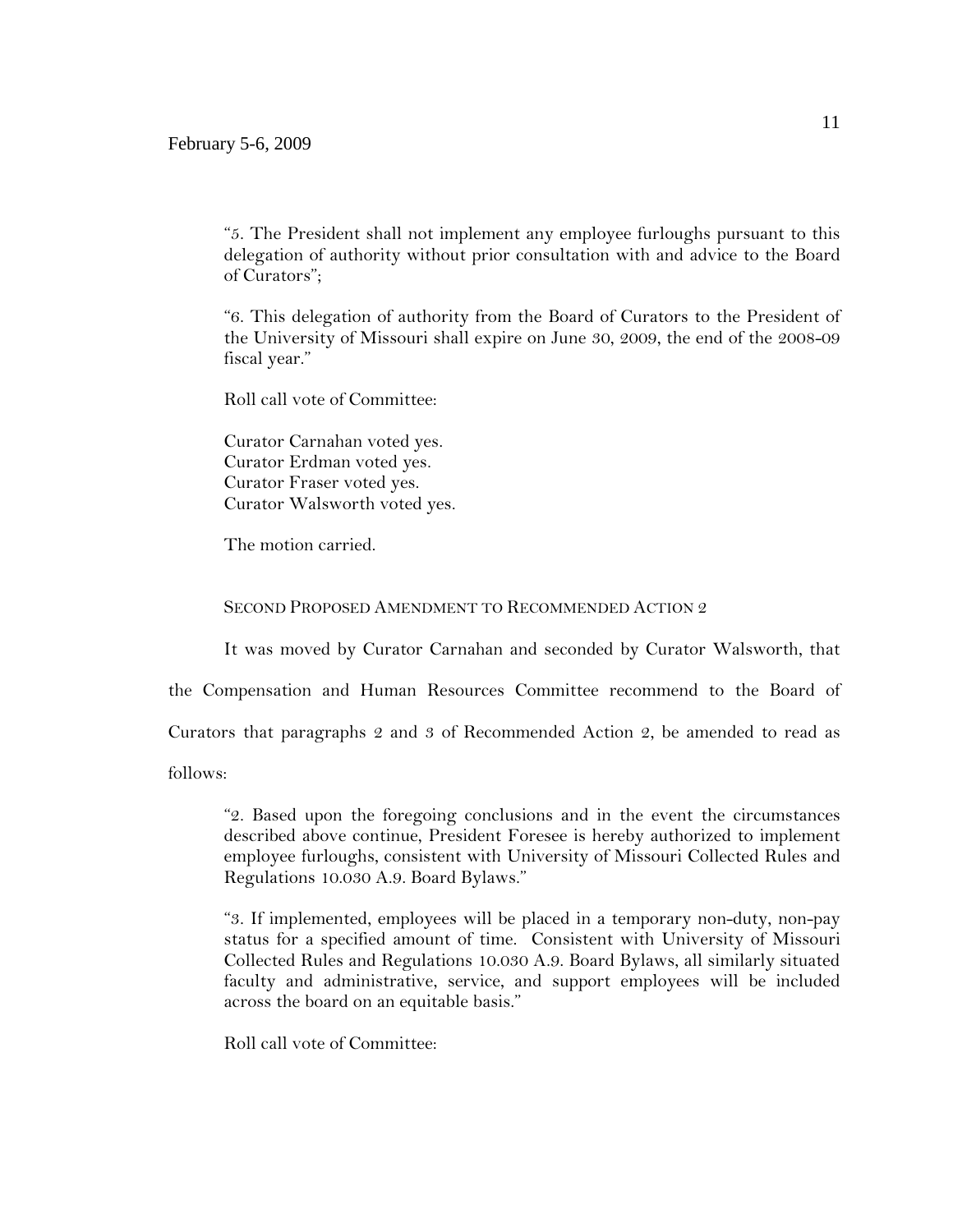Curator Carnahan voted yes. Curator Erdman voted yes. Curator Fraser voted yes. Curator Walsworth voted yes.

The motion carried.

It was recommended by Vice President Rodriguez, endorsed by President Forsee, moved by Curator Carnahan and seconded by Curator Walsworth, that the Compensation and Human Resources Committee recommend to the Board of Curators approval of the resolution granting delegation of authority for employee furloughs to the University of Missouri President with the amendments proposed by the Compensation and Human Resources Committee, as follows:

The Board of Curators has authority under the provisions of Section 10.030 A.9 of the Collected Rules and Regulations of the University of Missouri to adjust salaries and benefits, on a prospective basis only, for all employees including, without limitation, those on continuous appointments.

- 1. The Board of Curators has concluded that a large number of layoffs, nonrenewals or terminations of officers and employees will adversely affect the quantity and quality of the services it provides to its students and to the citizens of the State of Missouri. Further, the Board of Curators has concluded that the current state of the economy and the continuing budgetary and financial constraints on the University may make it necessary for the Board of Curators to exercise the authority reserved in Section 10.030A.9 of the Collected Rules and Regulations in order to reduce the possibility and/or the magnitude of layoffs, nonrenewals and terminations of officers and employees.
- 2. Based upon the foregoing conclusions and in the event the circumstances described above continue, President Foresee is hereby authorized to implement employee furloughs, consistent with University of Missouri Collected Rules and Regulations 10.030 A.9 Board Bylaws.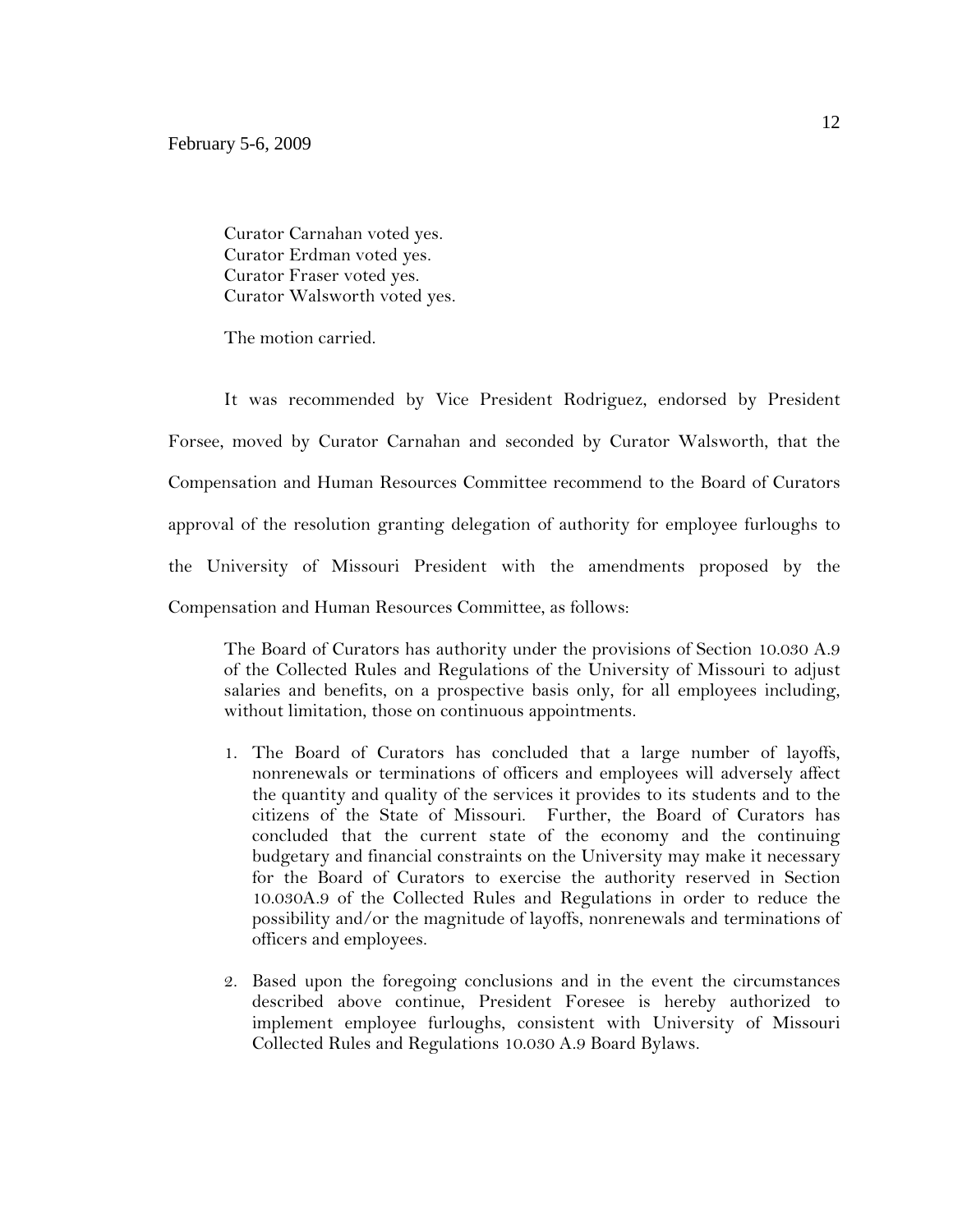- 3. If implemented, employees will be placed in a temporary non-duty, non-pay status for a specified amount of time. Consistent with University of Missouri Collected Rules and Regulations 10.030 A.9 Board Bylaws, all similarly situated faculty and administrative, service, and support employees will be included across the board on an equitable basis.
- 4. During any such furlough leave, an employee may continue to participate in all University programs in which he/she is enrolled at the beginning of the furlough period. Coverage will not be interrupted and University contributions will remain the same.
- 5. The President shall not implement any employee furloughs pursuant to this delegation of authority without prior consultation with and advice to the Board of Curators.
- 6. This delegation of authority from the Board of Curators to the President of the University of Missouri shall expire on June 30, 2009, the end of the 2008-09 fiscal year.

Roll call vote of Committee:

Curator Carnahan voted yes. Curator Erdman voted yes. Curator Fraser voted yes. Curator Walsworth voted yes.

The motion carried.

## Change in Collected Rules and Regulations 350.040 Standby, Call-In and Call-Back, UMC, and 360.050 Overtime – presented by Vice President Rodriguez

It was recommended by Vice President Rodriguez, endorsed by President Forsee, moved by Curator Fraser and seconded by Curator Walsworth that the Compensation and Human Resources Committee recommend the following action to the Board of Curators for approval: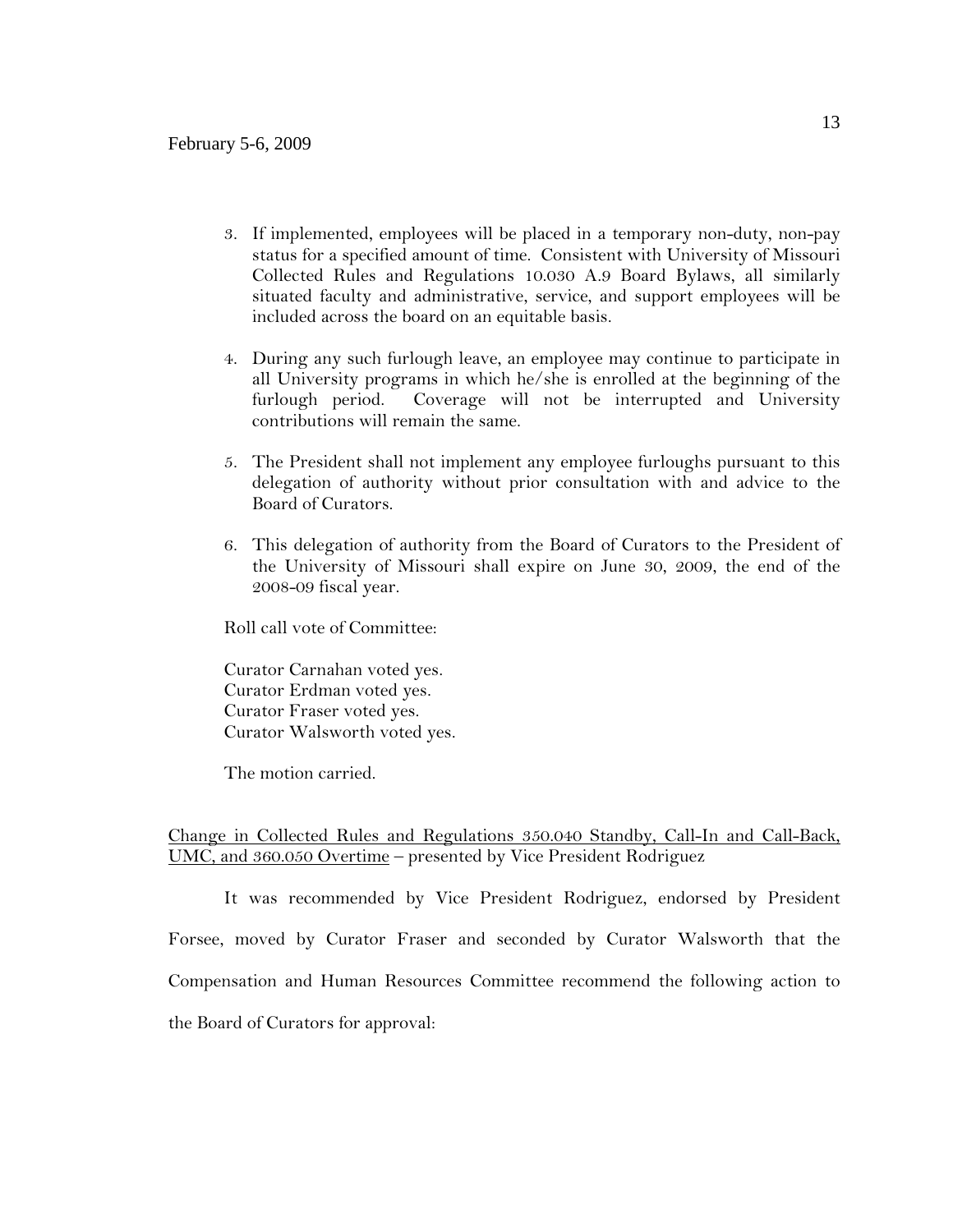that effective April 19, 2009, the overtime policies (CRR 350.040 Standby, Call-In and Call-Back, UMC and 360.050 Overtime) for non-exempt employees of the University of Missouri shall be revised (as on file with the minutes of this meeting) and shall be implemented in a manner consistent with existing agreements and law.

Roll call vote of the Committee:

Curator Carnahan voted yes. Curator Erdman voted yes. Curator Fraser voted yes. Curator Walsworth voted yes.

The motion carried.

## Resolution, Executive Session of the Compensation and Human Resources Committee

It was moved by Curator Carnahan and seconded by Curator Fraser, that there shall be an executive session with a closed record and closed vote of the Board of Curators Compensation and Human Resources Committee meeting on Thursday, February 5, 2009, for consideration of:

- Section 610.021(1), RSMo, relating to matters identified in that provision, which include confidential or privileged communication with attorneys; and
- Section  $610.021(12)$ , RSMo, relating to matters identified in that provision, which include sealed bids and related documents and sealed proposals and related documents or documents related to a negotiated contract; and
- Section 610.021(13), RSMo, relating to matters identified in that provision, which include individually identifiable personnel records, performance ratings, or records pertaining to employees or applicants for employment.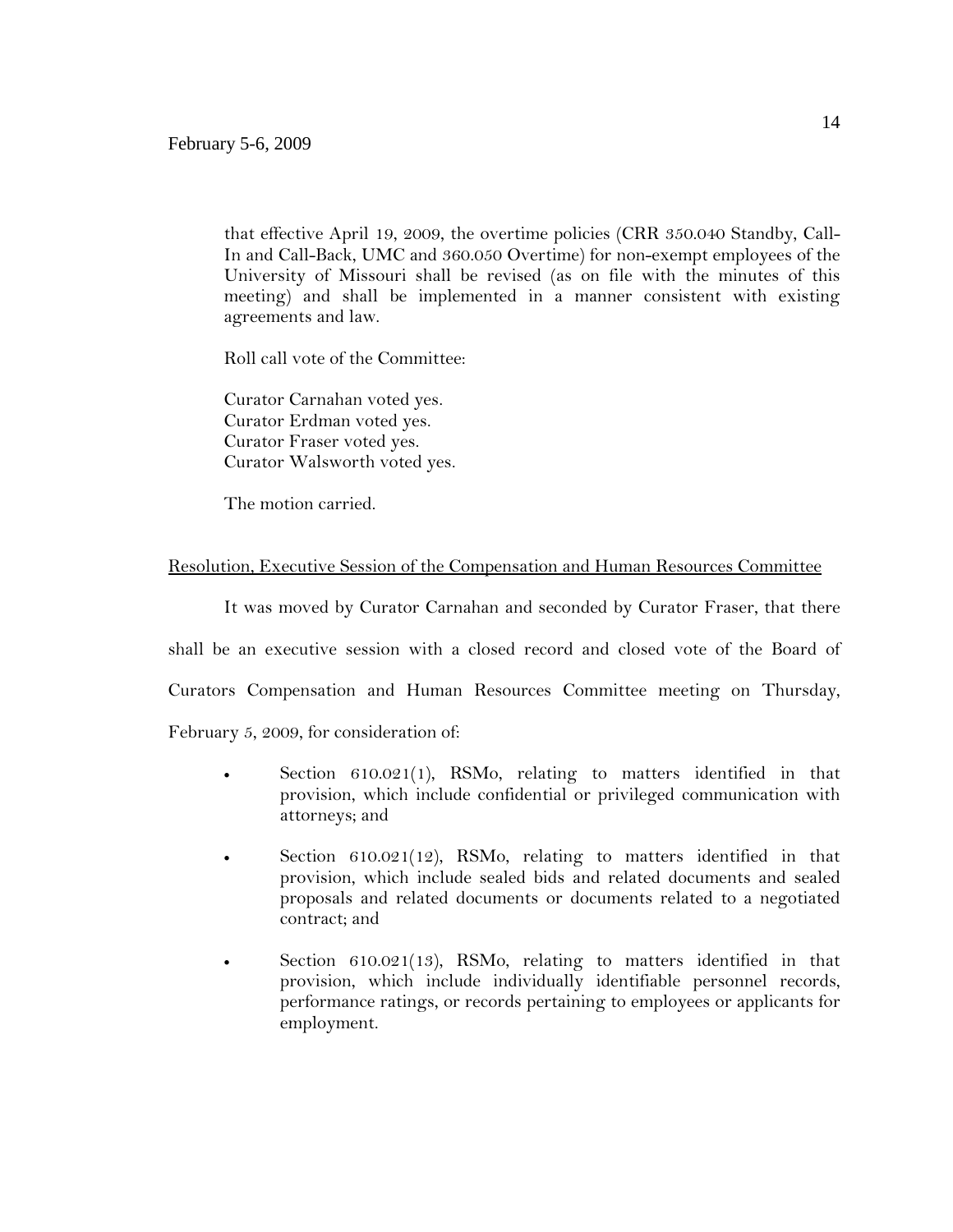Roll call vote of the Committee:

Curator Carnahan voted yes. Curator Erdman voted yes. Curator Fraser voted yes. Curator Walsworth voted yes.

The motion carried.

There being no further business to be considered by the Compensation and

Human Resources Committee in public session, the meeting concluded at 2:35 P.M., on

Thursday, February 5, 2009.

#### **Finance and Audit Committee Meeting** (reconvened from morning session)

Curator Doug Russell, Chair Curator Marion H. Cairns Curator Bo Fraser Curator Don Walsworth

The public meeting of the Finance and Audit Committee reconvened at 2:35 P.M., on Thursday, February 5, 2009, in the Columns Ballroom of the Reynolds Alumni Center on the University of Missouri-Columbia campus, pursuant to public notice given of said meeting. Curator Russell, Chairman of the Finance and Audit Committee, presided over the meeting.

#### Present

The Honorable Marion H. Cairns, by phone The Honorable John M. Carnahan The Honorable Warren K. Erdman The Honorable Bo Fraser The Honorable Judith G. Haggard The Honorable Doug Russell The Honorable Cheryl D. S. Walker The Honorable Don Walsworth The Honorable David G. Wasinger Student Representative Anton H. Luetkemeyer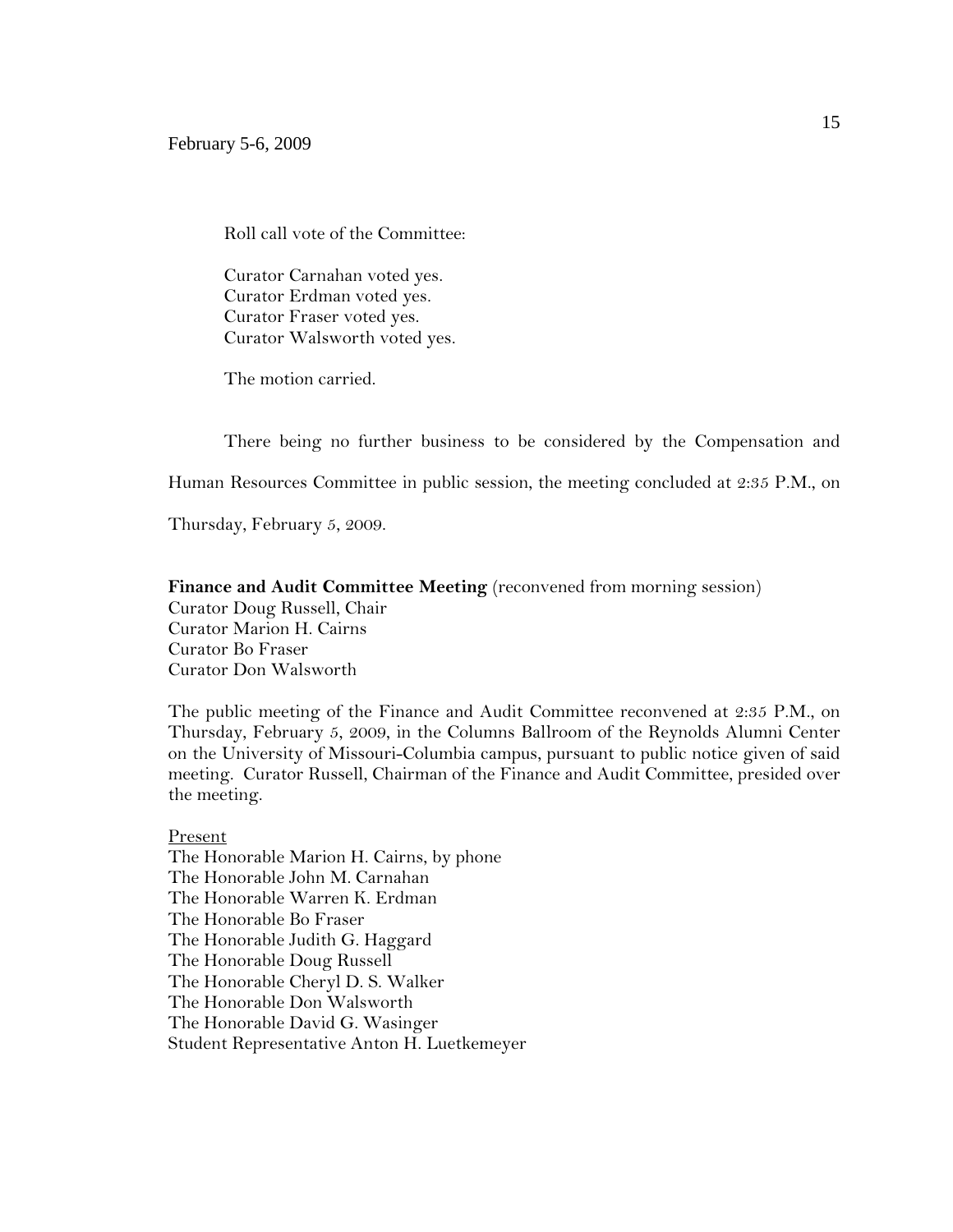#### Also Present

Mr. Gary D. Forsee, President, University of Missouri System Mr. Stephen J. Owens, General Counsel Ms. Kathleen M. Miller, Secretary of the Board of Curators Dr. Gary K. Allen, Vice President for Information Technology Dr. John F. Carney III, Chancellor, Missouri University of Science and Technology Dr. Brady J. Deaton, Chancellor, University of Missouri-Columbia Dr. Thomas F. George, Chancellor, University of Missouri-St. Louis Dr. Steven Graham, Interim Vice President for Academic Affairs Ms. Natalie "Nikki" Krawitz, Vice President for Finance and Administration Mr. Leo E. Morton, Chancellor, University of Missouri-Kansas City Dr. Michael F. Nichols, Vice President for Economic Development Ms. Betsy Rodriguez, Vice President for Human Resources Dr. David R. Russell, Chief of Staff Ms. Cindy Pollard, Associate Vice President for Strategic Communications Media Representatives

### **Agenda**

#### Information

- 3. Fiscal Year 2010 Budget and Planning, UM
- 4. Internal Audit Summary Reports, UM
- 5. UM Health Care Report

### Action

3. Fiscal Year 2010 Residence Hall and Family Student Housing Rates, UM

Fiscal Year 2010 Budget and Planning, UM – presented by Vice President Krawitz (slides on file)

Internal Audit Summary Reports, UM – presented by Mr. John Verde, PricewaterhouseCoopers LLP (handout on file)

UM Health Care Report – presented by CEO Ross and CFO Necas

Fiscal Year 2010 Residence Hall and Family Student Housing Rates, UM – presented by Vice President Krawitz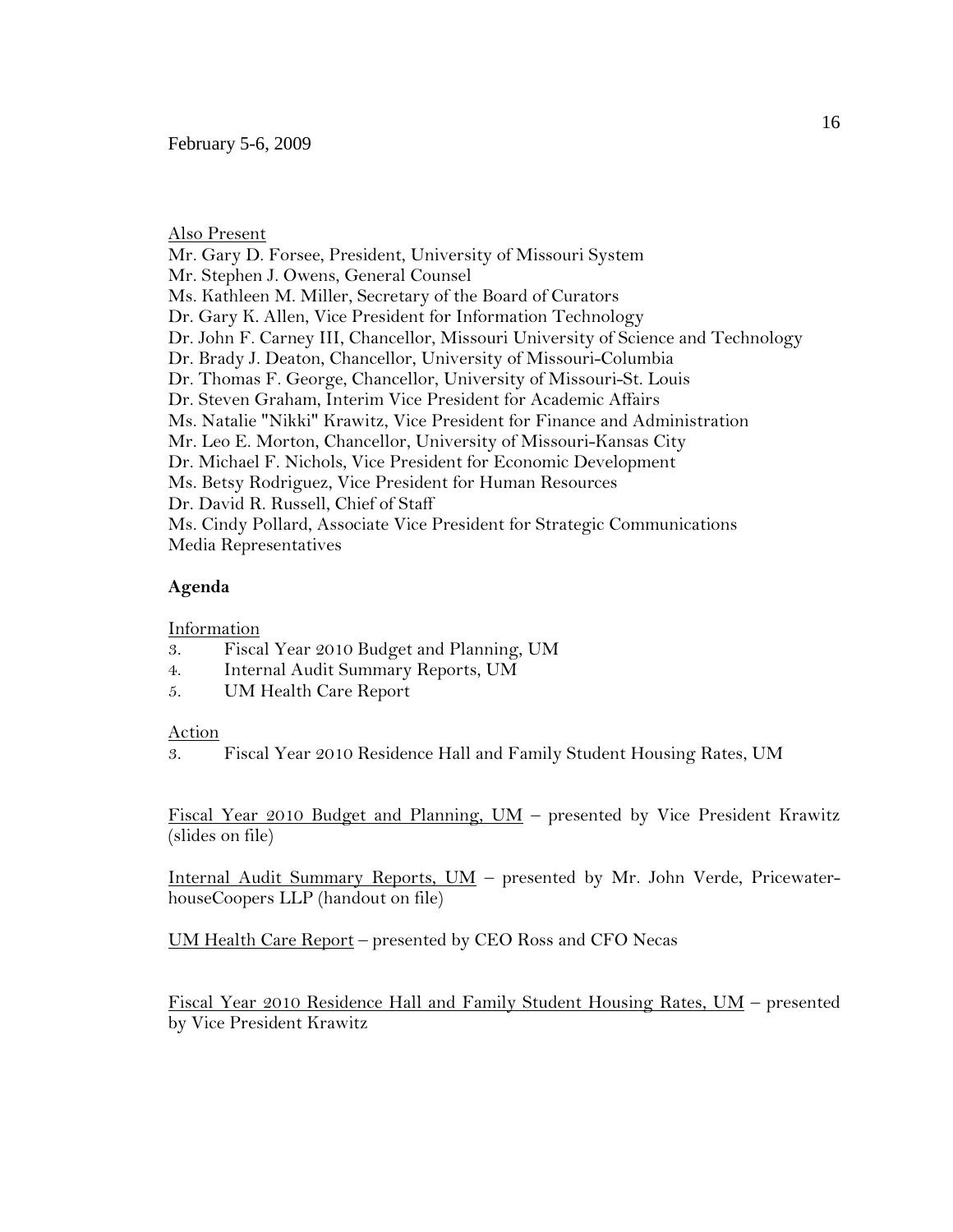It was recommended by the respective Chancellors, endorsed by President Forsee, moved by Curator Walsworth and seconded by Curator Fraser, that the Finance and Audit Committee recommend to the Board of Curators the following action for approval:

the schedule of rates (as on file with the minutes of this meeting) for the Residence Halls and Family Student Housing at the University of Missouri-Columbia, the University of Missouri-Kansas City, Missouri University of Science and Technology, and the University of Missouri-St. Louis, effective beginning with the 2009 Summer Session.

Roll call vote of Committee:

Curator Cairns voted yes. Curator Fraser voted yes. Curator Russell voted yes. Curator Walsworth voted yes.

The motion carried.

There being no further business to be considered by the Finance and Audit

Committee, the meeting concluded at 3:40 P.M., on Thursday, February 5, 2009.

### **Governance Committee Meeting**

Curator Don Walsworth, Chair Curator Marion H. Cairns Curator John M. Carnahan III Curator Warren K. Erdman Curator D. S. Walker, ex officio President Gary D. Forsee, ex officio

A public meeting of the Governance Committee was convened at 3:40 P.M., on Thursday, February 5, 2009, in the Columns Ballroom of the Reynolds Alumni Center on the University of Missouri-Columbia campus, pursuant to public notice given of said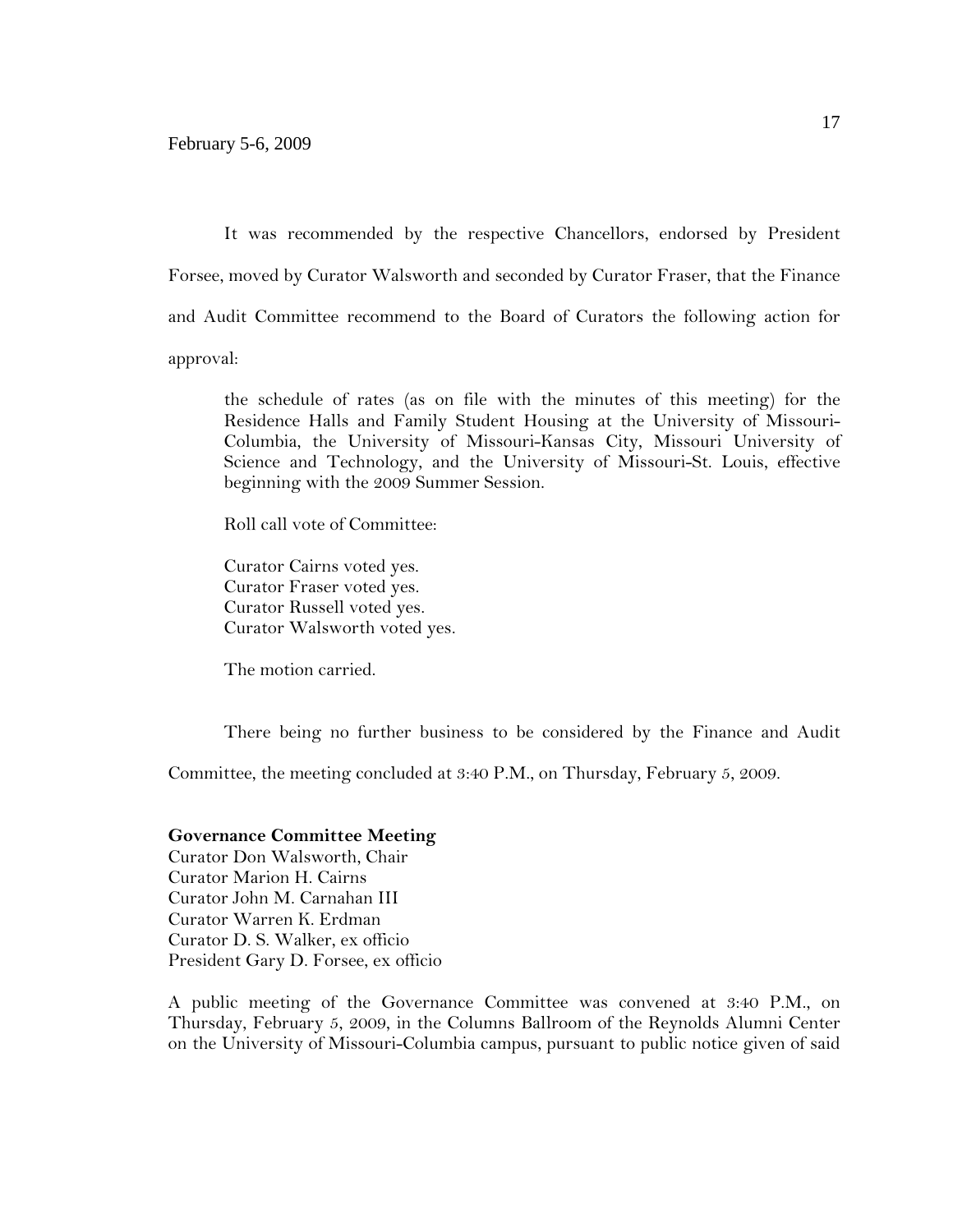### February 5-6, 2009

meeting. Curator Walsworth, Chairman of the Governance Committee, presided over the meeting.

#### Present

The Honorable Marion H. Cairns, by phone The Honorable John M. Carnahan III The Honorable Warren K. Erdman The Honorable Bo Fraser The Honorable Judith G. Haggard The Honorable Doug Russell The Honorable Cheryl D. S. Walker The Honorable Don Walsworth The Honorable David G. Wasinger Student Representative to the Board of Curators Anton H. Luetkemeyer

#### Also Present

Mr. Gary D. Forsee, President of the University of Missouri System Mr. Stephen J. Owens, General Counsel Ms. Kathleen M. Miller, Secretary of the Board of Curators Dr. Gary K. Allen, Vice President for Information Technology Dr. John F. Carney III, Chancellor, Missouri University of Science and Technology Dr. Brady J. Deaton, Chancellor, University of Missouri-Columbia Dr. Thomas F. George, Chancellor, University of Missouri-St. Louis Dr. Steven Graham, Interim Vice President for Academic Affairs Mr. Stephen C. Knorr, Vice President for Government Relations Ms. Natalie "Nikki" Krawitz, Vice President for Finance and Administration Mr. Leo E. Morton, Chancellor, University of Missouri-Kansas City Dr. Michael F. Nichols, Vice President for Research and Economic Development Ms. Betsy Rodriguez, Vice President for Human Resources Dr. David R. Russell, Chief of Staff Ms. Cindy Pollard, Associate Vice President of Strategic Communications University of Missouri Faculty and Staff Representatives Media Representatives

### **Agenda**

Information

1. Amendment to Collected Rules and Regulations 10.030 4. Board bylaws, Committees, Executive Committee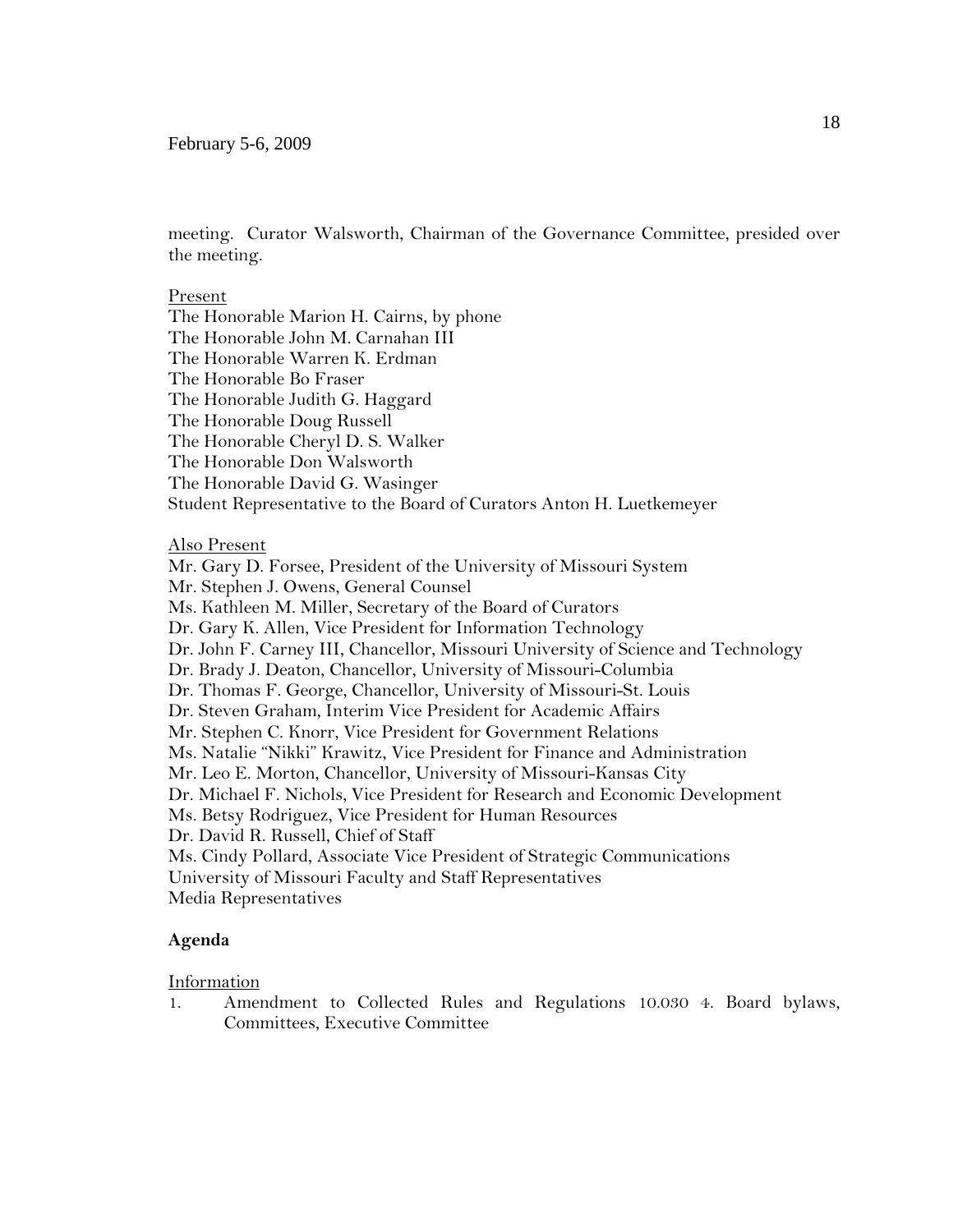#### Action

- 1. Amendment to Collected Rules and Regulations 10.090 C. Board of Curators Ethics and Conflict of Interest, Gifts
- 2. Changes to Collected Rules and Regulations 10.050 Board of Curators Standing **Committees**

Amendment to Collected Rules and Regulations 10.030 4. Board bylaws, Committees, Executive Committee – presented by Curator Walsworth

Changes to Collected Rules and Regulations 10.050 Board of Curators Standing Committees – presented by Curator Fraser

It was moved by Curator Walsworth and seconded by Curator Carnahan, that the Governance Committee recommend to the Board of Curators that the Finance and Audit standing committee be separated into two standing committees of the board, the Finance Committee and the Audit Committee. The responsibilities of the Audit Committee shall be those listed for the audit function of the Finance and Audit Committee in Collected Rules and Regulations 10.050 Board of Curators Standing Committees.

Roll call vote of Committee:

Curator Cairns voted yes. Curator Carnahan voted yes. Curator Erdman voted yes. Curator Walsworth voted yes.

The motion carried.

It was moved by Curator Carnahan and seconded by Curator Walsworth, that the Governance Committee recommend to the Board of Curators that the new Finance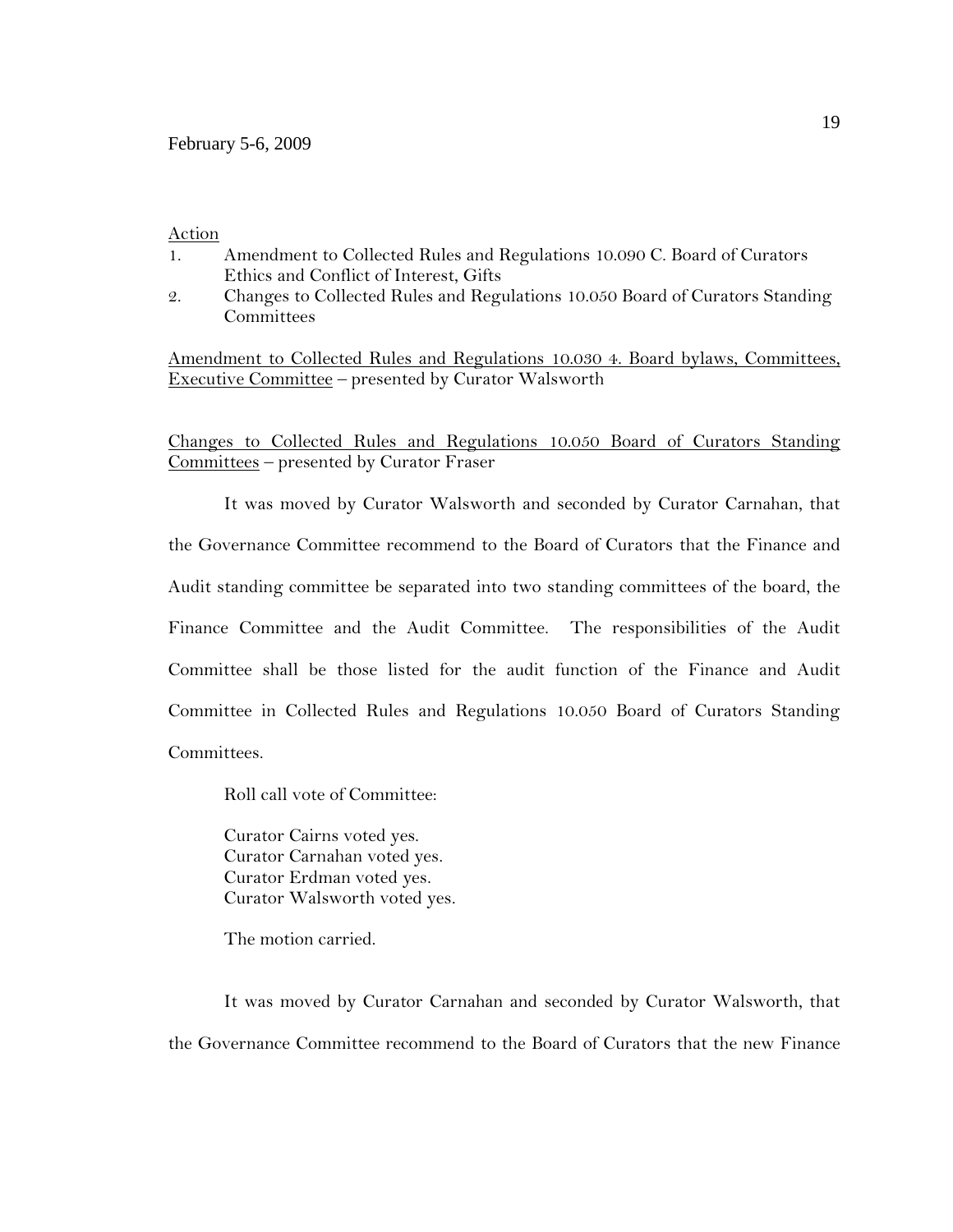Committee become the board's committee on physical facilities and management services. Going forward, the responsibilities of the current Physical Facilities and Management Services Committee, as listed in Collected Rules and Regulations 10.050 Board of Curators Standing Committees, shall be assumed by the Finance Committee.

Roll call vote of Committee:

Curator Cairns voted yes. Curator Carnahan voted yes. Curator Erdman voted yes. Curator Walsworth voted yes.

The motion carried.

It was moved by Curator Walsworth and seconded by Curator Carnahan, that the Governance Committee recommend to the Board of Curators that the Academic and Student Affairs Committee be renamed the Academic, Student and External Affairs Committee and that this newly named committee become the board's committee on external affairs. Going forward, the responsibilities of the current External Affairs Committee, as listed in Collected Rules and Regulations 10.050 Board of Curators Standing Committees, shall be assumed by the Academic, Student and External Affairs Committee.

Roll call vote of Committee:

Curator Cairns voted yes. Curator Carnahan voted yes. Curator Erdman voted yes. Curator Walsworth voted yes.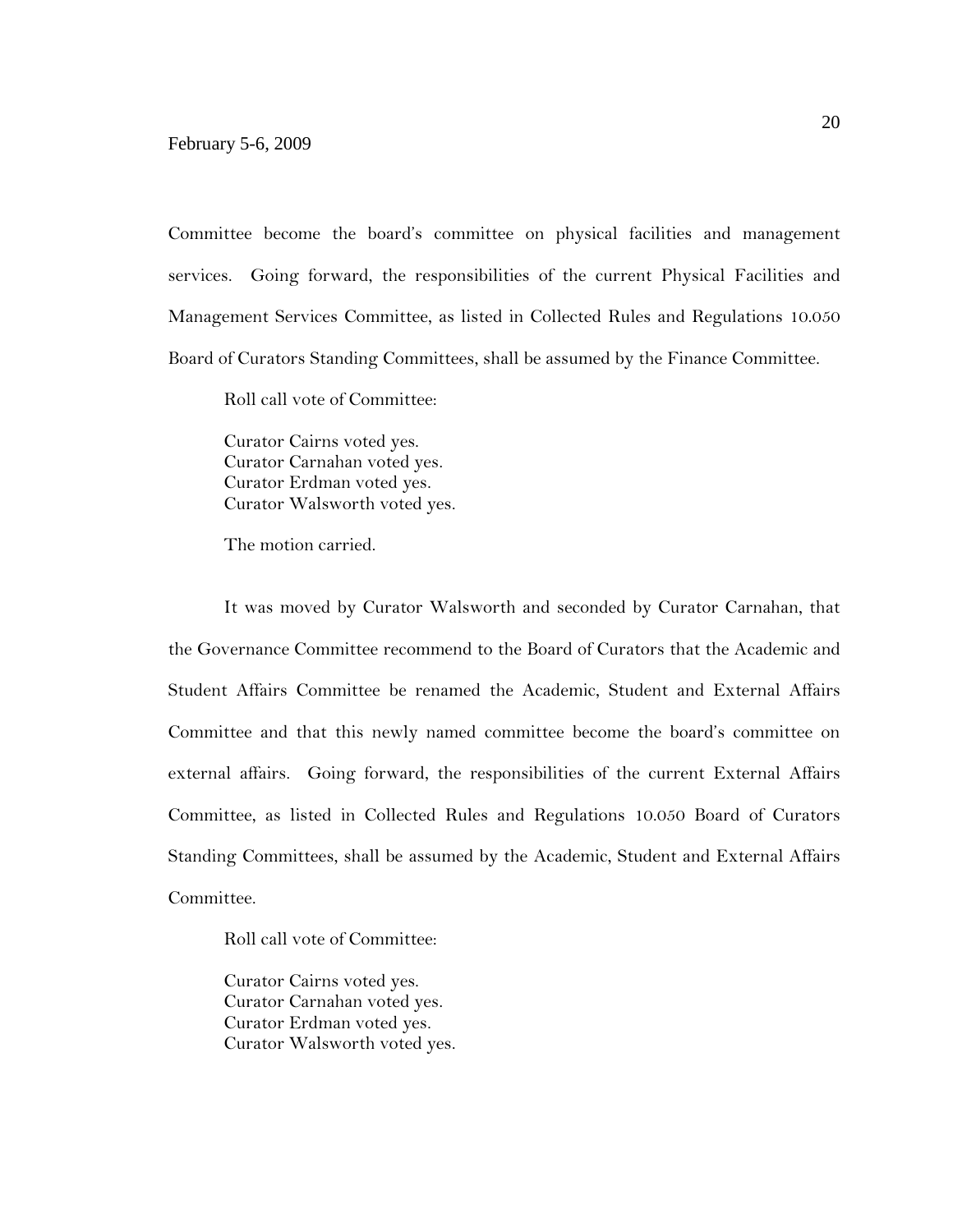The motion carried.

# Amendment to Collected Rules and Regulations 10.090 C. Board of Curators Ethics and Conflict of Interest, Gifts – presented by General Counsel Owens

It was recommended by Chairman Fraser, moved by Curator Carnahan and

seconded by Curator Erdman, that the Governance Committee recommend the following amendment to the Board of Curators Ethics and Conflict of Interest policy with regards to Gifts, Collected Rules and Regulations 10.090 C., to the Board of

Curators for approval:

### **C. Prohibition Against Acceptance of Gifts**

Members of the Board of Curators of the University of Missouri shall avoid accepting gifts for personal use, directly or indirectly, from prohibited sources, except as permitted in Section 10.090 C.

- 1. For the purposes of this policy, the following definitions shall apply:
	- a. **Gift** -- Gift shall mean any tangible or intangible item or items having a monetary value in excess of \$75.
	- b. **Prohibited Source** -- Prohibited source shall mean any person or entity, public or private, outside the University, with interests, financial or otherwise, that may be substantially affected by the recommendations, decisions, performance or non-performance of the official duties of the Board member.
- 2. **Exceptions** -- The following shall not be considered a violation of this policy:
	- a. Gifts that are available to the Board member on the same conditions as for the general public;
	- b. Educational materials utilized in the performance of the Board member's official duties;
	- c. Awards or honoraria administered by or through the University;
	- d. Gifts from the Board member's relatives, by blood or marriage; and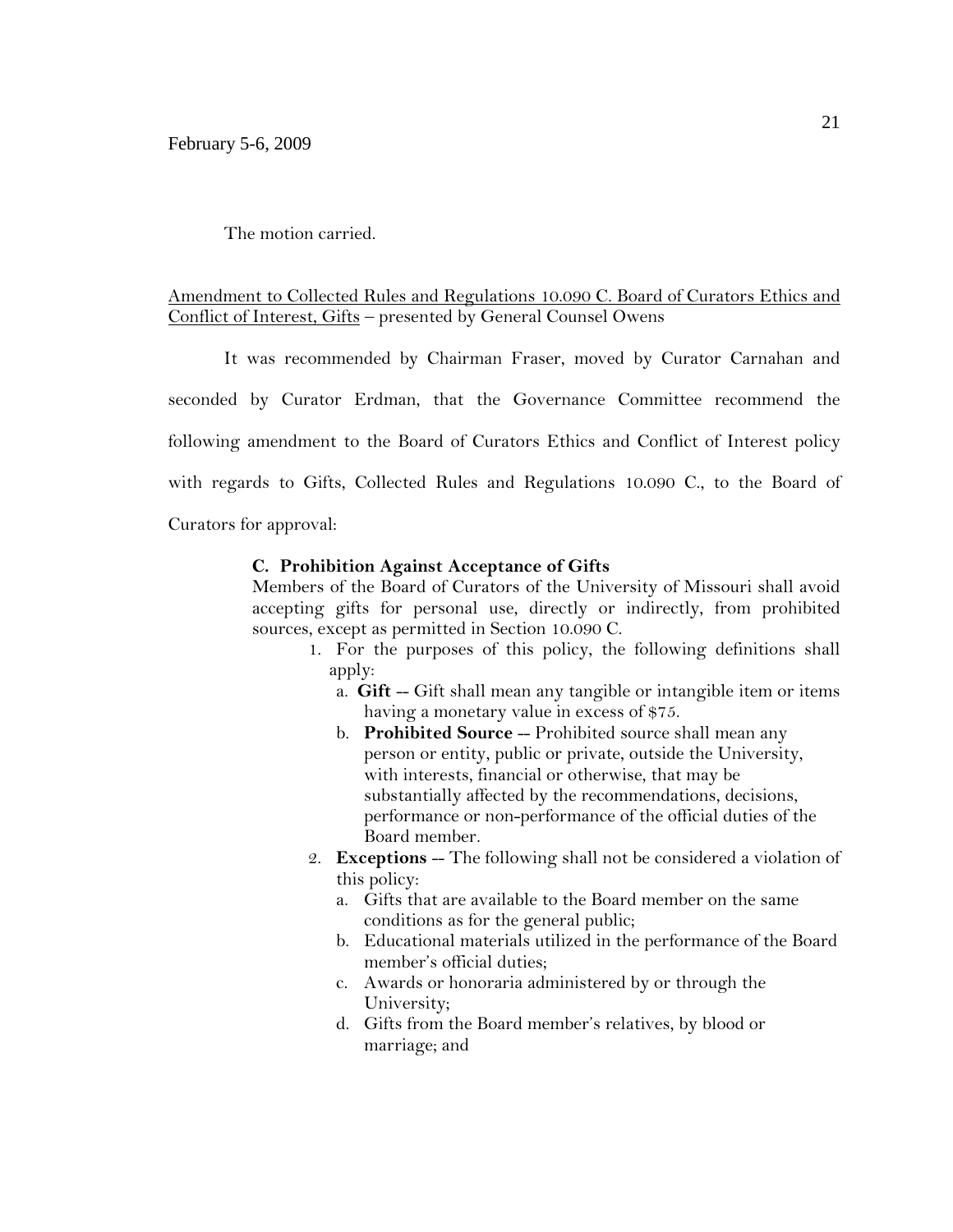e. Any item of food, refreshment, entertainment or other benefit provided to the Board member while attending a meeting, conference or convention, as long as such item is provided on the same conditions as for other attendees and could not be considered as lavish.

Roll call vote of Committee:

Curator Cairns voted yes. Curator Carnahan voted yes. Curator Erdman voted yes. Curator Walsworth voted yes.

The motion carried.

There being no further business to be considered by the Governance Committee, the meeting concluded at 4:25 P.M., on Thursday, February 5, 2009.

## **General Business**

Chairman Fraser called the meeting of the full Board of Curators to order at 4:25 P.M., on Thursday, February 5, 2009, in the Columns Ballroom of the Reynolds Alumni Center on the University of Missouri-Columbia campus.

### Resolution for Executive Session of the Board of Curators meeting

It was moved by Curator Carnahan and seconded by Curator Walker, that there shall be an executive session with a closed record and closed vote of the Board of Curators meeting, on Thursday, February 5, 2009, and as needed on Friday, February 6, 2009, for consideration of: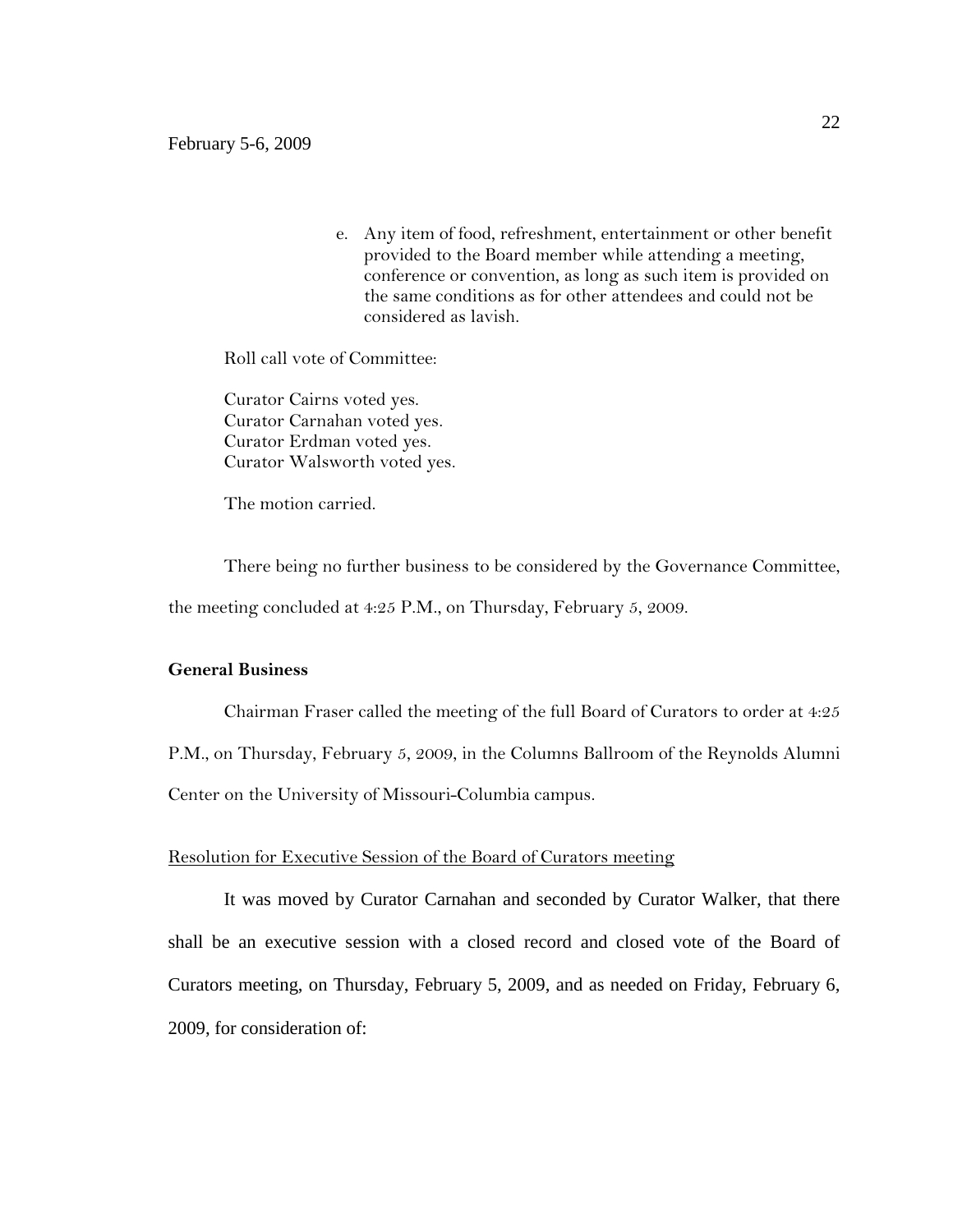- Section 610.021(1), RSMo, relating to matters identified in that provision, which include legal actions, causes of action or litigation, and confidential or privileged communications with counsel; and
- Section 610.021(2), RSMo, relating to matters identified in that provision, which include leasing, purchase, or sale of real estate; and
- Section 610.021(3), RSMo, relating to matters identified in that provision, which include hiring, firing, disciplining, or promoting of particular employees; and
- Section 610.021(12), RSMo, relating to matters identified in that provision, which include sealed bids and related documents and sealed proposals and related documents or documents related to a negotiated contract; and
- Section 610.021(13), RSMo, relating to matters identified in that provision, which include individually identifiable personnel records, performance ratings, or records pertaining to employees or applicants for employment.

Roll call vote:

Curator Cairns voted yes. Curator Carnahan voted yes. Curator Erdman voted yes. Curator Fraser voted yes. Curator Haggard voted yes. Curator Russell voted yes. Curator Walker voted yes. Curator Walsworth voted yes. Curator Wasinger voted yes.

The motion carried.

The public session of the Board of Curators meeting recessed at 4:25 P.M., on

Thursday, February 5, 2009, to be reconvened at 9:00 A.M., on Friday, February 6, 2009.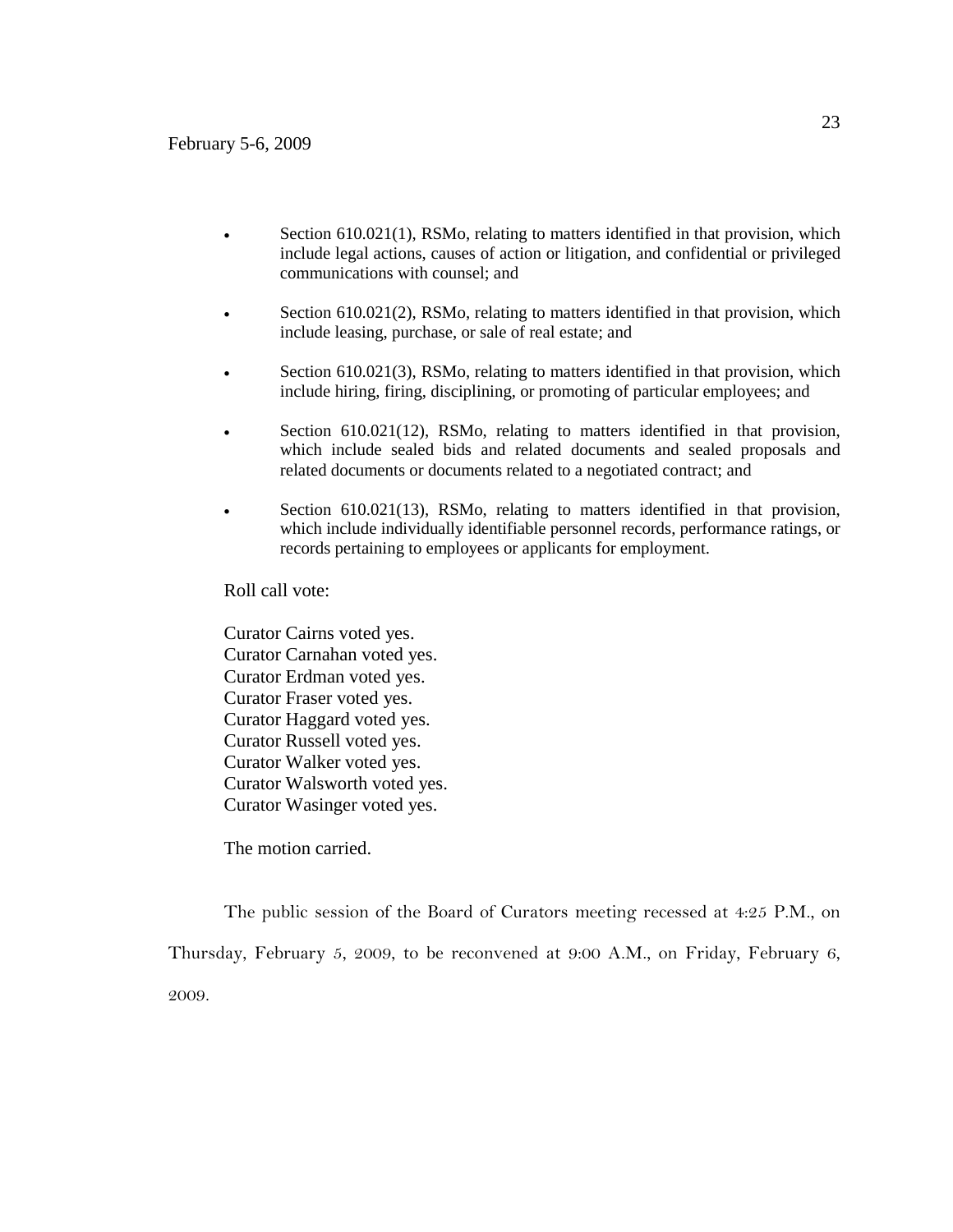### **Compensation and Human Resources Committee Meeting – Executive Session**

Curator Warren K. Erdman, Chair Curator John M. Carnahan III Curator Bo Fraser Curator Don Walsworth Curator Cheryl D. S. Walker, ex officio

An executive session of the Compensation and Human Resources Committee meeting was convened at 4:35 P.M., on Thursday, February 5, 2009, in the Columns Ballroom of the Reynolds Alumni Center on the University of Missouri-Columbia campus, pursuant to public notice given of said meeting. Curator Erdman, Chairman of the Compensation and Human Resources Committee, presided over the meeting.

#### Present

The Honorable Marion H. Cairns, by phone The Honorable John M. Carnahan The Honorable Warren K. Erdman The Honorable Bo Fraser The Honorable Judith G. Haggard The Honorable Doug Russell The Honorable Cheryl D. S. Walker The Honorable Don Walsworth The Honorable David G. Wasinger Student Representative Anton H. Luetkemeyer

Also Present Mr. Stephen J. Owens, General Counsel Ms. Kathleen M. Miller, Secretary of the Board of Curators

President's Performance Plan - presented by Committee Chairman Erdman (President's self-assessment on file with the Office of the President)

There being no further business for consideration by the Compensation and

Human Resources Committee, the meeting concluded at approximately 4:45 P.M., on

Thursday, February 5, 2009.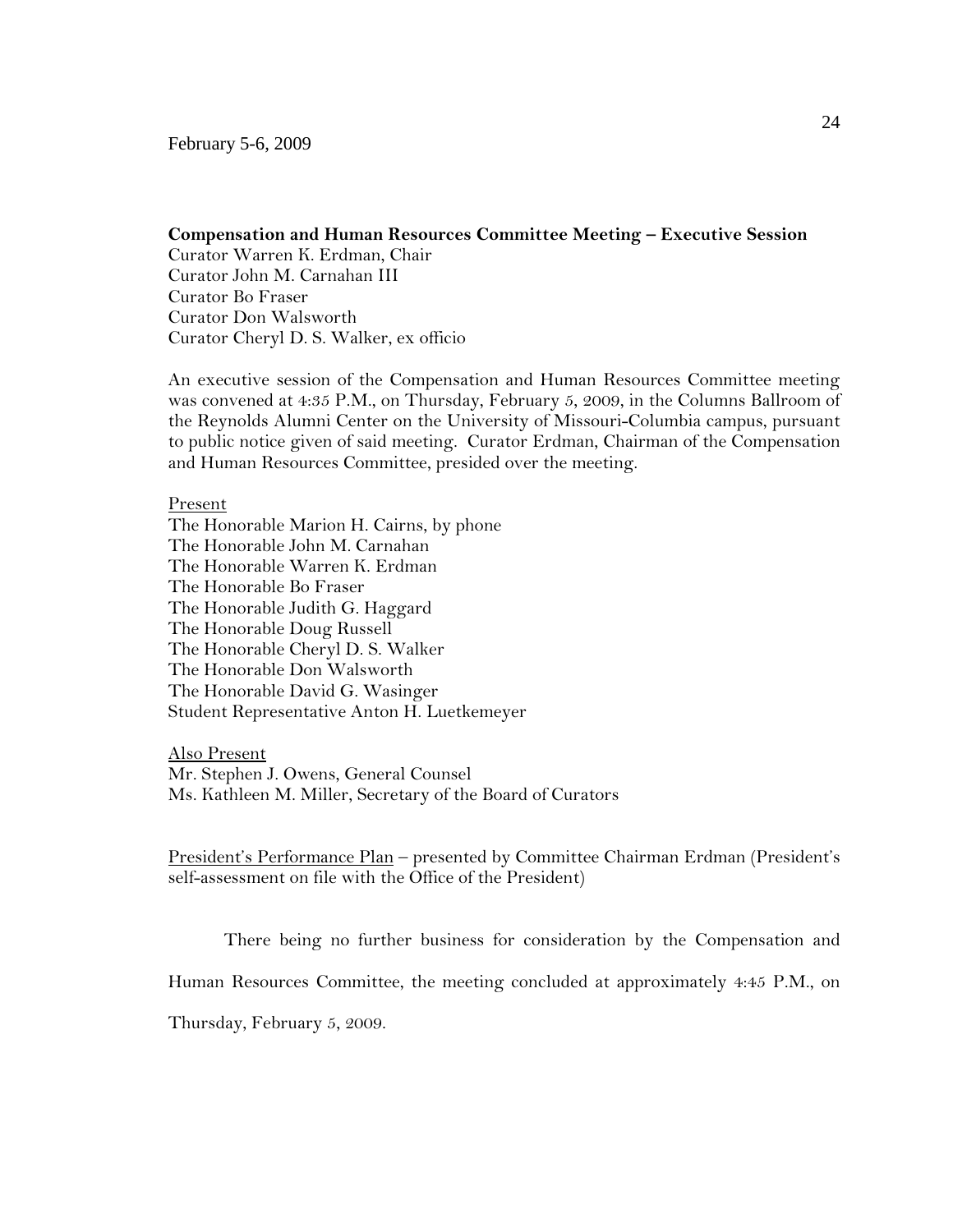#### **BOARD OF CURATORS MEETING – EXECUTIVE SESSION**

#### Present

The Honorable Marion H. Cairns, by phone The Honorable John M. Carnahan The Honorable Warren K. Erdman The Honorable Bo Fraser The Honorable Judith G. Haggard The Honorable Doug Russell The Honorable Cheryl D. S. Walker The Honorable Don Walsworth The Honorable David G. Wasinger Student Representative Anton H. Luetkemeyer

Also Present Mr. Gary D. Forsee, President Mr. Stephen J. Owens, General Counsel Ms. Kathleen M. Miller, Secretary of the Board of Curators Dr. Steven Graham, Interim Vice President for Academic Affairs Ms. Natalie "Nikki" Krawitz, Vice President for Finance and Administration

Curators' Professorship, Professor James Birchler, UMC – presented by Interim Vice President Graham

It was recommended by Chancellor Deaton, endorsed by President Forsee,

recommended by the Academic and Student Affairs Committee, moved by Curator

Walsworth and seconded by Curator Haggard, that the following action be approved:

upon the recommendation of Chancellor Deaton, the Provost, and the Dean of the College of Arts and Science, Professor James Birchler shall be named to the position University of Missouri Curators' Professor, effective January 1, 2009. Professor Birchler will receive a \$10,000 annual stipend as long as he holds this position. \$5,000 will go to increased compensation (salary and benefits less applicable taxes) with the remaining \$5,000 available for professional expenses associated with his teaching, research, or creative activities.

Roll call vote: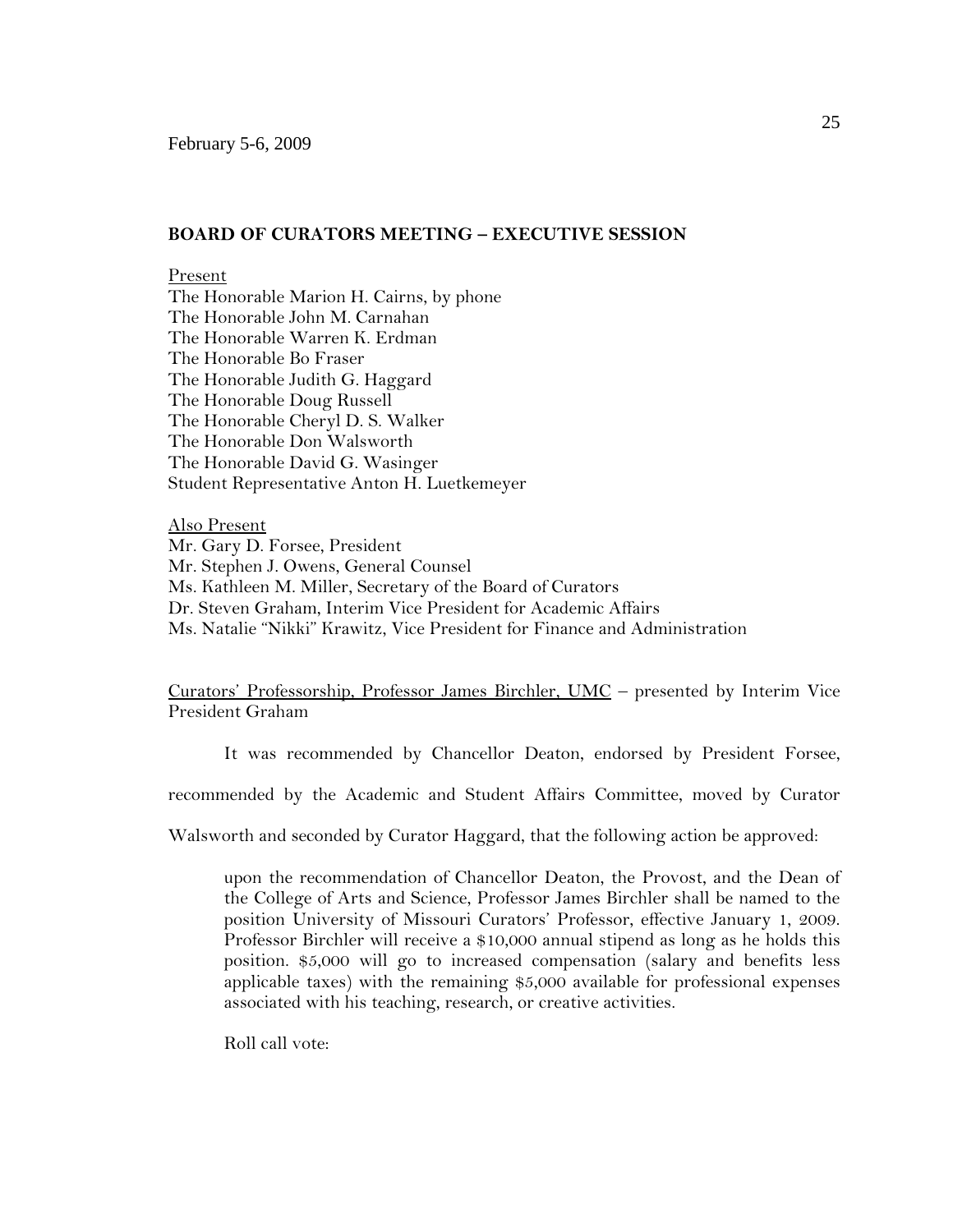Curator Cairns voted yes. Curator Carnahan voted yes. Curator Erdman voted yes. Curator Fraser voted yes. Curator Haggard voted yes. Curator Russell voted yes. Curator Walker voted yes. Curator Walsworth voted yes. Curator Wasinger voted yes.

The motion carried.

Curators' Professorship, Professor M. Lynne Cooper, UMC – presented by Interim Vice President Graham

It was recommended by Chancellor Deaton, endorsed by President Forsee,

recommended by the Academic and Student Affairs Committee, moved by Curator

Walsworth and seconded by Curator Haggard, that the following action be approved:

upon the recommendation of Chancellor Deaton, the Provost, the Dean of the College of Arts and Science, and the Chair of Psychological Sciences, Professor M. Lynne Cooper shall be named to the position University of Missouri Curators' Professor, effective January 1, 2009. Professor Cooper will receive a \$10,000 annual stipend as long as she holds this position. \$5,000 will go to increased compensation (salary and benefits less applicable taxes) with the remaining \$5,000 available for professional expenses associated with her teaching, research, or creative activities.

Roll call vote:

Curator Cairns voted yes. Curator Carnahan voted yes. Curator Erdman voted yes. Curator Fraser voted yes. Curator Haggard voted yes. Curator Russell voted yes. Curator Walker voted yes.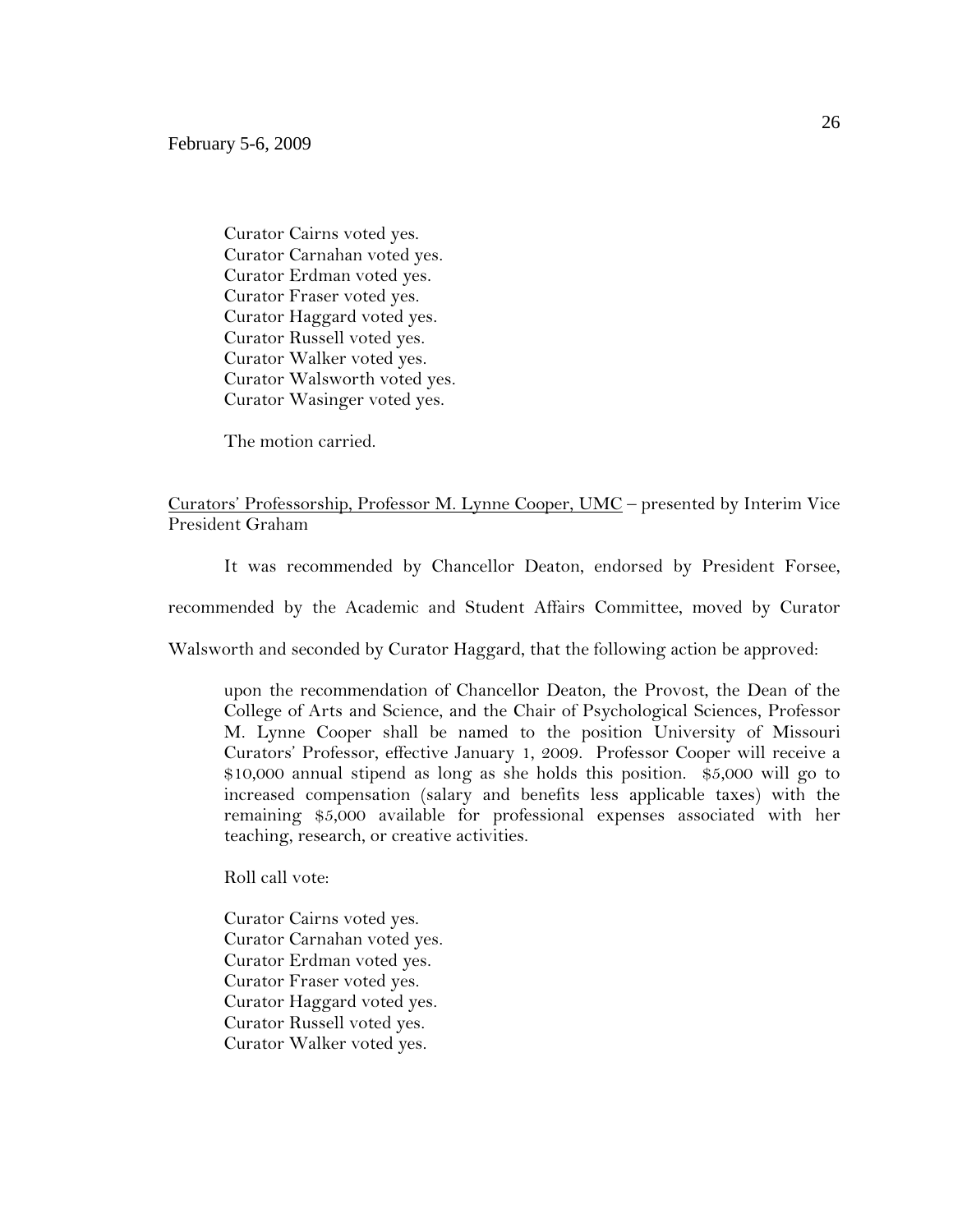Curator Walsworth voted yes. Curator Wasinger voted yes.

The motion carried.

Curators' Professorship, Professor Kattesh V. Katti, UMC – presented by Interim Vice President Graham

It was recommended by Chancellor Deaton, endorsed by President Forsee,

recommended by the Academic and Student Affairs Committee, moved by Curator

Walsworth and seconded by Curator Haggard, that the following action be approved:

upon the recommendation of Chancellor Deaton, the Provost, and the Dean of the School of Medicine, Professor Kattesh V. Katti shall be named to the position University of Missouri Curators' Professor, effective January 1, 2009. Doctor Katti will receive a \$10,000 annual stipend as long as he holds this position. \$5,000 will go to increased compensation (salary and benefits less applicable taxes) with the remaining \$5,000 available for professional expenses associated with his teaching, research, or creative activities.

Roll call vote:

Curator Cairns voted yes. Curator Carnahan voted yes. Curator Erdman voted yes. Curator Fraser voted yes. Curator Haggard voted yes. Curator Russell voted yes. Curator Walker voted yes. Curator Walsworth voted yes. Curator Wasinger voted yes.

The motion carried.

Interim Vice President Graham excused himself from the executive session.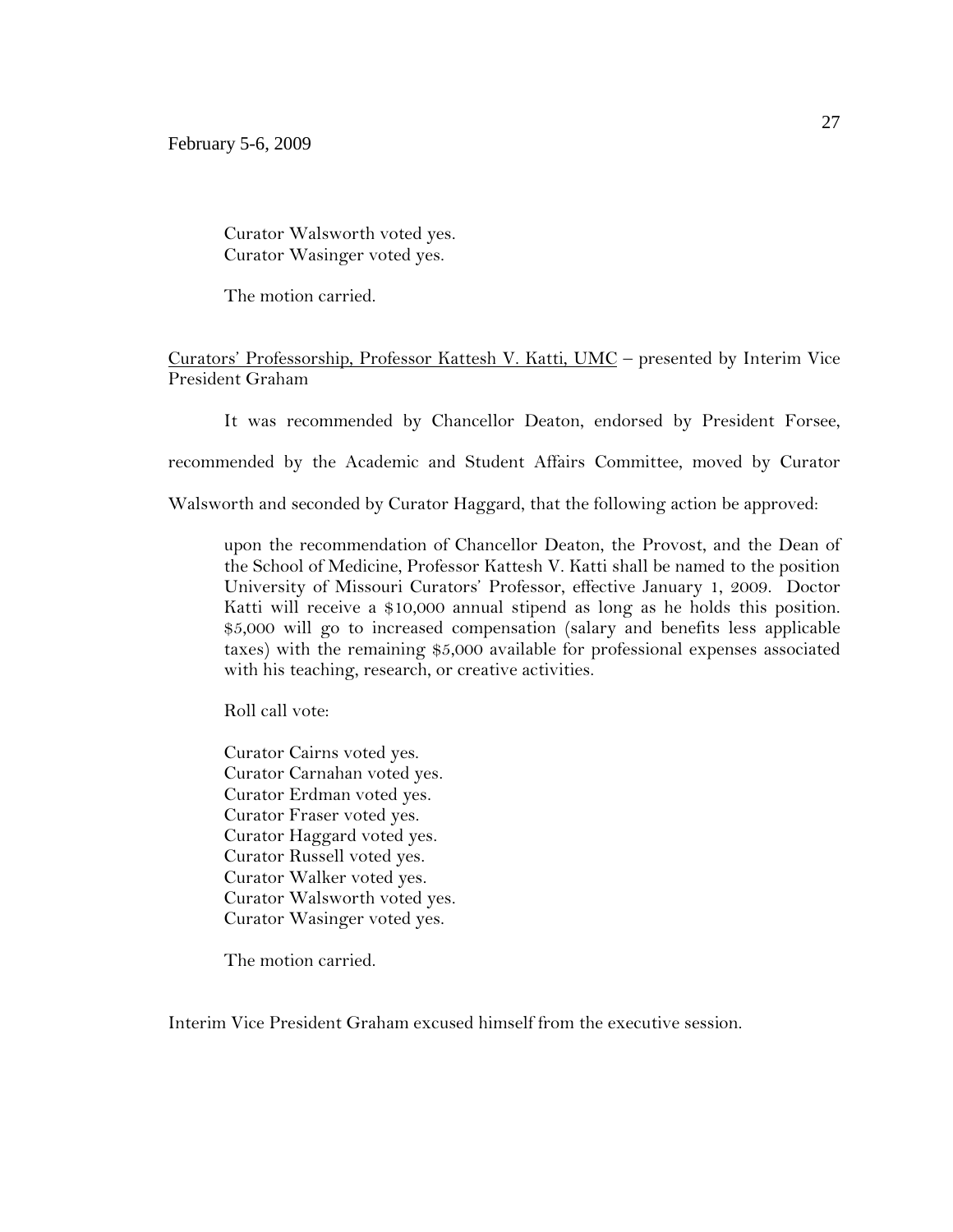### February 5-6, 2009

<sup>177</sup> Property Lease, Missouri, MU – This lease was executed on May 1, 2009, as on file with the Office of the Secretary of the Board of Curators.

<sup>178</sup> Property Lease, Missouri S&T – This lease was executed on April 24, 2009, as on file with the Office of the Secretary of the Board of Curators.

 $179$  Property Lease, MU – This lease was executed on March 31, 2009, as on file with the Office of the Secretary of the Board of Curators.

Vice President Krawitz excused herself from the executive session.

## University President's Report on personnel – President Forsee (no report on file)

The executive session of the Board of Curators meeting recessed at approximately 5:15 P.M., on Thursday, February 5, 2009, to be reconvened upon conclusion of the public session on Friday, February 6, 2009.

## Board of Curators Working Dinner

The Board of Curators attended a working dinner with the University President and General Officers at 5:30 P.M., on Thursday, February 5, 2009, in the Eckles Hall dining room on the University of Missouri-Columbia campus, pursuant to public notice given of said meeting.

Present The Honorable John M. Carnahan III The Honorable Warren K. Erdman The Honorable Bo Fraser The Honorable Judith G. Haggard The Honorable Doug Russell The Honorable Cheryl D. S. Walker The Honorable Don Walsworth The Honorable David G. Wasinger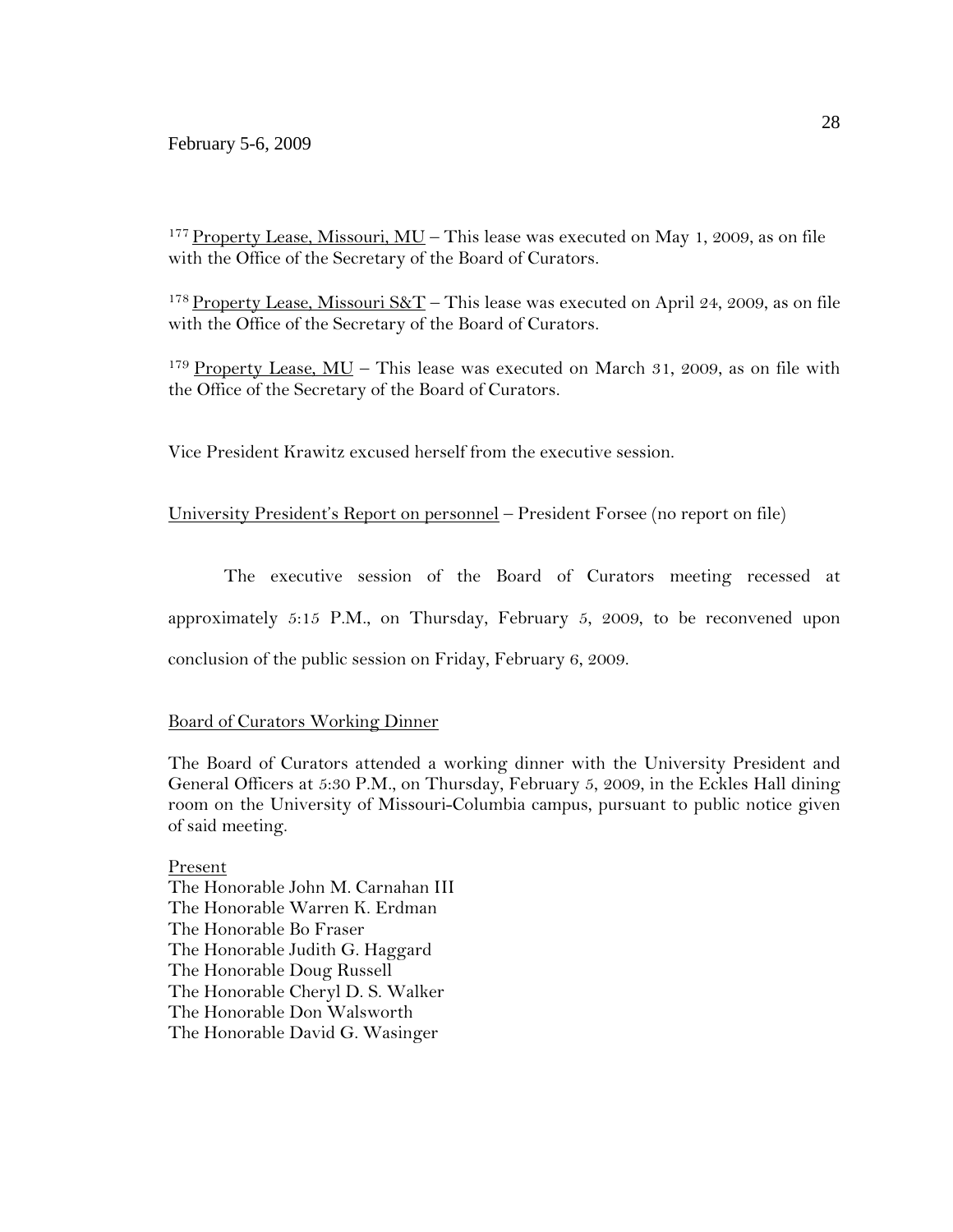Student Representative Anton H. Luetkemeyer

The Honorable Marion H. Cairns was unable to attend.

### Also Present

Mr. Gary D. Forsee, President, University of Missouri System Mr. Stephen J. Owens, General Counsel Ms. Kathleen M. Miller, Secretary of the Board of Curators Dr. Gary K. Allen, Vice President for Information Technology Dr. John F. Carney III, Chancellor, Missouri University of Science and Technology Dr. Brady J. Deaton, Chancellor, University of Missouri-Columbia Dr. Thomas F. George, Chancellor, University of Missouri-St. Louis Dr. Steven Graham, Interim Vice President for Academic Affairs Ms. Natalie "Nikki" Krawitz, Vice President for Finance and Administration Mr. Leo E. Morton, Chancellor, University of Missouri-Kansas City Dr. Michael F. Nichols, Vice President for Economic Development Ms. Betsy Rodriguez, Vice President for Human Resources Dr. David R. Russell, Chief of Staff Ms. Cindy Pollard, Associate Vice President for Strategic Communications Media Representatives

### Reports

- 1. MU Campus Highlight: CAFNR/Extension Wine Program presented by Professor Rebecca Ford
- 2. University of Missouri Energy Summit presented by Chancellor Carney
- 3. Economic Stimulus Package presented by Vice President Knorr

The working dinner concluded at 7:30 P.M., on Thursday, February 5, 2009.

### MU Faculty Council Breakfast with the Board of Curators

The MU Faculty Council hosted the Board of Curators for a breakfast program at 7:45 A.M., on Friday, February 6, 2009.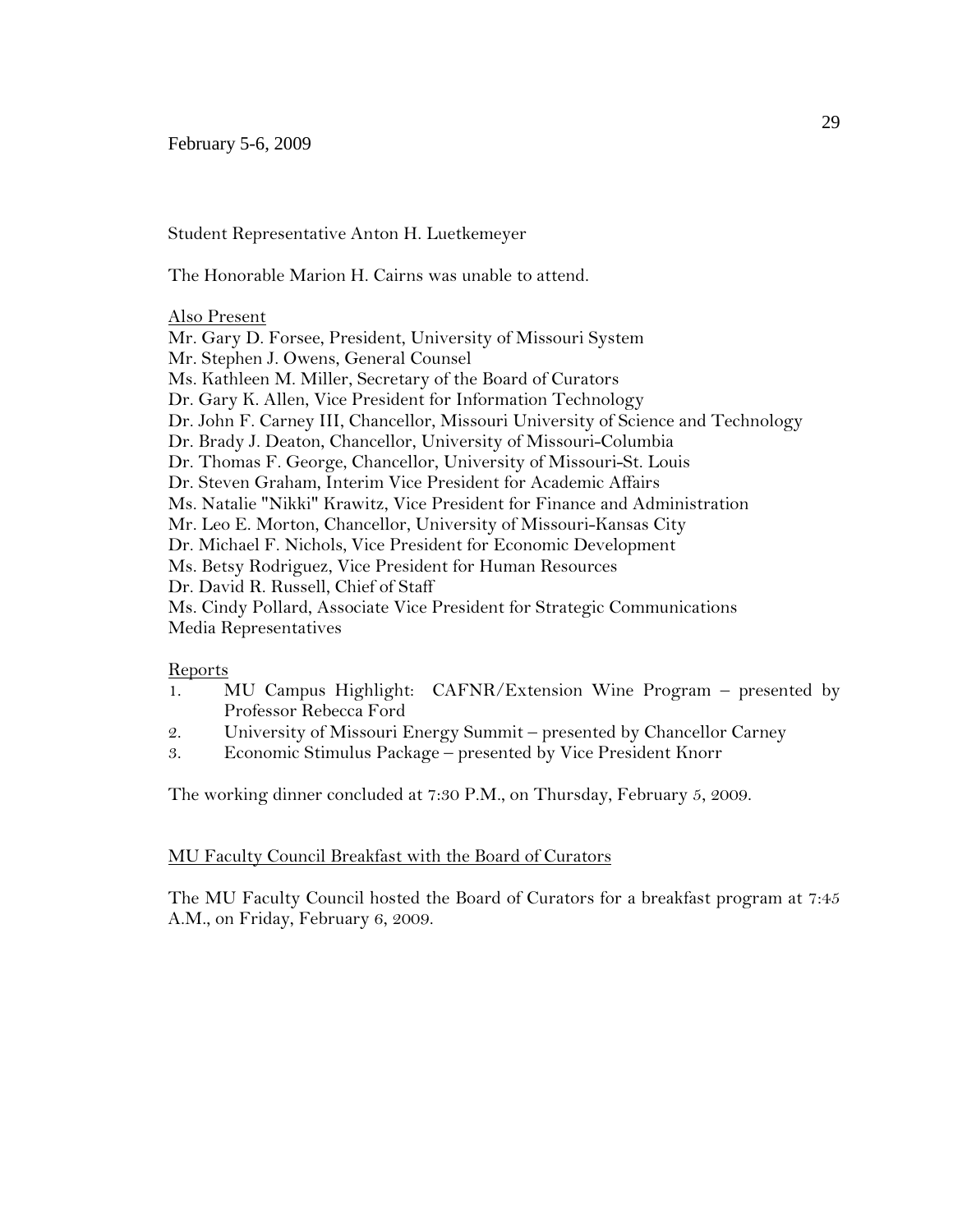## Reports

- 1. Promoting Awareness of the Cross-Cultural Context in Graduate Education presented by Dr. Puncky Paul Heppner with graduate students Hung Chiao and Reid Trotter
- 2. Missouri School of Journalism's Beijing Olympics program and Study Abroad programs in Brussels – presented by Dr. Fritz Cropp with students Samantha Running and Jacob Stokes.

## **BOARD OF CURATORS MEETING – PUBLIC SESSION**

The meeting of the University of Missouri Board of Curators was reconvened in

public session at 9:00 A.M., on Friday, February 6, 2009, in the Columns Ballroom of

the Reynolds Alumni Center, on the University of Missouri-Columbia campus, pursuant

to public notice given of said meeting. Curator Bo Fraser, Chairman of the Board of

Curators, presided over the meeting.

### Present

The Honorable Marion H. Cairns, by phone The Honorable John M. Carnahan III The Honorable Warren K. Erdman The Honorable Bo Fraser The Honorable Judith G. Haggard The Honorable Doug Russell The Honorable Cheryl D. S. Walker The Honorable Don Walsworth The Honorable David G. Wasinger Student Representative Anton H. Luetkemeyer

Also Present Mr. Gary D. Forsee, President, University of Missouri System Mr. Stephen J. Owens, General Counsel Ms. Kathleen M. Miller, Secretary of the Board of Curators Dr. Gary K. Allen, Vice President for Information Technology Dr. John F. Carney III, Chancellor, Missouri University of Science and Technology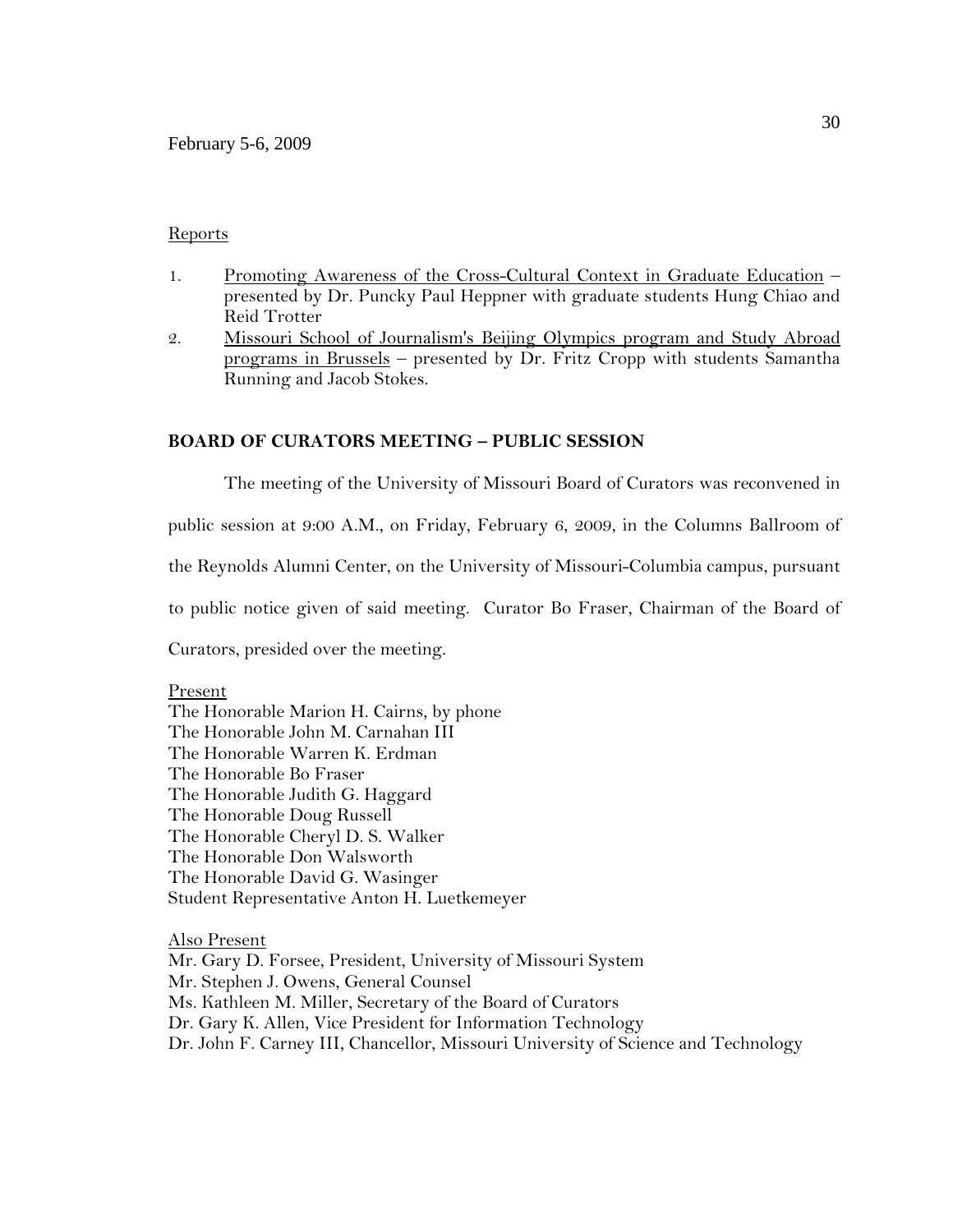Dr. Brady J. Deaton, Chancellor, University of Missouri-Columbia Dr. Thomas F. George, Chancellor, University of Missouri-St. Louis Dr. Steven Graham, Interim Vice President for Academic Affairs Ms. Natalie "Nikki" Krawitz, Vice President for Finance and Administration Mr. Leo E. Morton, Chancellor, University of Missouri-Kansas City Dr. Michael F. Nichols, Vice President for Economic Development Ms. Betsy Rodriguez, Vice President for Human Resources Dr. David R. Russell, Chief of Staff Ms. Cindy Pollard, Associate Vice President for Strategic Communications Media Representatives

Dr. Gordon H. Lamb, Executive Vice President, was absent from the meeting for medical reasons.

#### **General Business**

Board Chair Report – provided by Chairman Bo Fraser (transcription on file)

University President's State of the University Report – provided by President Gary Forsee (transcription and slides on file)

University of Missouri-Columbia Campus Update – provided by Chancellor Brady Deaton (slides on file)

Chancellors' Reports: Budget Development

Chancellor Deaton Chancellor Carney Chancellor George (handouts on file) Chancellor Morton

## **Consent Agenda**

Action

- 1. Minutes of the December 12, 2008, Board of Curators Meeting
- 2. Revised 2009 Board of Curators Meeting Calendar
- 3. Identity Theft Prevention Program
- 4. Engagement of KPMG LLP as Independent Auditors for 2008-2009, UM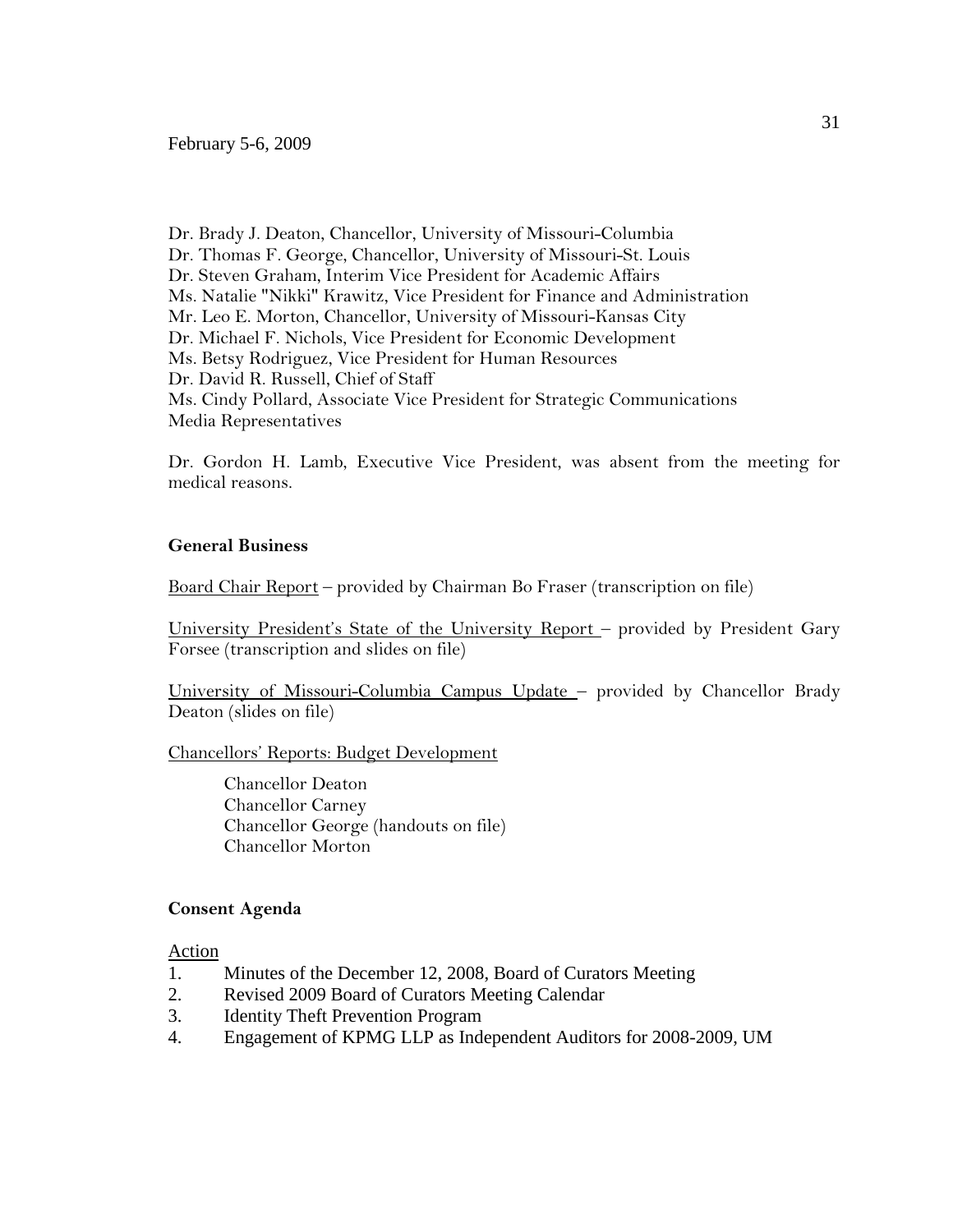### 5. Amendment to Collected Rules and Regulations: 340.070 Faculty Leave

### Minutes of the December 12, 2008, Board of Curators Meeting

It was moved by Curator Walsworth and seconded by Curator Russell that the minutes of the December 12, 2008, Board of Curators meeting (as on file with the respective meeting) be approved, provided that a correction be made on page 1y of the draft December 2008 minutes, "Curator Erdman moved to lay the recommendation on the table", from the committee meeting.

#### Revised 2009 Board of Curators Meeting Calendar

It was recommended by Chairman Fraser, endorsed by President Forsee, moved by Curator Walsworth and seconded by Curator Russell, that the revised 2009 Board of Curators meeting calendar shall be approved as follows, provided that the December 2009 date be reconsidered:

#### (REVISED) 2009 BOARD OF CURATORS MEETING CALENDAR

| February 5-6, 2009   | MU   |
|----------------------|------|
| April 2-3, 2009      | Mis  |
| June 4-5, 2009       | UM   |
| July 24, 2009        | Tele |
| October 22-23, 2009  | Colu |
| December 10-11, 2009 | UM   |
|                      |      |

Missouri S&T UM-Kansas City Teleconference (Columbia) Columbia 9 UM-St. Louis

### Identity Theft Prevention Program, UM

It was recommended by Vice President Krawitz, endorsed by President Forsee, recommended by the Finance and Audit Committee, moved by Curator Walsworth and seconded by Curator Russell, that the following recommendation be approved: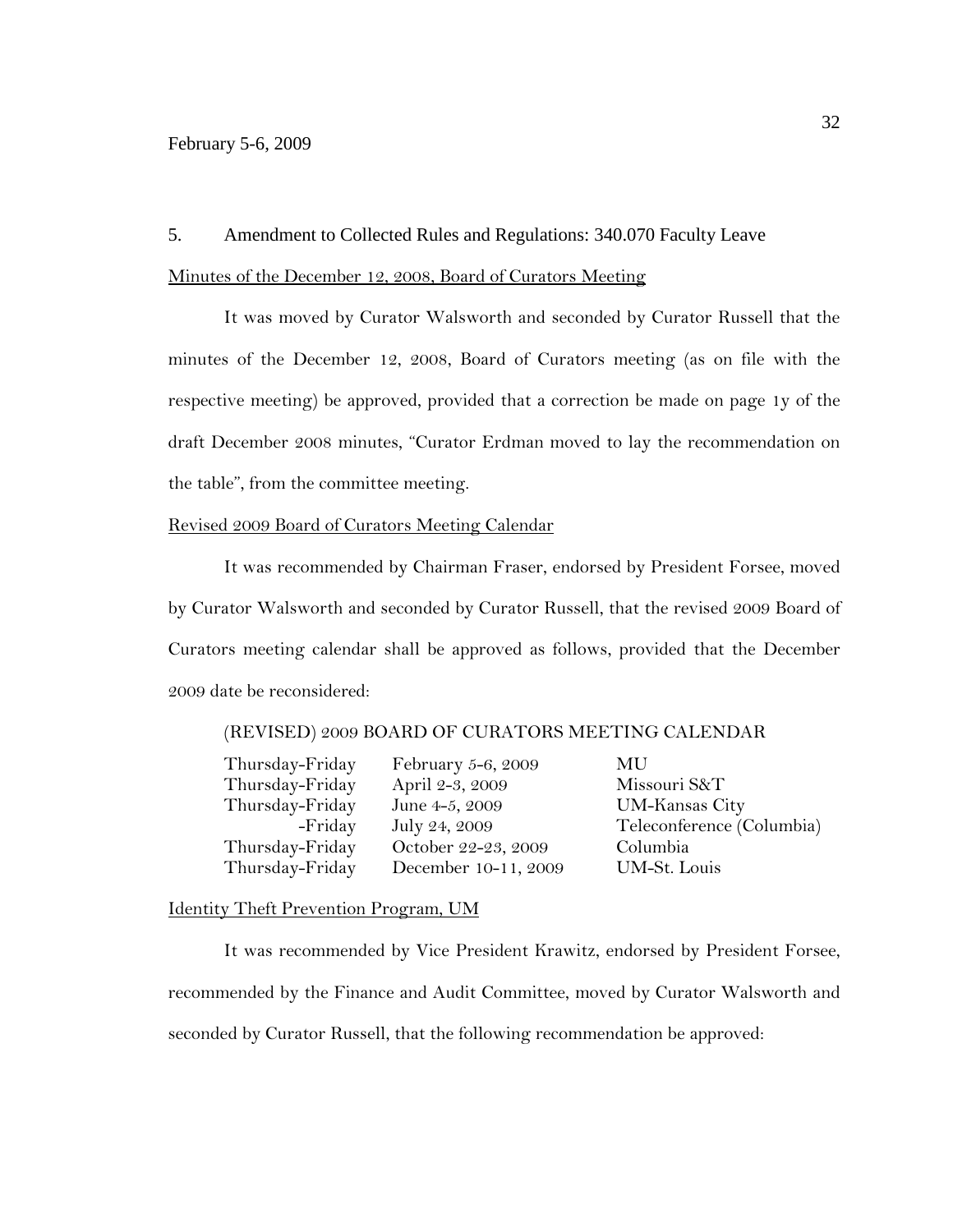- an Identity Theft Prevention Program for the University of Missouri as presented (on file with the minutes of this meeting) shall be implemented;
- the Vice President for Finance and Administration shall be appointed as the Program Administrator.

## Engagement of KPMG LLP as Independent Auditors for 2008-2009, UM

It was recommended by Vice President Krawitz, endorsed by President Forsee,

recommended by the Finance and Audit Committee, moved by Curator Walsworth and

seconded by Curator Russell, that the following action be approved:

the Vice President for Finance and Administration shall be authorized to employ the firm of KPMG LLP to provide audit services to the University of Missouri for fiscal year ending June 30, 2009, for fees of \$715,468, plus expenses not to exceed \$57,615, for a total of \$773,083 for fees and expenses for the fifth year of a five-year engagement.

## Amendment to Collected Rules and Regulations 340.070 Faculty Leave

It was recommended by Interim Vice President Graham, endorsed by President

Forsee, recommended by the Academic and Student Affairs Committee, moved by

Curator Walsworth and seconded by Curator Russell, that the following action be

approved:

Collected Rules and Regulations 340.070 Faculty Leave, shall be amended to update the Family and Medical Leave conditions consistent with recent changes in federal law, and to provide clarification to the policy approved by the Board of Curators in January 2008 (which combined all faculty leaves into one policy, including a clear articulation of personal leaves. Family and medical leave, which is one form of personal leave, was articulated at that time. Since then, the federal government has added provisions to the Family and Medical Leave Act).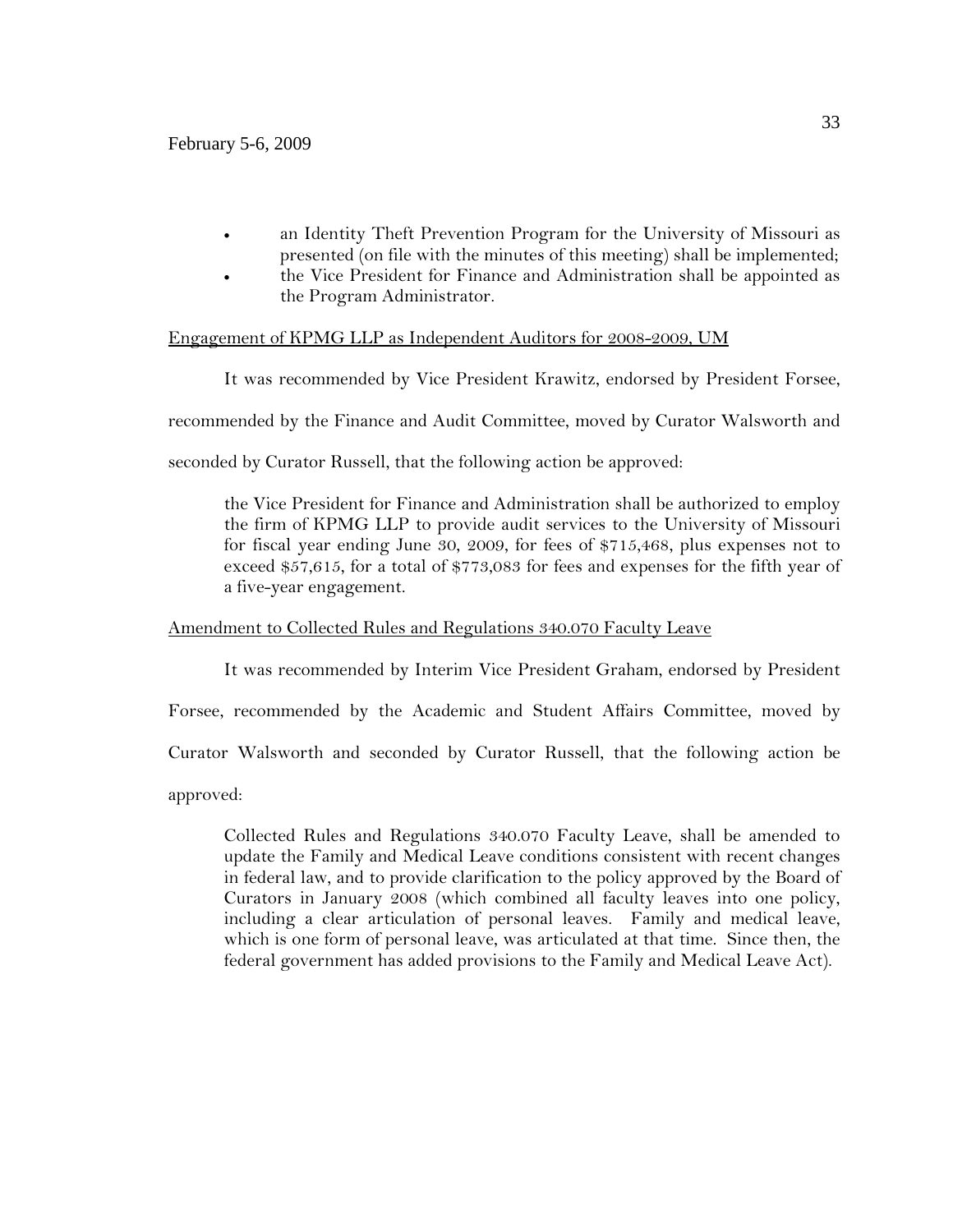## Collected Rules and Regulations **Personnel Chapter 340: Employee Absences**

#### **340.070 Faculty Leave**

Bd. Min. 1-31-08; Amended 02.06.09

- A. **Professional Leave**  Within the specifications described below, each campus will develop an application and review process to approve leaves and stipulate the duration (not to exceed one year) and support associated for each leave aligned with institutional priorities and commensurate with available resources. All faculty members who accept a paid leave must state their intention to return to the University for the same amount of time they plan to be gone. Return of the faculty member for such period of time does not guarantee that the period of such leave shall be taken into account as service credit for purposes of the University's Retirement, Disability, and Death Benefit Plan. Exemptions to returning to the University at the conclusion of the leave can only be granted by the president upon recommendation of the chancellor. Additionally, all faculty members must file a report on the accomplishments during the leave period as specified by their chancellor or chancellor's designee.
	- 1. **Research Leave.** Tenured, tenure-track, and full-time, ranked nontenure track research faculty members with established scholarly, artistic or research records are eligible to apply for a research leave. A research leave may be taken for a period of time up to a full year. If a faculty member receives an external fellowship or grant support for a research leave, the University may supplement such support to provide full regular salary; if such external support is not received, the University may provide full regular salary. Additional travel funds and leave related expenses may be provided as deemed appropriate.
	- 2. **Development Leave.** Tenured, tenure-track and full-time, ranked nontenure track faculty members are eligible to apply for a development leave to pursue personal, professional, instructional, or administrative development. Development leave may be taken for a period of time up to a full year. If a faculty member receives external fellowship or grant support for a development leave, the University may supplement such support to provide full regular salary; if such external support is not received, the University may provide full regular salary. Additional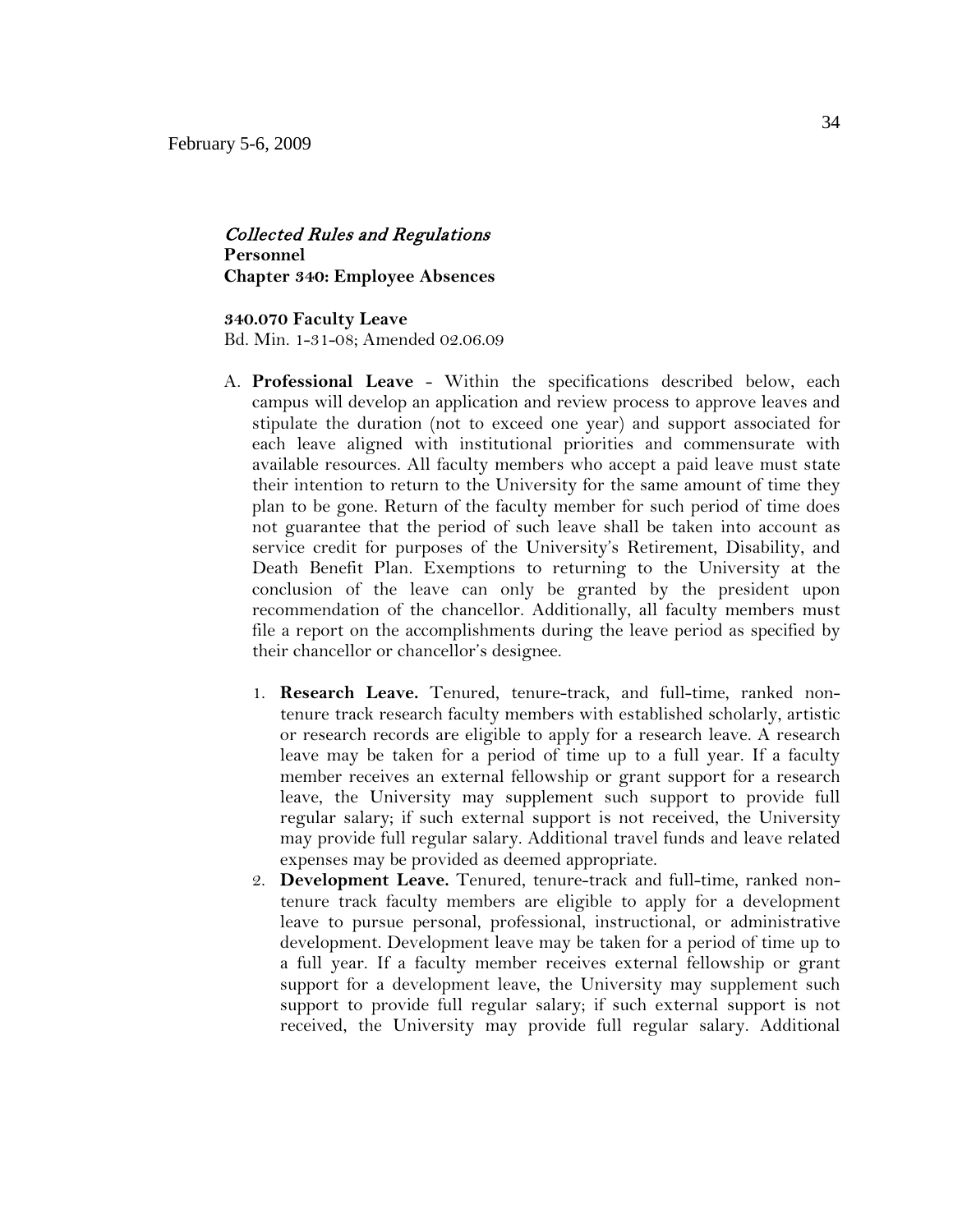travel funds and leave related expenses may be provided as deemed appropriate.

- 3. **Sabbatical Leave.** Tenured faculty members are eligible to apply for a sabbatical leave after six or more years of service, and can reapply for subsequent sabbatical leaves six years after the prior sabbatical leave. Sabbatical leaves may be taken for a period of time up to a full year. A faculty member on a sabbatical leave will receive up to one-half their regular annual salary. Additional travel funds and leave related expenses may be provided as deemed appropriate.
- B. **Personal Leave** Within the specifications described below, each campus will develop an application and review process to approve personal leaves and stipulate the duration (not to exceed one year) and support associated for each leave.
	- 1. **Leave of Absence.** Faculty members may apply for a personal leave without pay. A leave of absence may be granted in cases of exceptional personal or institutional reasons, such as medical leave beyond the requirements of the Family and Medical Leave Act (FMLA). A leave of absence without pay may be granted for a period not to exceed one year and may not extend past the ending date of the faculty member's appointment. Any extension of the one year limit must be approved by the chancellor.
	- 2. **Family and Medical Leave.**
		- a. **Summary:** FMLA is a federal law that requires an employer to provide eligible employees with the right to take a leave of absence for family or medical reasons, and leave for military families while maintaining job protection.
		- b. **Eligibility:** Any faculty member who has been employed by the University for a total of at least 12 months at the time of the leave of absence, and who has worked at least 1250 hours in the 12 month period preceding the leave is eligible for a family –and medical leave.
		- c. **General Leave:**

(1) The University will provide up to 12 work weeks of leave within any 12-month period for the birth of a faculty member's child(ren); the adoption of a child by a faculty member, or official placement of a child with a faculty member for foster care (leaves for birth or adoption must be taken within 12 months of the event); the care of a son, daughter, spouse or parent (not parentin-law) having a serious health condition; and the incapacity of a faculty member as a result of a serious health condition. Leave for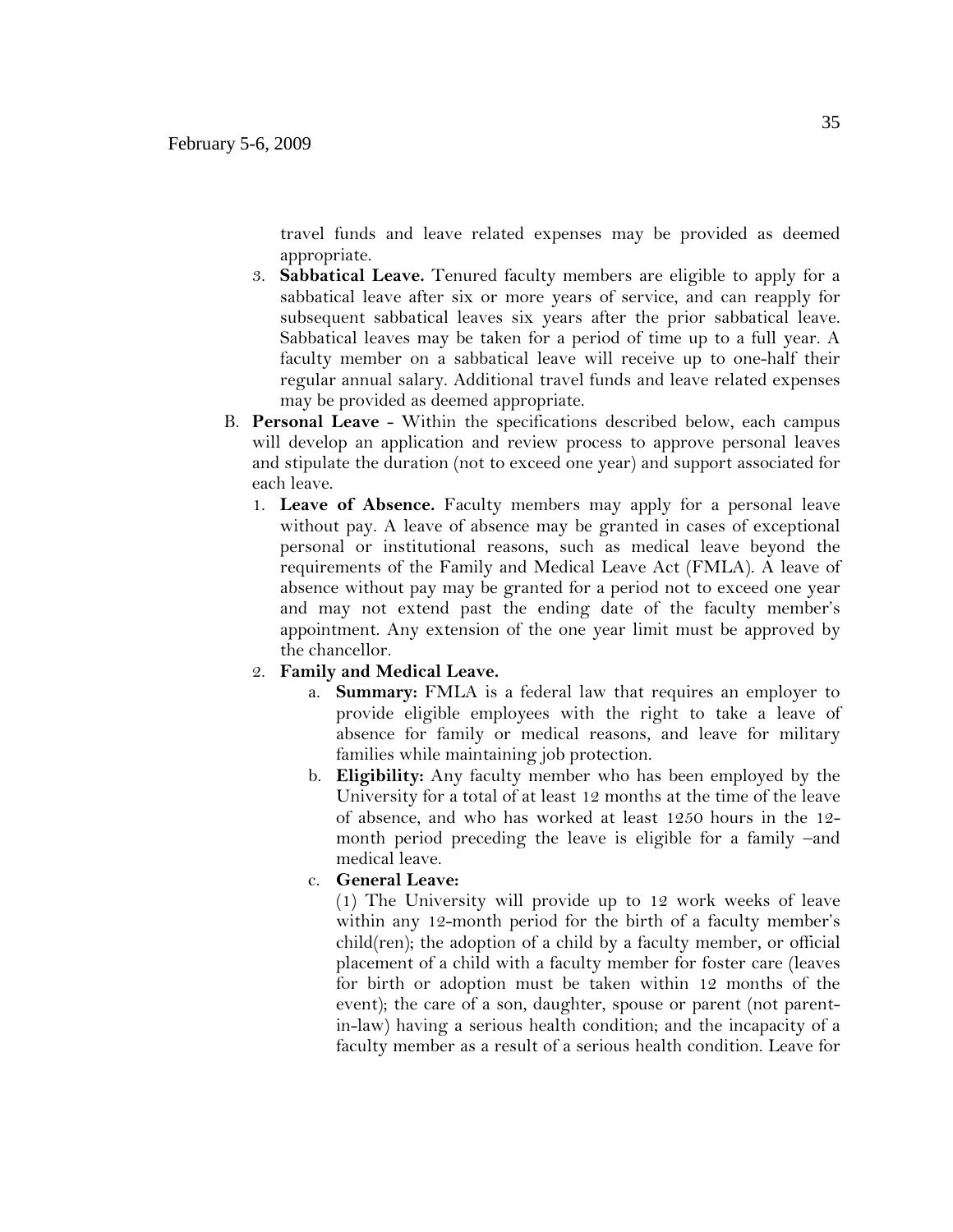the care of an adult son or daughter (at least 18 years old) is not covered unless required as a result of "mental or physical disability" as those terms are defined under the Americans with Disabilities Act.

(2) The University requires a 30-day notice if the leave is foreseeable. For unforeseen circumstances, the University requires as much notice as is practicable.

(3) The University requires the health care provider to certify the necessity of the medical leave. Medical leave will be limited to the duration of the serious health condition, as defined by FMLA. A faculty member may take intermittent leave or leave on a reduced work schedule if medically necessary for his/her own serious health condition or the serious health condition of an immediate family member. Intermittent leave may also be taken for covered service member leave or a qualifying exigency. A faculty member taking intermittent leave must make a reasonable effort to schedule such leave so as not to unduly disrupt University operations. Intermittent leave is not available for birth, adoption, or foster care. A health care provider's certification will be required for return to work from the faculty member's own serious health condition.

(4) Faculty members who take family and medical leave, either paid or unpaid, shall not, because of such leave, be assigned heavier work load or be otherwise discriminated against.

- d. **Qualifying Exigency Leave:** The University will provide up to 12 work weeks of leave within any 12-month period for a qualifying exigency. A qualifying exigency arises out of the fact that the faculty member's spouse, son, daughter, or parent has been notified of an impending call or order to federal active duty in the Reserve or National Guard. Qualifying exigency leave may be taken for an adult son or daughter, including the eligible faculty member's biological, adopted or foster child, stepchild and legal ward. The University may require a copy of the applicable military member's active duty orders and a certification providing the appropriate facts related to the qualifying exigency.
- **e. Covered Service Member Leave:** An eligible faculty member who is the spouse, son, daughter, parent, or blood relative of a covered service member who is recovering from a serious illness or injury sustained in the line of duty on active duty and is actively receiving medical treatment, is entitled to up to 26 weeks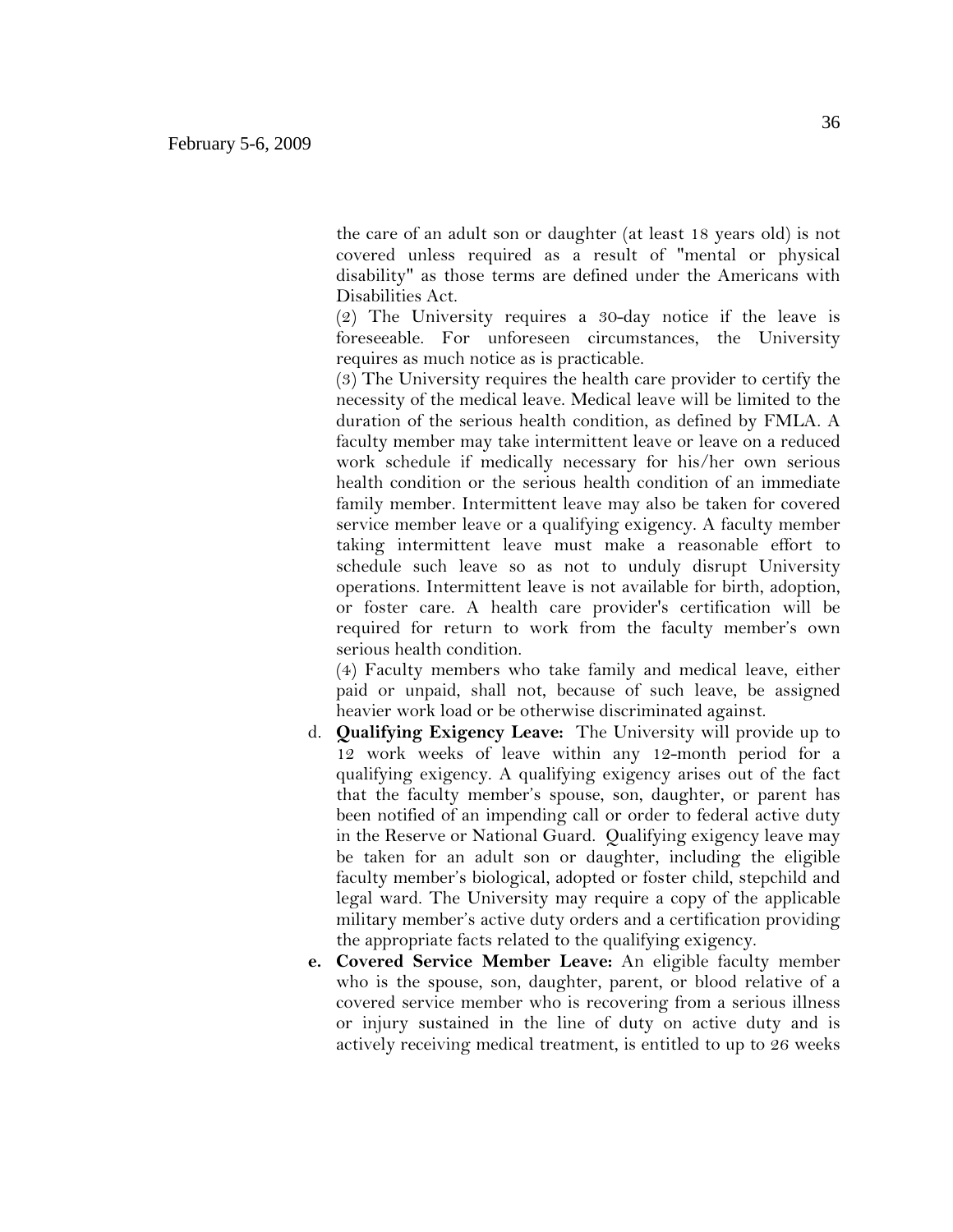of leave in a single 12-month period to care for the service member. The University requires medical certification from the military that the service member is recovering from a serious injury or illness sustained in the line of duty on active duty and is actively receiving medical treatment.

- f. **Paid Family and Medical Leave:** A tenured, or tenure-track, or full-time, ranked non-tenure track faculty member who is eligible for family and medical leave will be paid, up to 12 weeks, during any portion of such leave that occurs during the faculty member's normally scheduled work duties. Paid family and medical leaves cannot exceed more than two 12-week paid leaves within a sixyear period. Additional leaves during any six-year period will be unpaid. However, if such faculty member is covered by another approved University vacation/sick leave policy, the provisions of such vacation/sick leave policy shall apply in determining the extent to which the family and medical leave shall be paid.
- g. **Unpaid Family and Medical Leave:** All faculty members eligible for family and medical leave not listed as entitled to paid leave shall be entitled to such leave without pay unless they are covered by another approved University vacation/sick leave policy in which event the provisions of such vacation/sick leave policy shall apply.
- h. **Maximum Leave:** The maximum leave permitted during a 12 month period is 12 weeks for eligible faculty under all general and qualifying exigency leaves (used independently or in combination). The maximum leave permitted during a 12-month period for covered service member leave is 26 weeks for eligible faculty, which includes the 12 weeks of general or qualifying exigency leave if needed in the same 12-month period.
- C. **Military Leave.** See Human Resource Manual for procedures associated with a military leave.
- D. **Extension of Probationary Periods.** For tenure-track faculty members who take a family and medical leave in excess of six weeks, the probationary period will be extended for a period of one year with a maximum of two oneyear extensions during the probationary period. The extension of the probationary period does not preclude a tenure-track faculty member from making a request for a promotion and tenure decision at an earlier date. Tenure-track faculty members who take a family and medical leave may choose to decline the extension and retain their original probationary time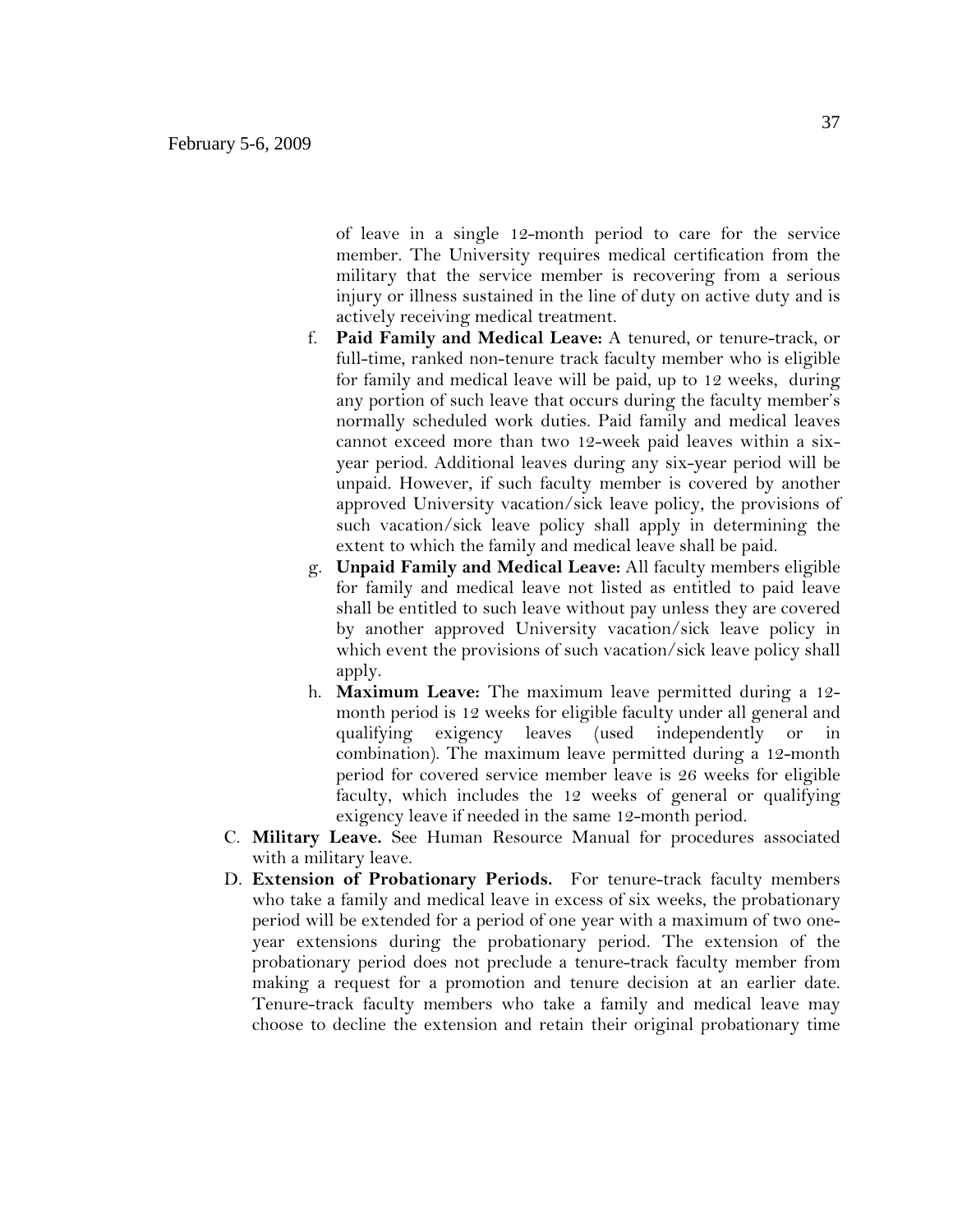period. Any other extension of the probationary period is left to the discretion of the chancellor.

- E. **Definition of Full-time, Ranked, Non-Tenure (NTT) Faculty.** For purposes of this policy, there shall be four main types of full-time, ranked NTT faculty. Each should have primary responsibility in a single area: teaching, or research, or clinical practice, or extension activities. The titles should identify the area. Within each area, there shall be three ranks:
	- 1. Research faculty (Research Professor, Associate Research Professor, Assistant Research Professor)
	- 2. Teaching faculty (Teaching Professor, Associate Teaching Professor, Assistant Teaching Professor)
	- 3. Clinical/Professional Practice faculty (Clinical Professor, Associate Clinical Professor, Assistant Clinical Professor or Professional Practice Professor, Associate Professional Practice Professor, Assistant Professional Practice Professor)
	- 4. Extension faculty (Extension Professor, Associate Extension Professor, Assistant Extension Professor)

### Approval of Consent Agenda

It was endorsed by President Forsee, moved by Curator Walsworth and seconded by Curator Russell, that the consent agenda be approved, provided that a correction be made on page 1y of the draft December 2008 minutes, "Curator Erdman moved to lay the recommendation on the table", from the committee meeting, and that the December 2009 board meeting date be reconsidered.

Roll call vote on Consent Agenda:

Curator Cairns voted yes. Curator Carnahan was absent for the vote. Curator Erdman voted yes. Curator Fraser voted yes. Curator Haggard voted yes. Curator Russell voted yes. Curator Walker voted yes.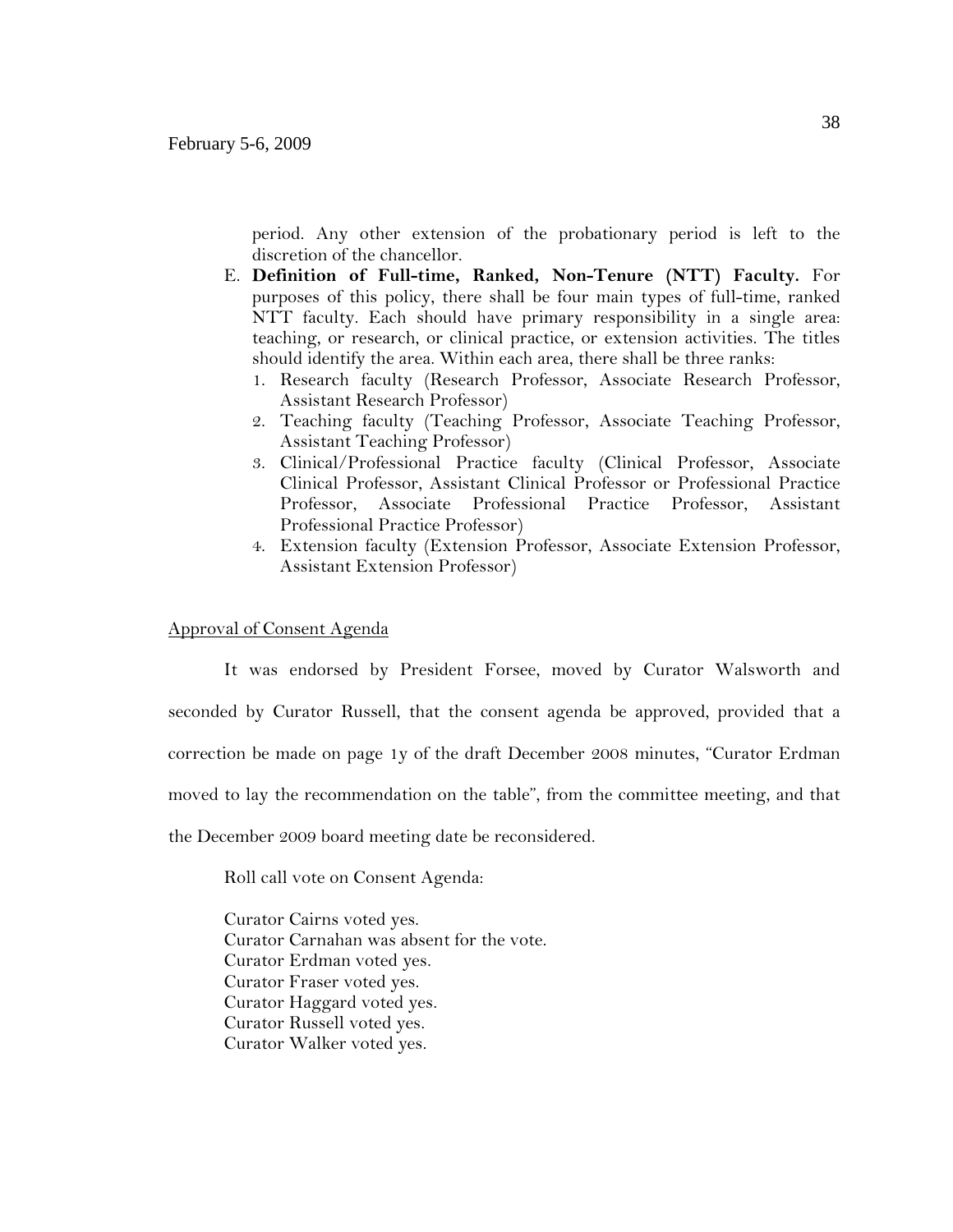Curator Walsworth voted yes. Curator Wasinger voted yes.

The motion carried.

### **Compensation and Human Resources**

Committee Chair Report – provided by Curator Erdman

## Delegation of Authority to University of Missouri President, Transition Assistance Procedure

It was recommended by Vice President Rodriguez, endorsed by President

Forsee, recommended by the Compensation and Human Resources Committee, moved

by Curator Erdman and seconded by Curator Walker, that the following

recommendation be approved:

the Board of Curators shall authorize the President of the University of Missouri to implement a transition assistance procedure for Administrative, Service and Support employees who are laid off or terminated as a result of budget or financial constraints. The President has the authority to institute such a procedure for a period of time as he deems necessary.

This procedure shall allow recognition of length of service through continuation of benefits and financial compensation for finite periods of time based on length of service.

This procedure shall condition receipt of transition assistance upon the affected employee's willingness to sign a release waiving the right to file an internal grievance or a lawsuit.

The President shall advise the Board of Curators if such a procedure is implemented, the period of time it shall remain in effect and the terms and conditions of such procedure.

Roll call vote: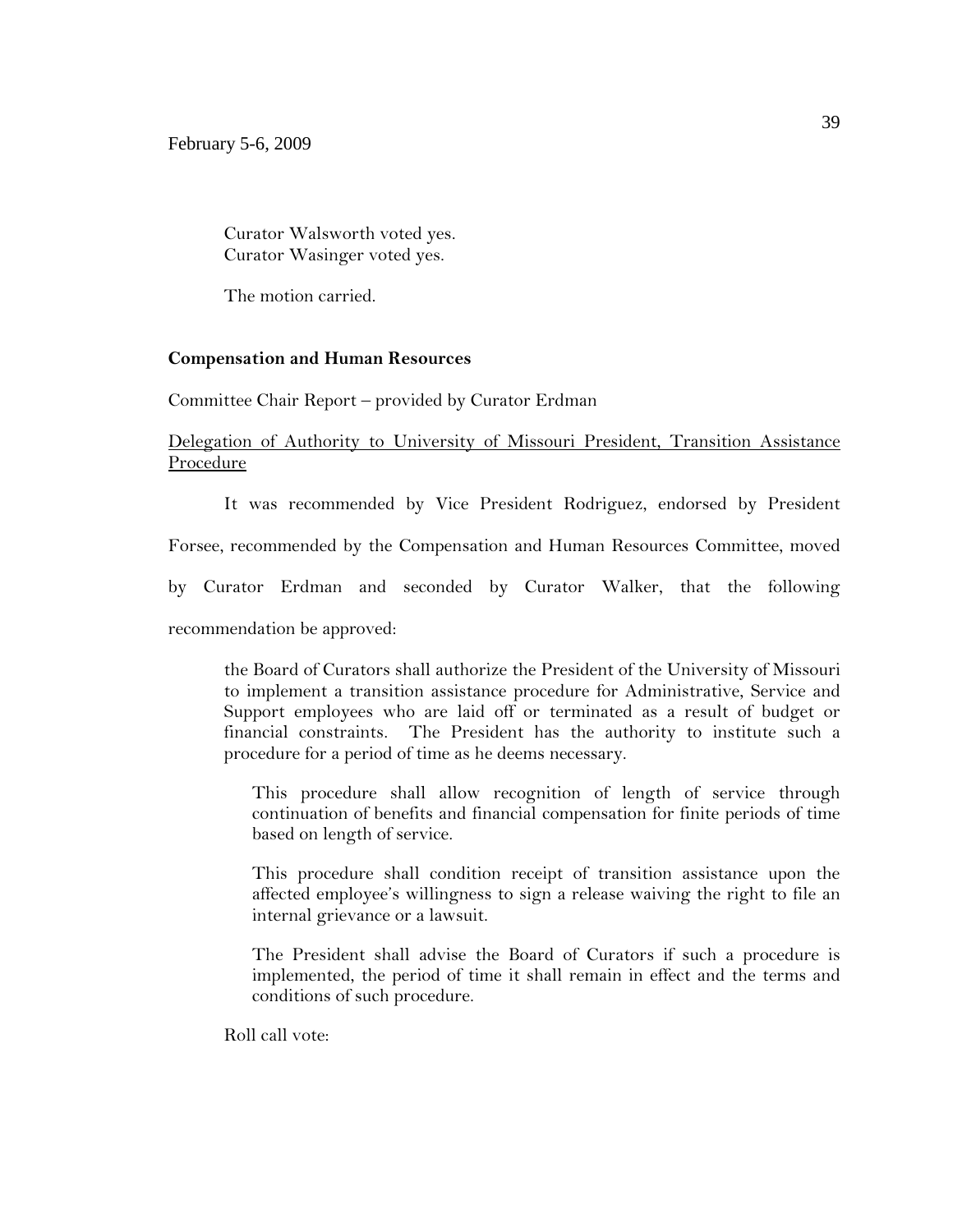Curator Cairns voted yes. Curator Carnahan voted yes. Curator Erdman voted yes. Curator Fraser voted yes. Curator Haggard voted yes. Curator Russell voted yes. Curator Walker voted yes. Curator Walsworth voted yes. Curator Wasinger voted no.

The motion carried with eight votes in favor and one opposed.

# Delegation of Authority to University of Missouri President, Employee Furloughs, Collected Rules and Regulations 10.030 A.9.

It was recommended by Vice President Rodriguez, endorsed by President Forsee, recommended by the Compensation and Human Resources Committee, moved

by Curator Erdman and seconded by Curator Walker, that the following

recommendation be approved, as amended by the Compensation and Human Resources

Committee on February 5, 2009:

the Board of Curators has authority under the provisions of Section 10.030 A.9. of the Collected Rules and Regulations of the University of Missouri to adjust salaries and benefits, on a prospective basis only, for all employees including, without limitation, those on continuous appointments.

1. The Board of Curators has concluded that a large number of layoffs, nonrenewals or terminations of officers and employees will adversely affect the quantity and quality of the services it provides to its students and to the citizens of the State of Missouri. Further, the Board of Curators has concluded that the current state of the economy and the continuing budgetary and financial constraints on the University may make it necessary for the Board of Curators to exercise the authority reserved in Section 10.030 A.9 of the Collected Rules and Regulations in order to reduce the possibility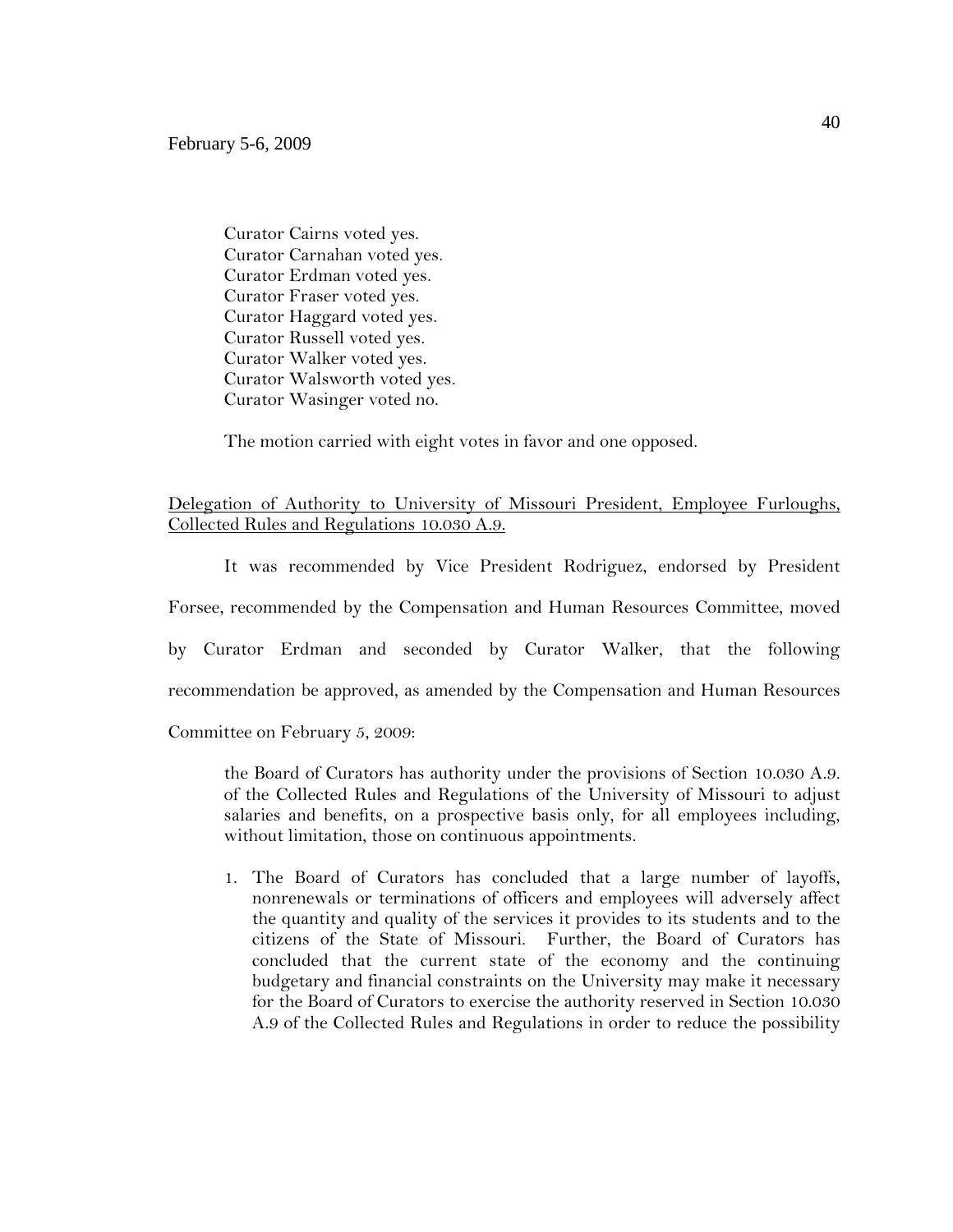and/or the magnitude of layoffs, nonrenewals and terminations of officers and employees.

- 2. Based upon the foregoing conclusions and in the event the circumstances described above continue, President Forsee is hereby authorized to implement employee furloughs, in accordance with University of Missouri Collected Rules and Regulations 10.030 A.9. Board Bylaws.
- 3. If implemented, employees will be placed in a temporary non-duty, non-pay status for a specified amount of time. In accordance with University of Missouri Collected Rules and Regulations 10.030 A.9. Board Bylaws, all similarly situated faculty and administrative, service, and support employees will be included across the board on an equitable basis.
- 4. During any such furlough leave, an employee may continue to participate in all University programs in which he/she is enrolled at the beginning of the furlough period. Coverage will not be interrupted and University contributions will remain the same.
- 5. The President shall not implement any employee furloughs pursuant to this delegation of authority without prior consultation with and advice to the Board of Curators.
- 6. This delegation of authority from the Board of Curators to the President of the University of Missouri shall expire on June 30, 2009, the end of the 2008-09 fiscal year.

Roll call vote:

Curator Cairns voted yes. Curator Carnahan voted yes. Curator Erdman voted yes. Curator Fraser voted yes. Curator Haggard voted yes. Curator Russell voted yes. Curator Walker voted yes. Curator Walsworth voted yes. Curator Wasinger voted yes.

The motion carried.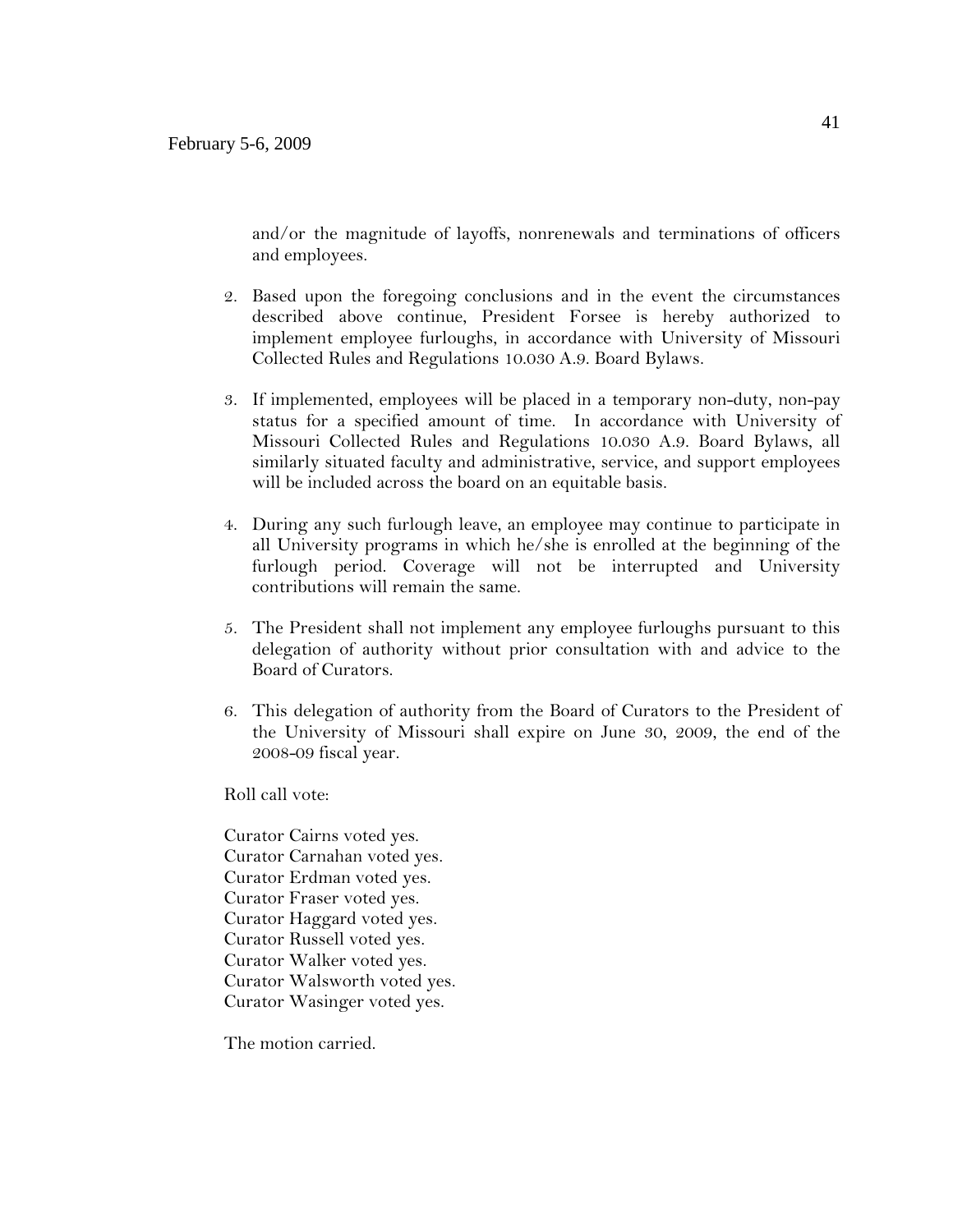# Change in Collected Rules and Regulations 350.040 Standby, Call-In and Call-Back, UMC, and 360.050 Overtime

It was recommended by Vice President Rodriguez, endorsed by President

Forsee, recommended by the Compensation and Human Resources Committee, moved

by Curator Erdman and seconded by Curator Walker, that:

effective April 19, 2009, the overtime policies (CRR 350.040 Standby, Call-In and Call-Back, UMC and 360.050 Overtime) for non-exempt employees of the University of Missouri shall be revised (as on file with the minutes of this meeting) and shall be implemented in a manner consistent with existing agreements and law.

# Collected Rules and Regulations **Personnel Chapter 350: Labor Policy**

## **350.040 Standby, Call-In and Call-Back, UMC**

Effective July 15, 1968, the following Standby, Call-In, Call-Back Policy will be in effect for Physical Plan Personnel; Amended Bd. Min. 9-7-79. Amended 9-5- 08; Amended 2-6-09.

## A. **Call-In/Call-Back**

- 1. Employees are expected to work when called unless excused for good and sufficient reason, which is to be administered by reasonableness and fairness. Employees called in may be expected to do whatever work is necessary even though not part of their regular duties providing they have the necessary knowledge to perform the work safely and without risk to the equipment or operation.
- 2. Only the hours actually worked for call-in and call-back will be credited toward hours worked in the week for overtime purpose, however, employees will not be paid overtime or premium pay twice for the same hours worked nor is there to be pyramiding of pay for call-in or call-back time.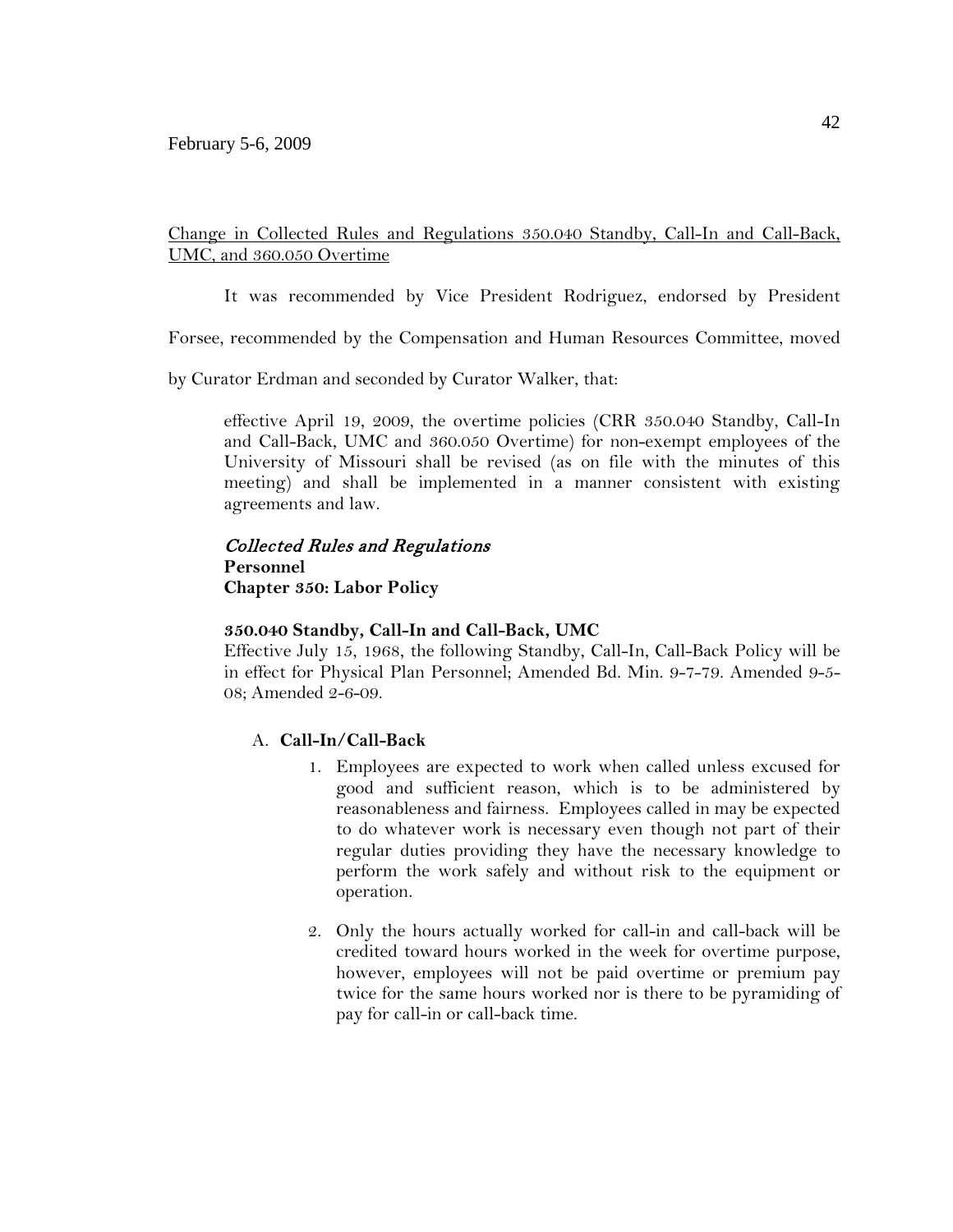### B. **Standby**

- 1. Employees will not normally be scheduled for standby, except for certain UM Health Care positions routinely scheduled for standby, but the University may schedule employees when it determines there is a need for standby. Usually, if this occurs, it will be on occasion of an emergency or for other special reasons. The University will be solely responsible for determining the need for and the number and qualifications of employees required for standby.
- 2. Hours paid for standby will not be credited toward hours worked in the week for overtime purposes, unless required by law. Certain UM Health Care employees routinely scheduled for standby will be paid a flat rate per hour of call. Those hours will not be credited towards overtime unless required by law.

## Collected Rules and Regulations **Personnel Chapter 360: Compensation**

### **360.050 Overtime**

Bd. Min. 1-19-68, p. 33,610; Bd. Min. 6-28-68, p. 33,907; Bd. Min. 7-15-86; Bd. Min. 2-6-09

A. **Overtime Wages Under Fair Labor Standards Act** -- Effective February 1, 1968, the provisions of the Fair Labor Standards Act requiring time and one-half the regular rates of pay for work in excess of 40 hours in a work week (or 80 hours in a bi-weekly period) apply to the non-exempt employees of the University of Missouri.

### B. **Overtime, Compensation**

1. **Overtime, Defined** -- Overtime is all authorized time worked by a non-exempt employee for the University that is in excess of 40 hours in a work week (or in excess of the FLSA approved standard for police and certain hospital employees).

Paid time off does not apply in calculating overtime.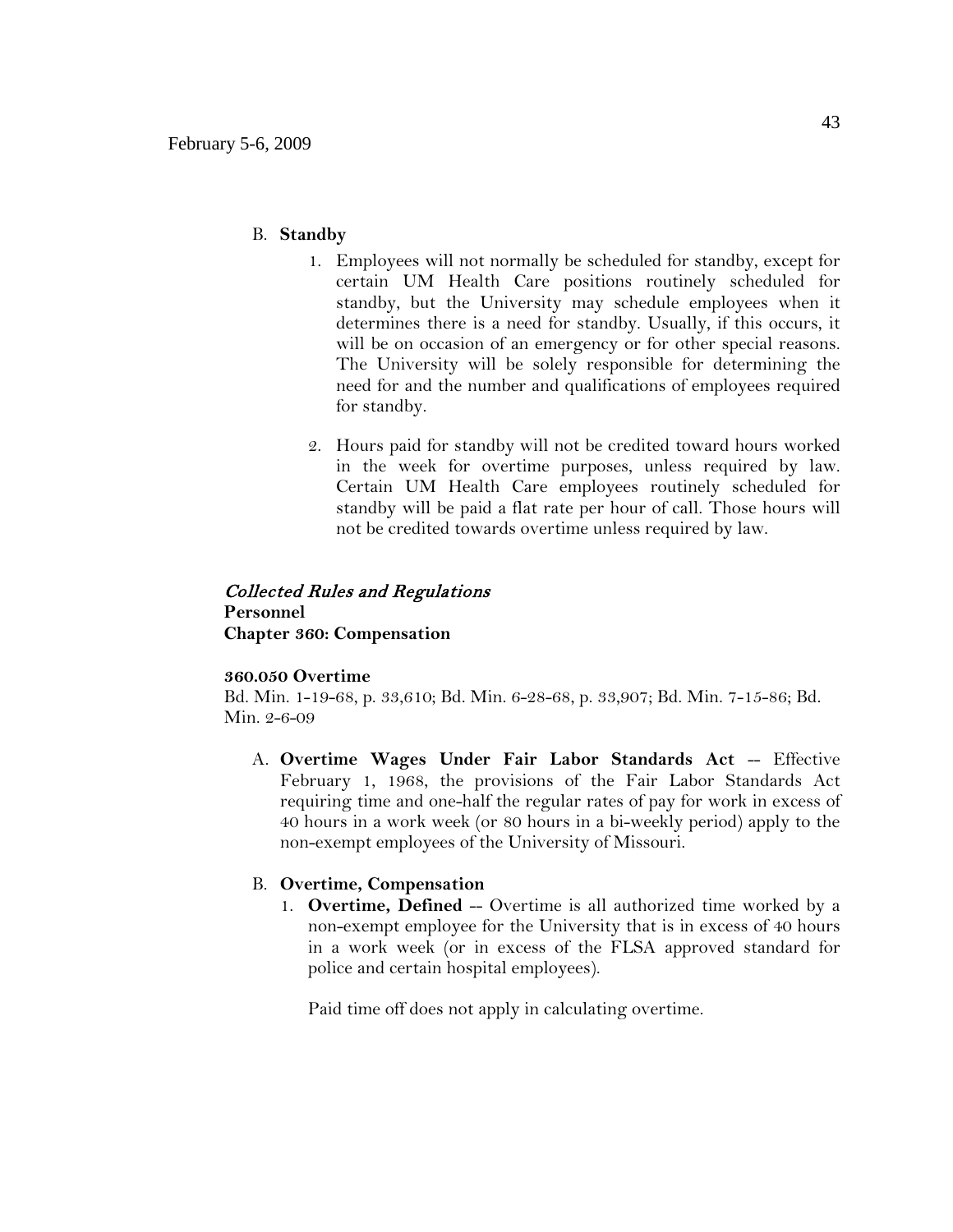2. **Rate** -- Overtime work will be paid for at the rate of time and onehalf of the employee's regular straight time wage rate, plus the cost of University paid meals and shift differentials where applicable.

Paid time off does not apply in calculating overtime.

Roll call vote:

Curator Cairns voted yes. Curator Carnahan voted yes. Curator Erdman voted yes. Curator Fraser voted yes. Curator Haggard voted yes. Curator Russell voted yes. Curator Walker voted yes. Curator Walsworth voted yes. Curator Wasinger voted yes.

The motion carried.

### Annual Review of University of Missouri's Benefit and Compensation Strategies

It was recommended by Vice President Rodriguez, endorsed by President

Forsee, recommended by the Compensation and Human Resources Committee, moved

by Curator Erdman and seconded by Curator Walker, that:

the President, on an annual basis, shall present a review of the University of Missouri's benefit and compensation strategies, after conferring with appropriate faculty and staff groups, to the Board of Curators for the purpose of discussing any proposed changes for the upcoming year.

Roll call vote:

Curator Cairns voted yes. Curator Carnahan voted yes. Curator Erdman voted yes. Curator Fraser voted yes.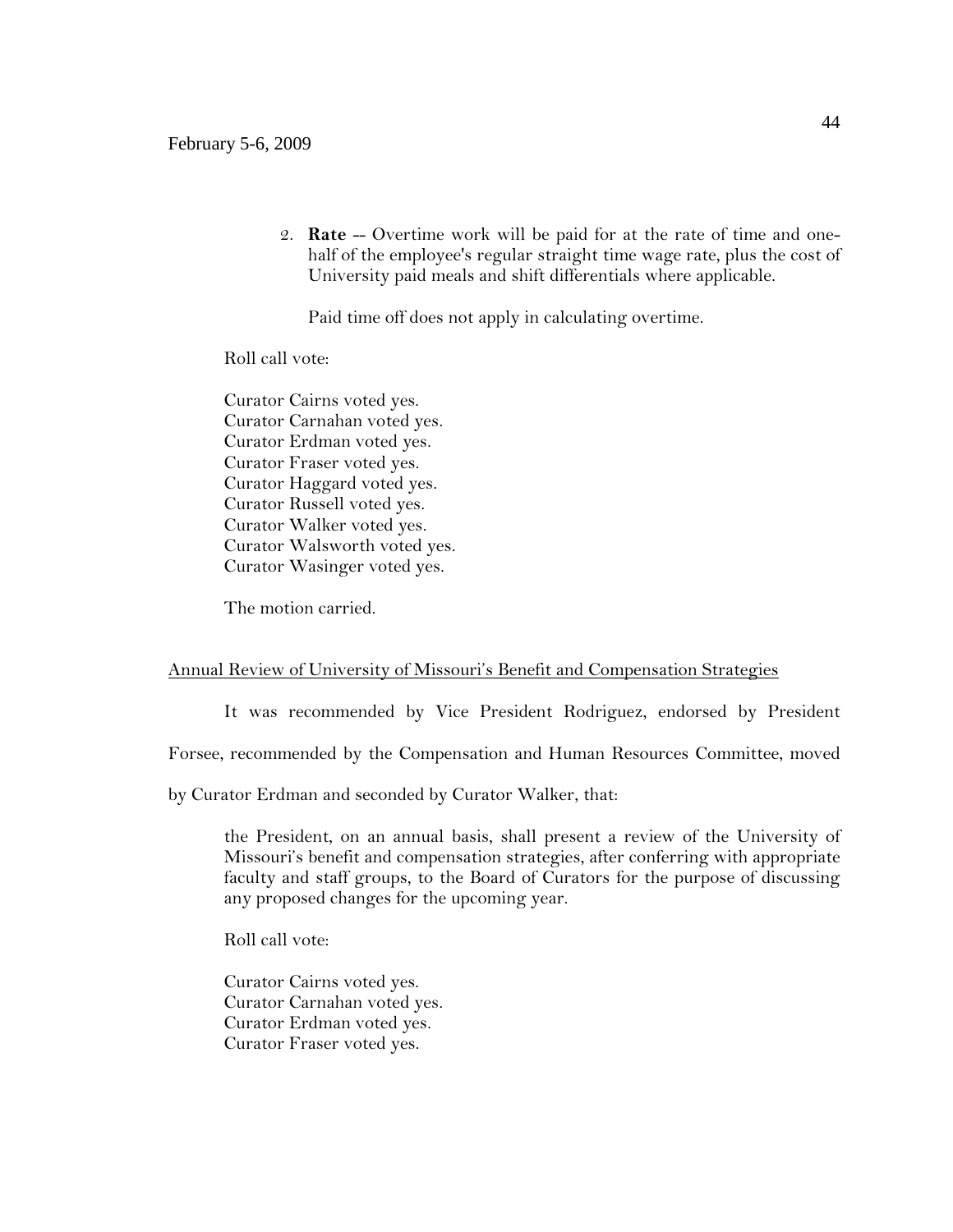Curator Haggard voted yes. Curator Russell voted yes. Curator Walker voted yes. Curator Walsworth voted yes. Curator Wasinger voted yes.

The motion carried.

### University of Missouri Retirement, Disability, and Death Benefit Plan

It was recommended by Vice President Rodriguez, endorsed by President

Forsee, recommended by the Compensation and Human Resources Committee, moved

by Curator Erdman and seconded by Curator Walsworth, that:

effective July 1, 2009, the terms and conditions of the University of Missouri Retirement, Disability, and Death Benefit Plan shall be amended to require contributions from employees who are recognized as Members or Qualified Members under the Plan and who are accruing service credit under the Plan.

Such contributions will be set at the following rates:

1% of the first \$50,000 in Salary as recognized by the Plan; and 2% of any amount of Salary, as recognized by the Plan, in excess of \$50,000, and up to the limits set out in section 530.010.D.1.e., of the Collected Rules and Regulations.

Such contributions shall be made on a before-tax basis as currently allowed by Federal and State regulations.

Such action is contingent on formal plan language amendments being submitted to the Board of Curators for approval, as required by the terms and conditions of the Plan, prior to the effective date.

Roll call vote:

Curator Cairns voted yes. Curator Carnahan voted yes.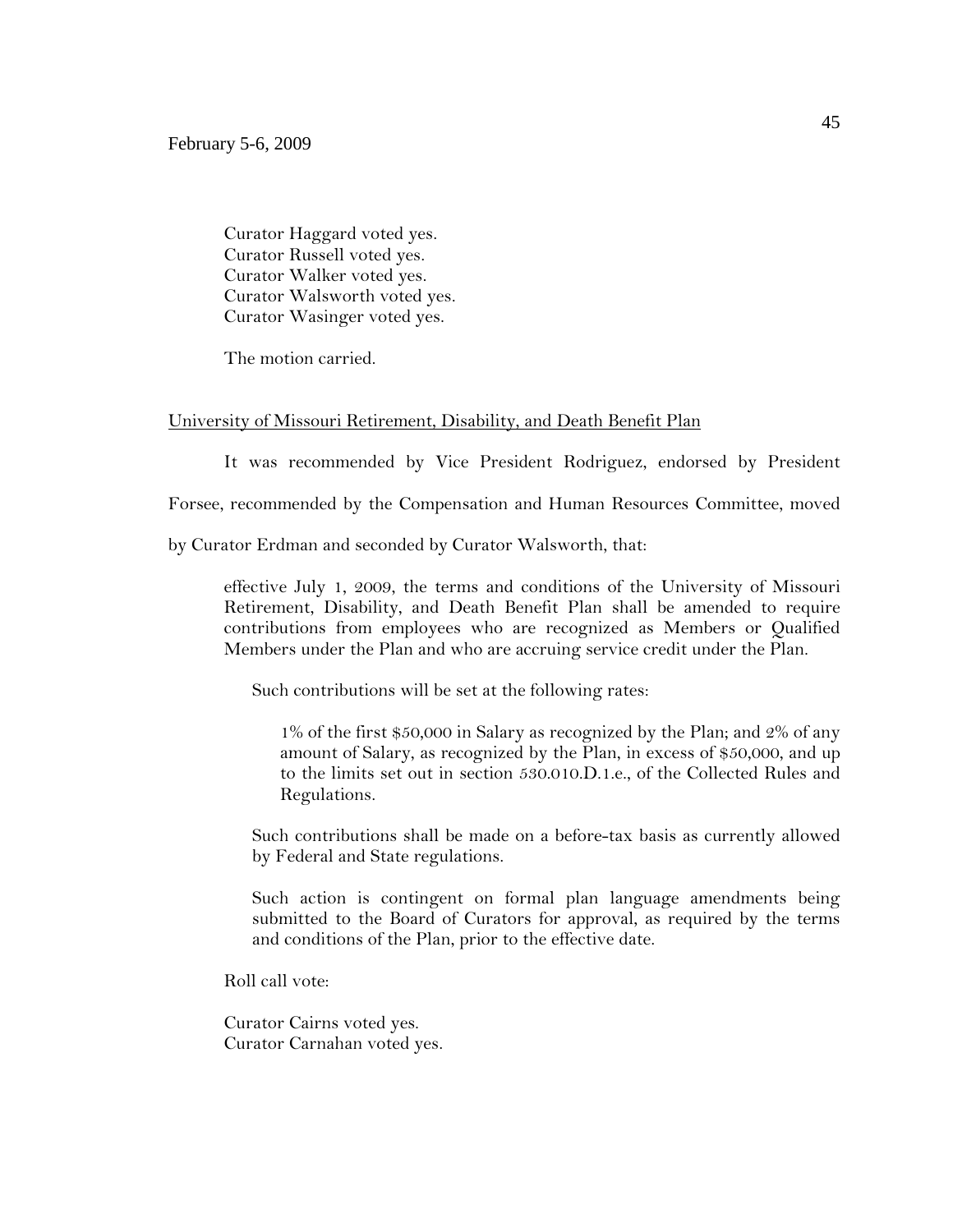Curator Erdman voted yes. Curator Fraser voted yes. Curator Haggard voted yes. Curator Russell voted yes. Curator Walker voted yes. Curator Walsworth voted yes. Curator Wasinger voted yes.

The motion carried.

### **Finance and Audit**

Committee Chair Report – provided by Curator Russell

#### Investment Consultant Selection

It was recommended by Vice President Krawitz, endorsed by President Forsee,

recommended by the Finance and Audit Committee, moved by Curator Russell and

seconded by Curator Walker, that the following action be approved:

the Vice President for Finance and Administration shall be authorized to retain the investment consultant firm, Rocaton Investment Advisors, LLC, for the University of Missouri Endowment Fund and University of Missouri Retirement, Disability and Death Benefit Plan, for a two-year period, subject to review upon completion of those two years.

Agreements entered into by the University of Missouri are subject to review and approval by the Vice President for Finance and Administration and General Counsel.

Roll call vote:

Curator Cairns voted yes. Curator Carnahan voted yes. Curator Erdman voted yes. Curator Fraser voted yes. Curator Haggard voted yes.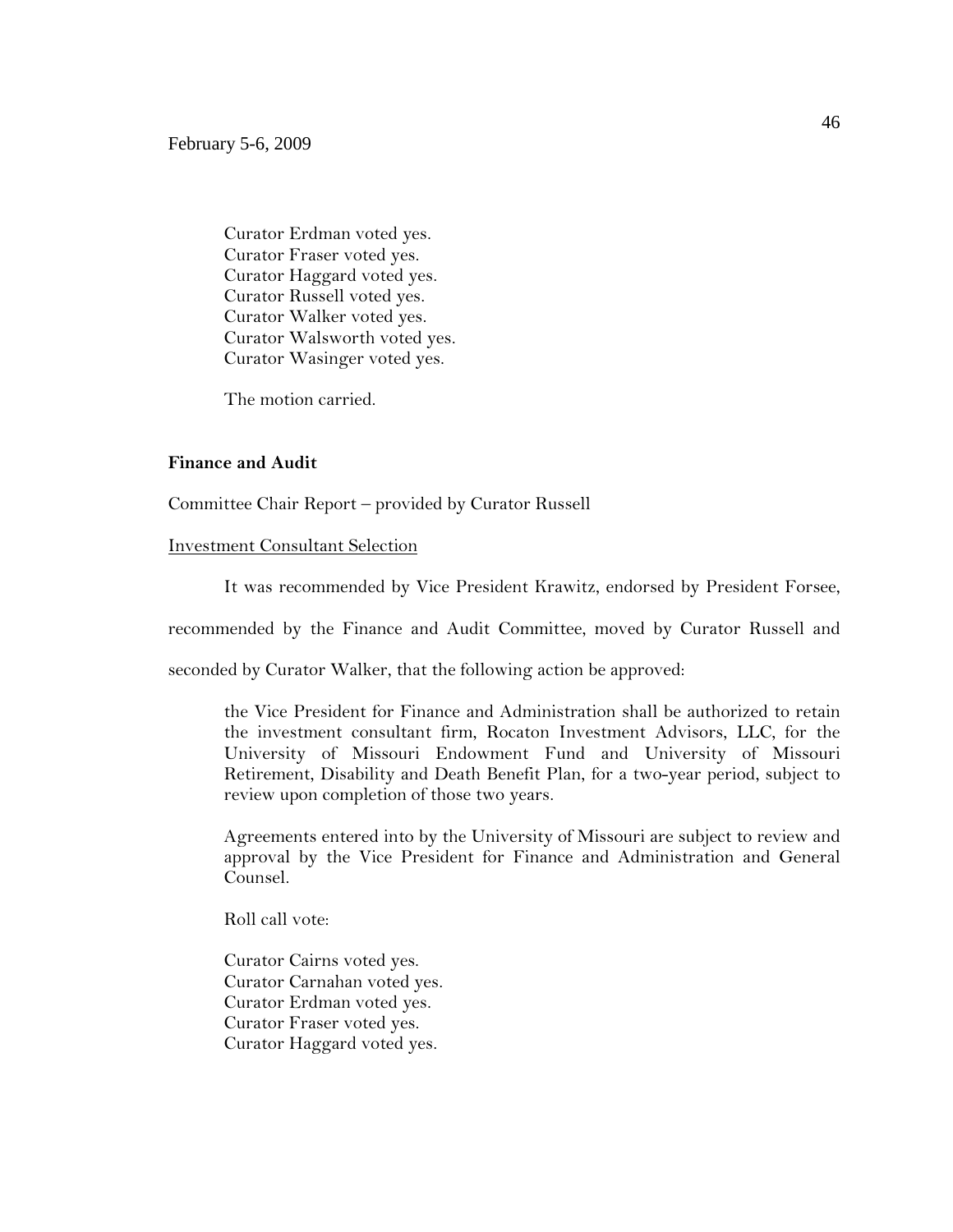Curator Russell voted yes. Curator Walker voted yes. Curator Walsworth voted yes. Curator Wasinger voted yes.

The motion carried.

# Revision to Collected Rules and Regulations Section 140.011, Investment Policy for Endowment Fund, and Section 140.012 Investment Policy for Retirement, Disability and Death Benefit Plan, UM

It was recommended by Vice President Krawitz, endorsed by President Forsee,

recommended by the Finance and Audit Committee, moved by Curator Russell and

seconded by Curator Walker, that the following recommendation be approved:

the University of Missouri Collected Rules and Regulations, Section 140.011 Investment Policy for Endowment Fund, and Section 140.012 Investment Policy for Retirement, Disability and Death Benefit Plan, shall be amended (as on file with the minutes of this meeting) to incorporate passive investment management and modifications to the global fixed income guidelines, and an amendment that a minimum bond quality rating for the global fixed income sector be capped at **A-**:

- Adopt the Barclays (formerly Lehman) Global Aggregate Bond Index as the University's new global fixed income guideline. This replaces the previous benchmark which consisted of 50% Citigroup World Government Bond Index Hedged and 50% Lehman Brothers Global Aggregate Bond Index.
- Adopt a minimum bond quality rating of **A-** for the global fixed income sector. This replaces the previous minimum rating of A.
- Delete the language from the guidelines that discussed allocations between U.S. and non-U.S. bonds. The managers have always had full discretion to choose between U.S. and non-U.S. bonds. The deleted language had no impact on the managers' portfolio decisions.

Roll call vote:

Curator Cairns voted yes.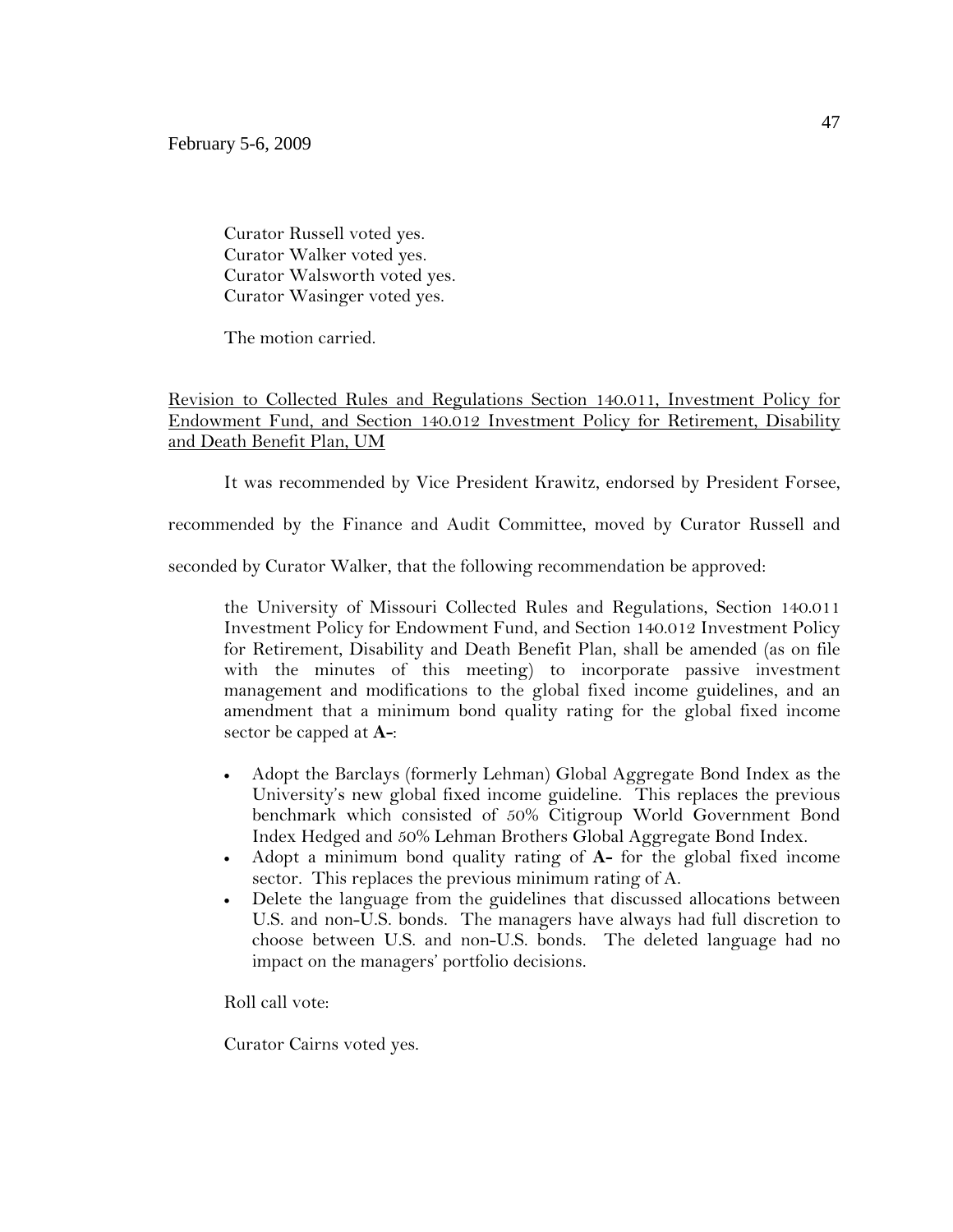Curator Carnahan voted yes. Curator Erdman voted yes. Curator Fraser voted yes. Curator Haggard voted yes. Curator Russell voted yes. Curator Walker voted yes. Curator Walsworth voted yes. Curator Wasinger voted yes.

The motion carried.

## Fiscal Year 2010 Residence Hall and Family Student Housing Rates, UM

It was recommended by the respective Chancellors, endorsed by President

Forsee, recommended by the Finance and Audit Committee, moved by Curator Russell

and seconded by Curator Walker, that the following action be approved:

the schedule of rates for the Residence Halls and Family Student Housing at the University of Missouri-Columbia, the University of Missouri-Kansas City, Missouri University of Science and Technology, and the University of Missouri-St. Louis, effective beginning with the 2009 Summer Session, shall be approved, as on file with the minutes of this meeting.

Roll call vote:

Curator Cairns voted yes. Curator Carnahan voted yes. Curator Erdman voted yes. Curator Fraser voted yes. Curator Haggard voted yes. Curator Russell voted yes. Curator Walker voted yes. Curator Walsworth voted yes. Curator Wasinger voted yes.

The motion carried.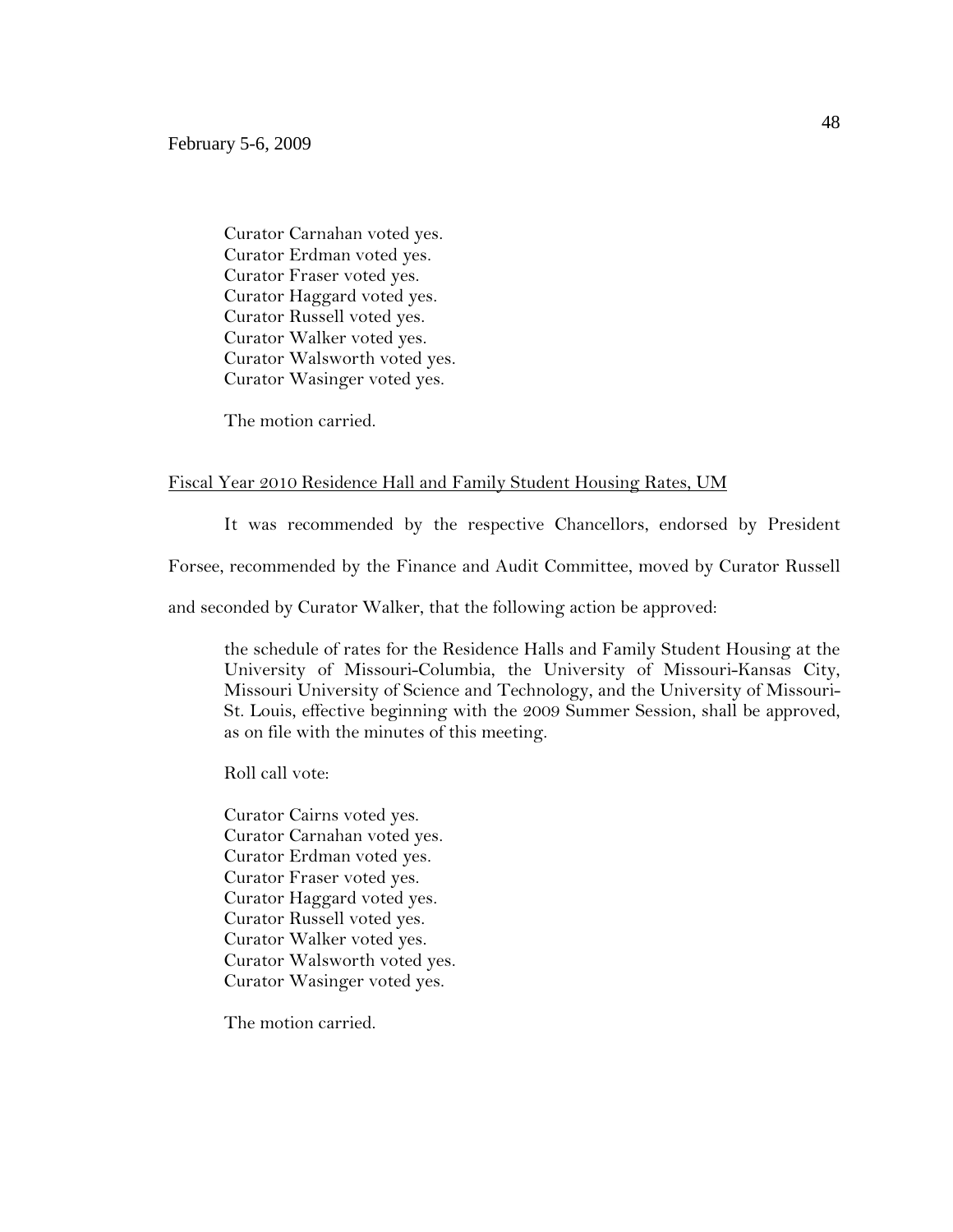### **Governance**

Committee Chair Report – provided by Curator Walsworth

## Amendment to Collected Rules and Regulations 10.090 C. Board of Curators Ethics and Conflict of Interest, Gifts

It was recommended by Chairman Fraser and the Governance Committee,

moved Curator Walsworth and seconded by Curator Carnahan, that the following

amendment to the Board of Curators Ethics and Conflict of Interest policy with regards

to Gifts, Collected Rules and Regulations 10.090 C. 2., be approved:

# Collected Rules and Regulations **Administration Chapter 10: Board of Curators**

**10.090 Ethics and Conflict of Interest**

Board Minutes 7-21-06, Brd. Min. 2-6-09

### **C. Prohibition Against Acceptance of Gifts**

Members of the Board of Curators of the University of Missouri shall avoid accepting gifts for personal use, directly or indirectly, from prohibited sources, except as permitted in Section 10.090 C. 2.

- 1. For the purposes of this policy, the following definitions shall apply:
	- a. **Gift** -- Gift shall mean any tangible or intangible item or items having a monetary value in excess of \$75.
	- b. **Prohibited Source** -- Prohibited source shall mean any person or entity, public or private, outside the University, with interests, financial or otherwise, that may be substantially affected by the recommendations, decisions, performance or non-performance of the official duties of the Board member.
- 2. **Exceptions** -- The following shall not be considered a violation of this policy:
	- a. Gifts that are available to the Board member on the same conditions as for the general public;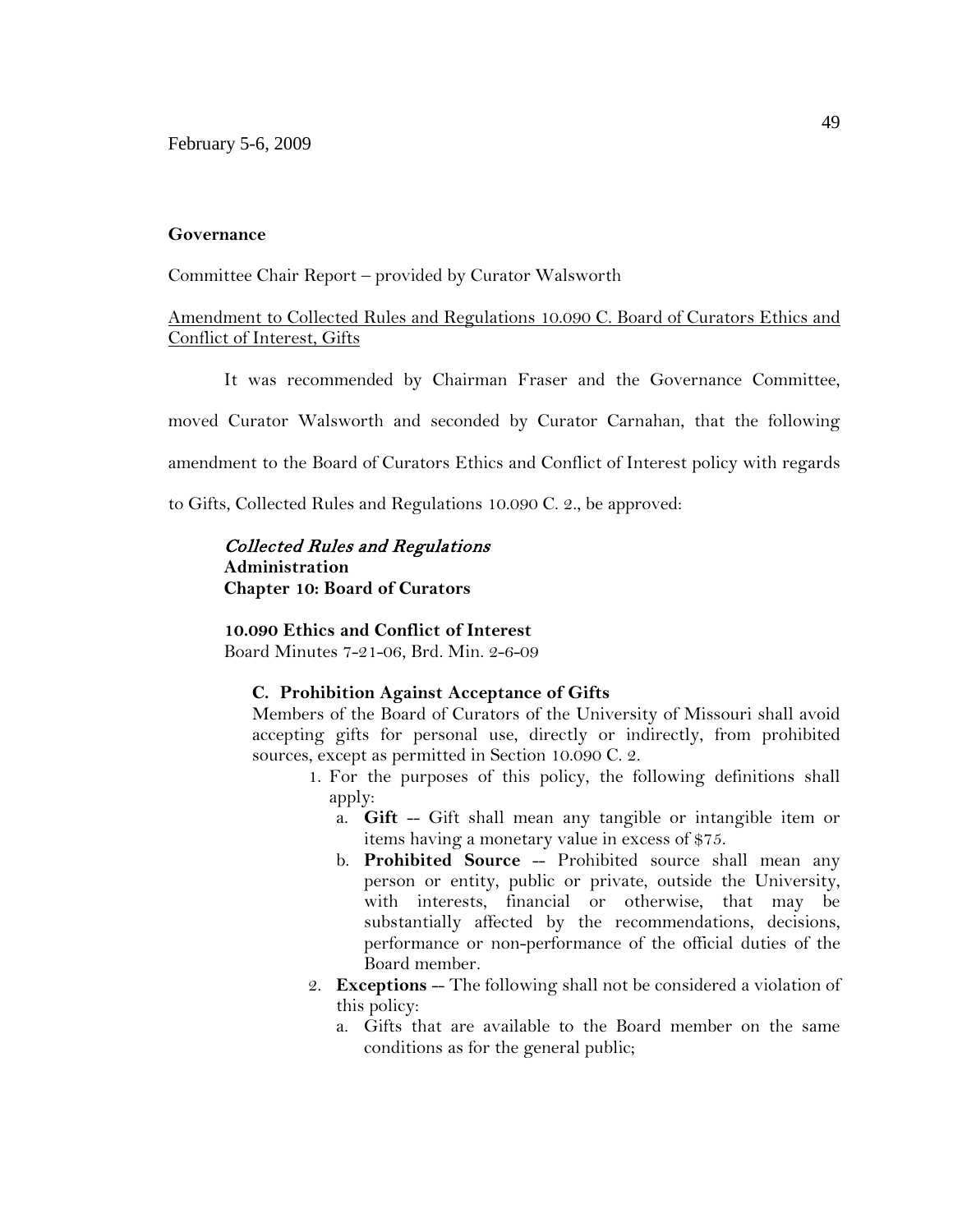- b. Educational materials utilized in the performance of the Board member's official duties;
- c. Awards or honoraria administered by or through the University;
- d. Gifts from the Board member's relatives, by blood or marriage; and
- e. Any item of food, refreshment, entertainment or other benefit provided to the Board member while attending a meeting, conference or convention, as long as such item is provided on the same conditions as for other attendees and could not be considered as lavish.

Roll call vote:

Curator Cairns voted yes. Curator Carnahan voted yes. Curator Erdman voted yes. Curator Fraser voted yes. Curator Haggard voted yes. Curator Russell voted yes. Curator Walker voted yes. Curator Walsworth voted yes. Curator Wasinger voted yes.

The motion carried.

# Amendment to Collected Rules and Regulations 10.050 Board of Curators Standing **Committees**

It was recommended by Chairman Fraser and the Governance Committee, moved by Curator Walsworth and seconded by Curator Carnahan, that the following standing committees of the board of curators, and the corresponding amendments to the Collected Rules and Regulations 10.050 Board of Curators Standing Committees, be approved: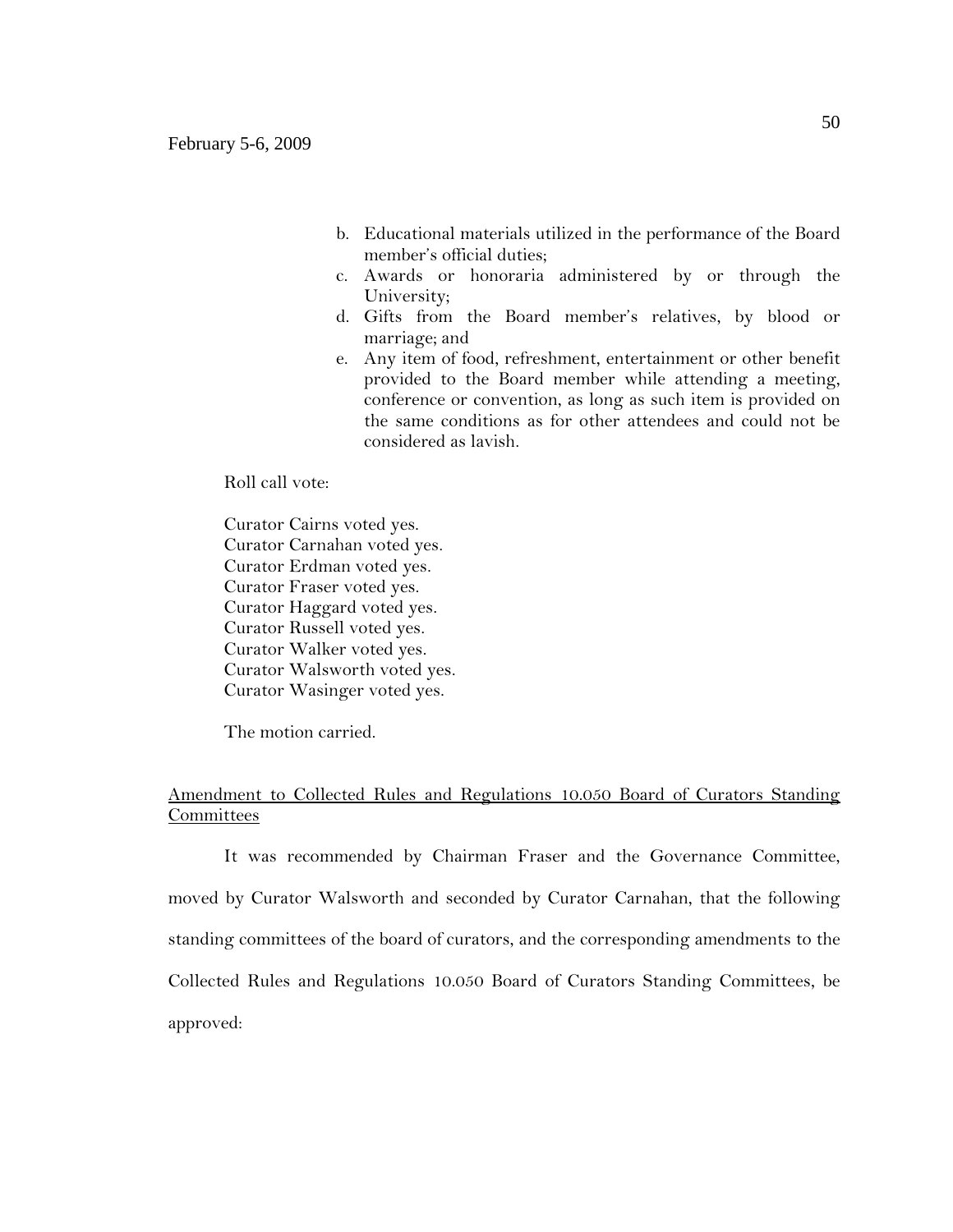### **Board of Curators Standing Committees**

Academic, Student and External Affairs Committee Audit Committee Compensation and Human Resources Committee Finance Committee Governance Committee Resources and Planning Committee

## Collected Rules and Regulations **Administration**

**Chapter 10: Board of Curators**

### **10.050 Standing Committees**

Bd. Min. 11-10-67, p. 33,579; Amended 8-6-71, p. 35,988; Amended 5-23-03; Amended 9-9-04; Amended 3-23-06, Amended 7-21-06, Amended 10-6-06, Amended 4-6-07, Amended 6-1-07, Amended 2-6-09.

The Chair of the Board of Curators, subject to the approval of the Board, shall appoint the following standing committees: ACADEMIC, STUDENT AND EXTERNAL AFFAIRS COMMITTEE; AUDIT COMMITTEE; COMPENSATION AND HUMAN RESOURCES COMMITTEE; FINANCE COMMITTEE, GOVERNANCE COMMITTEE, AND RESOURCES AND PLANNING COMMITTEE. The Board Chair shall designate one member of each committee as committee chair. The Chair of the Board shall consider in making such appointment that it is desirable for each Board member to serve on as many committees as possible during his/her term, but that no committee should be left without continuity.

- **A. Academic, Student and External Affairs Committee** The Academic, Student and External Affairs Committee may have referred to it matters relating to curricula, faculty and student affairs.
	- 1. The Vice President for Academic Affairs, the Vice President for Government Relations and the Assistant Director of Strategic Communications, of the University or some other person(s) designated by the President shall be an ex officio member of this Committee and be responsible for the agenda and for transmitting Committee recommendations.
	- 2. The Academic, Student and External Affairs Committee shall be the Board Committee on external affairs and shall be responsible for review of University of Missouri System, including each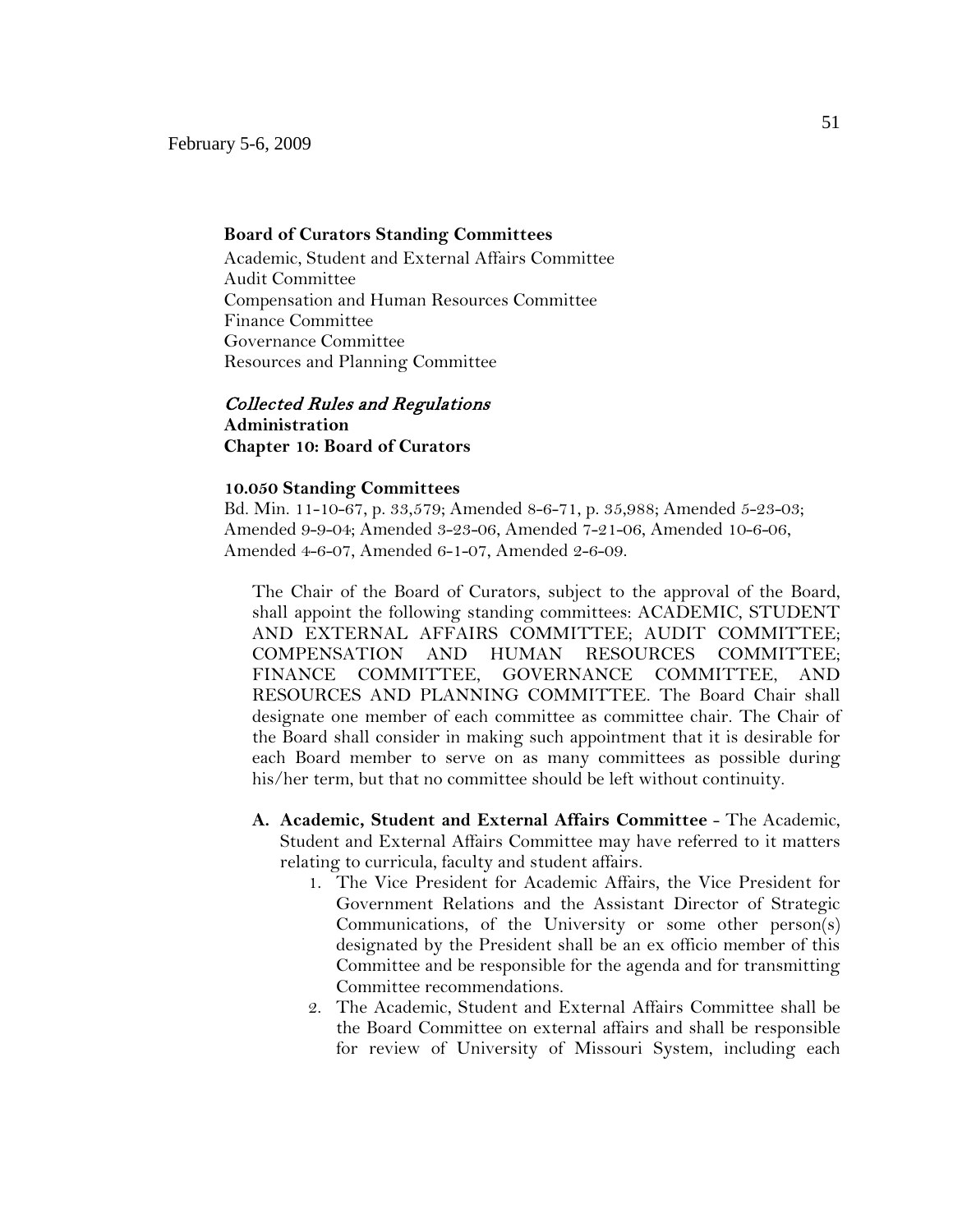campus, activities and efforts that effect public perception of the entire University System and its mission.

- a. Coordinate policy and planning relative to institutional relations with outside constituencies in conjunction with the President of the University and the offices of Governmental Relations and Communications. This may include activities pertaining to government affairs, alumni affairs, community relations, parent organizations and the media.
- b. Consider, with the President, all recommendations and observations that the Board directs to the committee and to report to the Board all recommended actions and policies for Board consideration to advance the University.
- c. Support long range planning efforts of the Board by developing plans aimed toward elevating the status of public higher education to all local, state and federal constituencies and agencies, including the Missouri Legislature and the general public.
- d. Assist the Board and administration with articulating the mission of the University, its resource and revenue requirements to all local, state and federal constituencies and agencies, including the Missouri Legislature and the general public.
- e. Assist the Board and the University administration (the University System and each of its campuses), in establishing and maintaining such development and fund raising policies, procedures and programs as are deemed appropriate to obtain donor financial support for the University as a whole and each of its campuses in order to fulfill identified financial goals necessary for the University to accomplish its mission. The committee shall assist the Board in identifying ways to participate and encourage active participation of the Board and its individual members in the development activities of the University.

## **B. Audit Committee –**

1. The Audit Committee will assist the Board of Curators in fulfilling its oversight responsibilities relating to: the integrity of the University's financial statements, the systems of internal control, the performance of the University's independent auditors and internal audit function,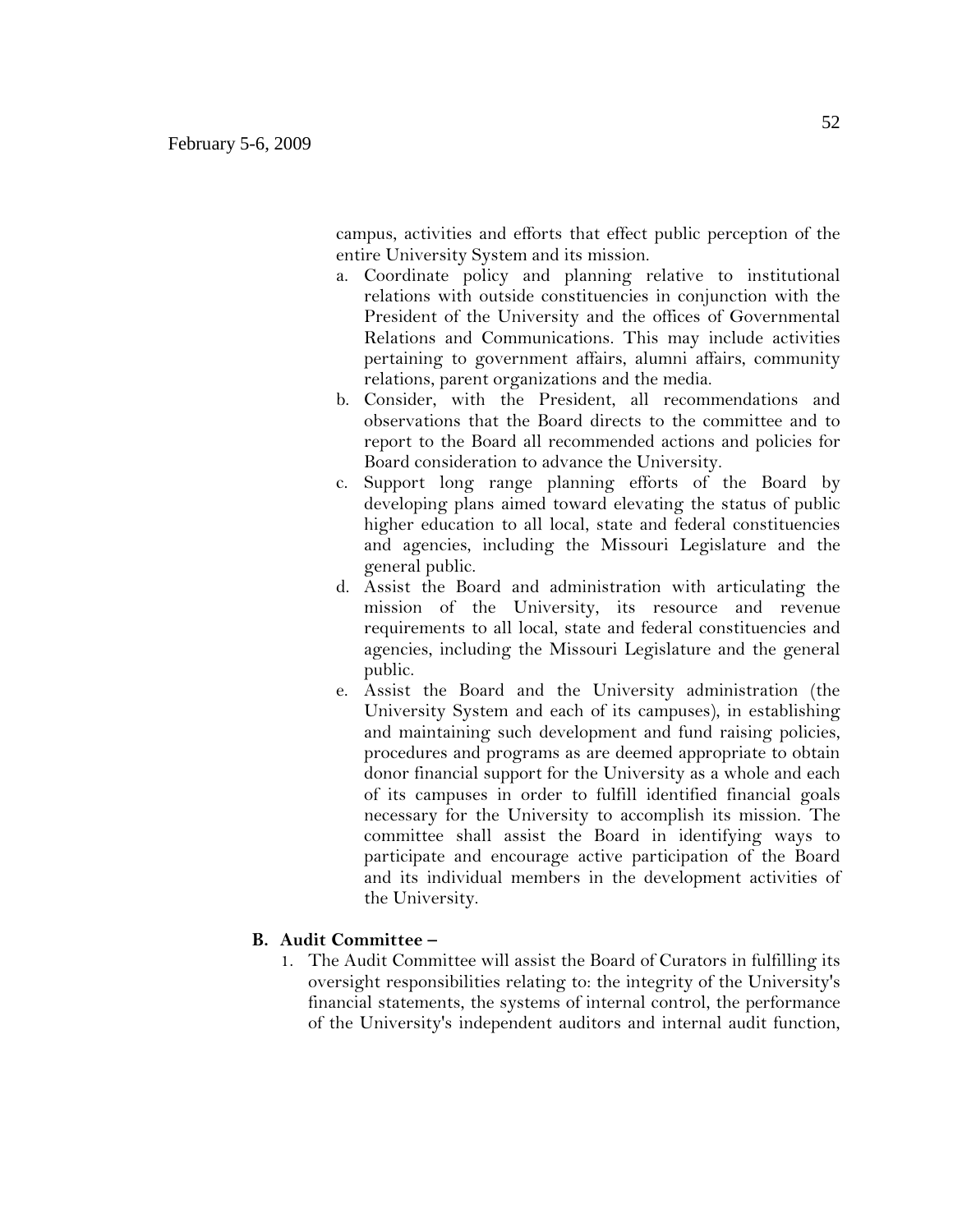the independent auditor's qualifications and independence, and the University's compliance with legal and regulatory requirements.

- a. The Audit Committee shall be the Board Committee on audit.
- b. The Audit Committee shall meet four times per year to consider business related to its audit function. Sufficient opportunity for the internal and independent auditors to meet with the Committee should be provided. At least annually, the Finance and Audit Committee, as part of its audit function, shall meet solely with the independent auditor and the internal auditor.
- c. The Audit Committee in its audit role may investigate any matter brought to its attention with full access to all records, facilities, and personnel of the University and the authority to engage other individuals as necessary to carry out its duties.
- d. The responsibilities of the Audit Committee in its audit function include, but are not limited to, a review of the internal audit plan, a review of audits completed, a review of annual audited financial statements, and recommending to the full Board of Curators the appointment of the University's independent and internal auditors.
- e. The Audit Committee may establish processes, procedures, and regulations governing their oversight of the internal and external audit process.
- **C. Compensation and Human Resources Committee** The Compensation and Human Resources Committee may have referred to it matters relating to the compensation, benefits and other human resource functions of the University and associated programs and policies.
	- 1. The Vice President for Human Resources of the University of Missouri or some other person or persons designated by the President of the University shall be an ex officio member of this Committee.
	- 2. The Compensation and Human Resources Committee shall be the Board Committee for executive compensation based on established individual dollar threshold and multi-year contract arrangements; Retirement Disability and Death Benefits Program; medical plan and all other benefit programs of the University; human resource and labor policy; and attendant financial considerations associated with these programs with the exception of the Retirement Trust. The Compensation and Human Resources Committee has broad responsibility for oversight in matters involving personnel and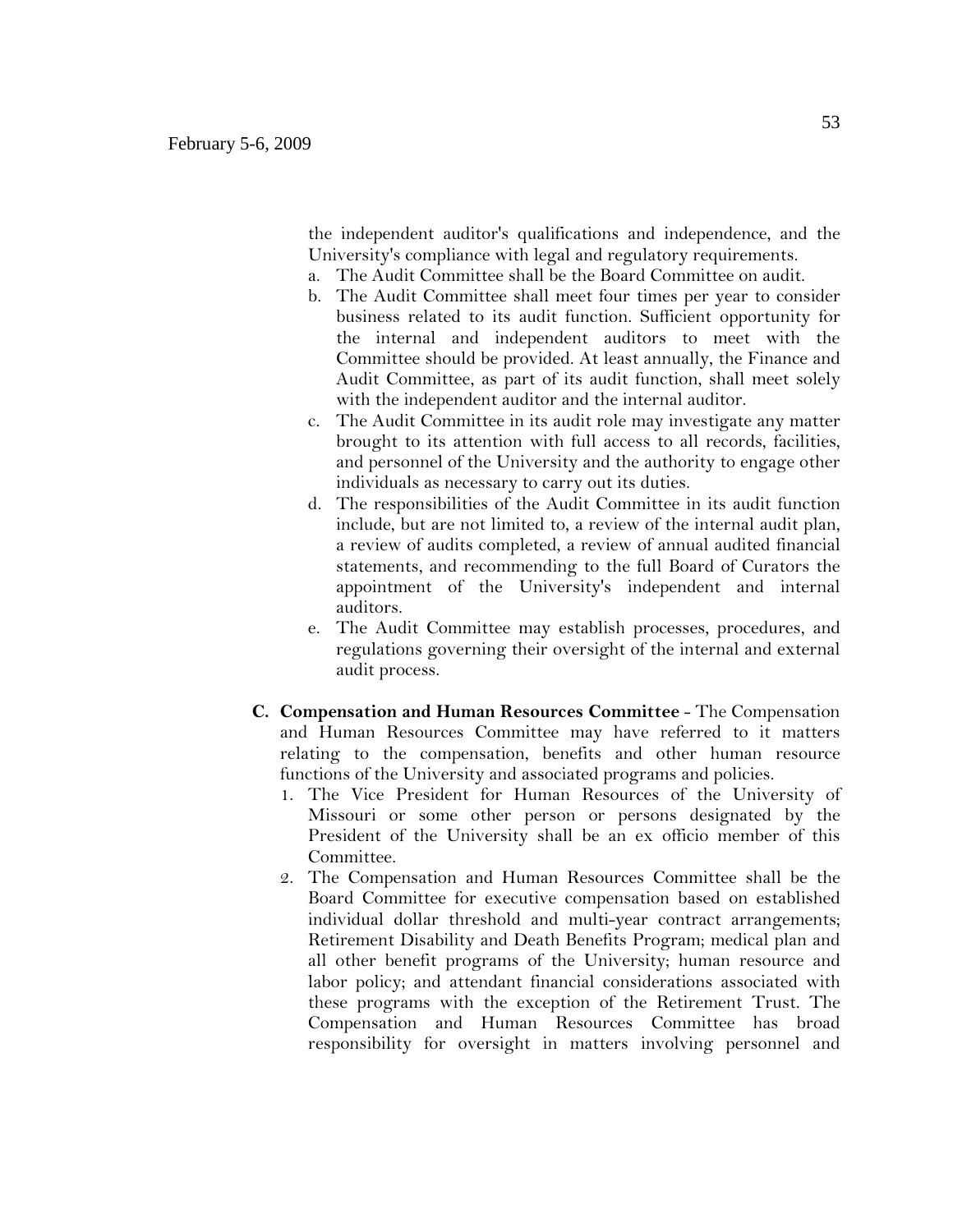compensation throughout the University. The President shall regularly consult with the committee in the following areas:

- a. Multi-year employment contracts and extensions;
- b. Compensation and salary levels for General Officers, faculty, and staff;
- c. Performance and annual review protocols;
- d. Market and wage comparator groups;
- e. Evaluating benefits, retirement, and post-retirement plans; and
- f. Promulgating employee recruitment, hiring, and termination policies.
- **D. Finance Committee** The Finance Committee may have referred to it matters relating to the fiscal and accounting functions of the University and associated programs and policies.
	- 1. The Vice President for Finance and Administration of the University or some other person or persons designated by the President of the University shall be an ex officio member of this Committee. The Vice President for Finance and Administration shall be responsible for the agenda and for transmitting Committee recommendations.
	- 2. The Finance Committee shall be the Board Committee on investments.
	- 3. The Finance Committee shall be the Board Committee on physical facilities and management services. The Finance Committee may have referred to it matters relating to the planning, building, maintenance and operation of the physical facilities of the University, and the purchasing of equipment and supplies utilized by the University.
	- 4. The Finance Committee shall be the Board Committee on resources and strategic planning. The Finance Committee of the Board of Curators shall engage in activities and meaningful work with the University of Missouri Administration to: (1) assist the Board of Curators in securing adequate resources for the University of Missouri to respond to its challenges and responsibilities as Missouri's major public research university; and (2) to provide oversight and guidance for the University of Missouri's academic and financial planning, both short-and long-term.

In assisting the Board of Curators and the University of Missouri secure adequate resources, the Finance Committee will monitor and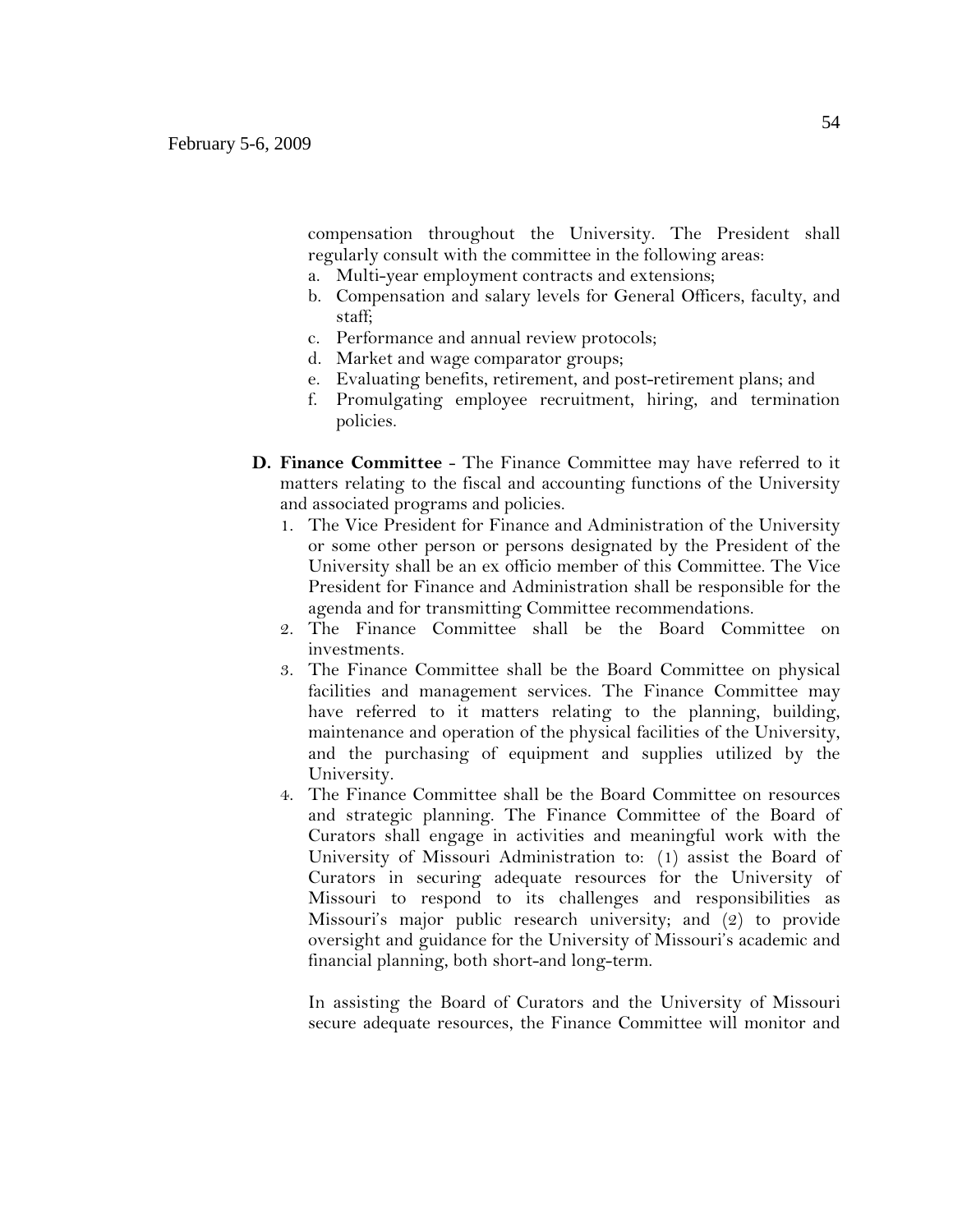recommend changes, as appropriate, in policies and procedures related to:

- a. support from the taxpayers of Missouri, as recommended by the Governor and appropriated by the General Assembly;
- b. federal support for the University of Missouri's research and other educational programs and for student financial aid at both the undergraduate and graduate levels; and
- c. The Committee's role in planning includes leadership leading to the annual establishment and assessment of goals and priorities for the University of Missouri system and its campuses and the intermediate-term strategic planning (three to five year time horizon) and longer term environmental forecasting for the University of Missouri system and its campuses, all intended to assist the University of Missouri in establishing current and future needs of the University of Missouri and systems or means to accomplish the future ambitions of the University of Missouri.

### **E. Governance Committee** –

- 1. The governance committee shall consist of three curators. The board chair and the president of the university shall serve as ex officio members of the committee. Ordinarily, not more than two of the three committee members shall be new in any given year. When possible, the immediate past chair of the board shall serve as chair of the committee.
- 2. The committee shall have a broad mandate from the board to work with the board chair and the president of the university to help the board function effectively, efficiently and with integrity. Its responsibilities shall minimally include:
	- a. ensuring that a substantive orientation process is in place for all new board members
	- b. overseeing, or determining with the board chair and president, the timing and process of periodic board self-assessment;
	- c. encouraging board members to participate periodically in inservice education opportunities;
	- d. ensuring that the board adheres to its rules of conduct, including conflict-of-interest and disclosure policies, and that it otherwise maintains the highest levels of integrity in everything it does; and
	- e. shall periodically review the adequacy of the board's bylaws and other Collected Rules and Regulations adopted by the Board that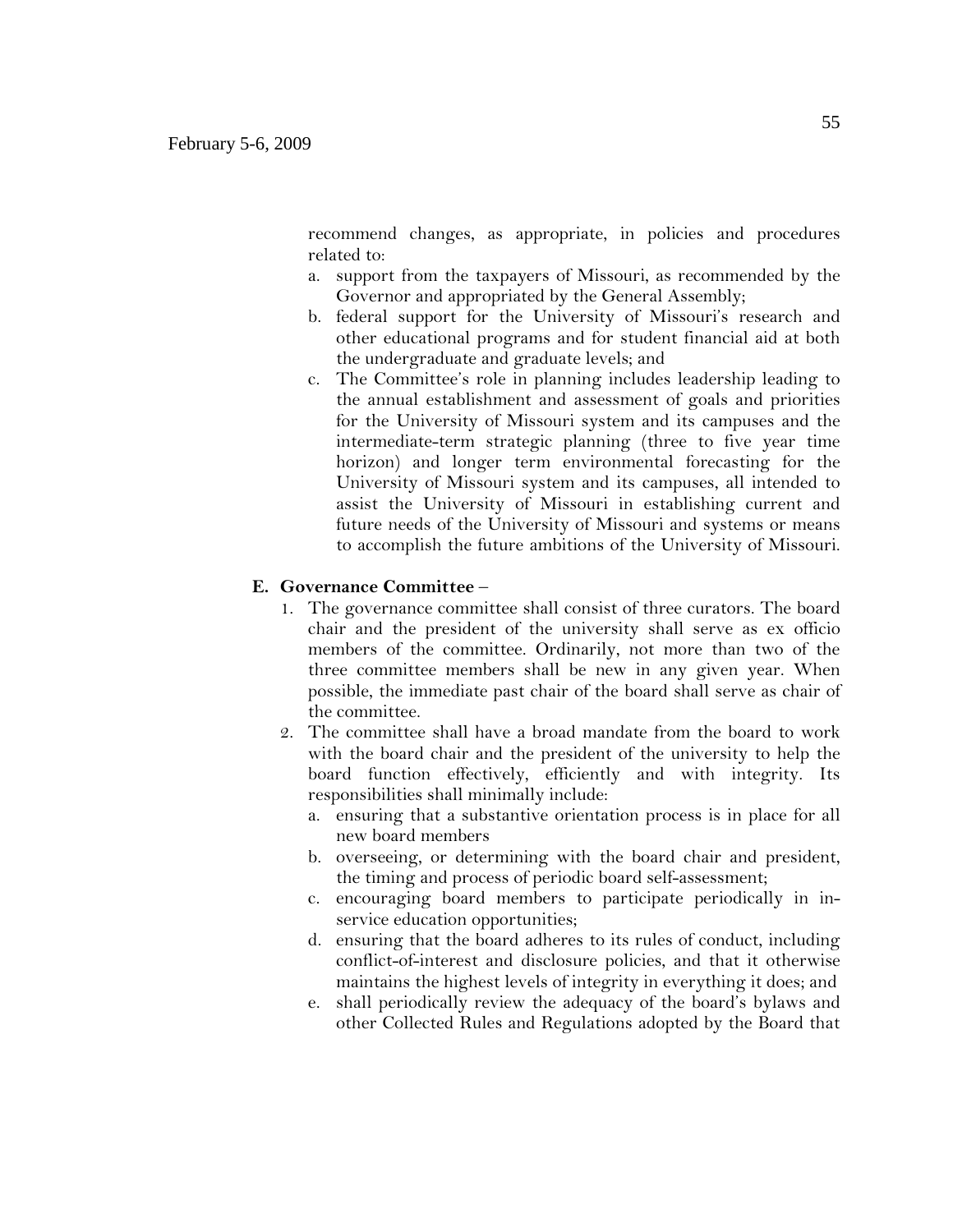pertain to its internal operations. All recommendations for bylaws amendment shall first be considered by this committee.

In sum, this committee is responsible for good governance especially those policies and practices affecting the performance of the governing board and its members in service to the University of Missouri and to the public trust.

**F. Resources and Planning Committee** – The Resources and Planning Committee of the Board of Curators shall engage in activities and meaningful work with the University of Missouri Administration to: (1) assist the Board of Curators in securing adequate resources for the University of Missouri to respond to its challenges and responsibilities as Missouri's major public research university; and (2) to provide oversight and guidance for the University of Missouri's academic and financial planning, both short-and long-term.

In assisting the Board of Curators and the University of Missouri secure adequate resources, the Resources and Planning Committee will monitor and recommend changes, as appropriate, in policies and procedures related to:

- 1. support from the taxpayers of Missouri, as recommended by the Governor and appropriated by the General Assembly;
- 2. federal support for the University of Missouri's research and other educational programs and for student financial aid at both the undergraduate and graduate levels; and

The Committee's role in planning includes leadership leading to the annual establishment and assessment of goals and priorities for the University of Missouri system and its campuses and the intermediateterm strategic planning (three to five year time horizon) and longer term environmental forecasting for the University of Missouri system and its campuses, all intended to assist the University of Missouri in establishing current and future needs of the University of Missouri and systems or means to accomplish the future ambitions of the University of Missouri.

### **G. Duties**

1. Each Committee shall receive such other matters as may be referred to it by the Chair of the Board of Curators.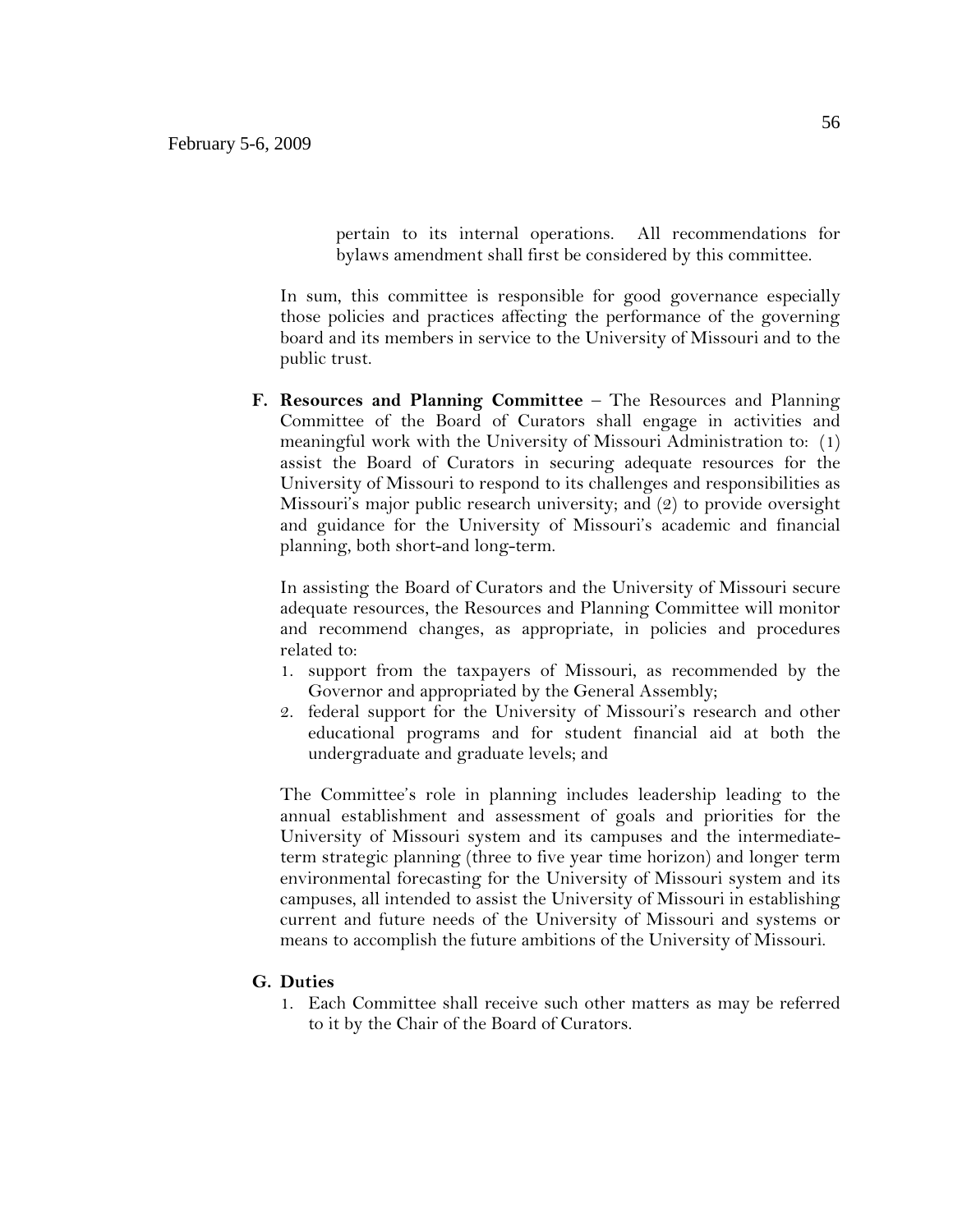- 2. Said Committees shall investigate the matters referred to them and make recommendations to the Board.
- 3. Each of said Committees shall meet as business requires and upon the call of the Chairman of the Committee.

Roll call vote:

Curator Cairns voted yes. Curator Carnahan voted yes. Curator Erdman voted yes. Curator Fraser voted yes. Curator Haggard voted yes. Curator Russell voted yes. Curator Walker voted yes. Curator Walsworth voted yes. Curator Wasinger voted yes.

The motion carried.

### **General Business**

Naming, New Residence Hall, UMKC

It was recommended by Chancellor Morton, endorsed by President Forsee,

recommended by the Physical Facilities and Management Services Committee, moved

by Curator Erdman and seconded by Curator Walker, that the following action be

approved:

the new residence hall at 5000 Oak Street, on the University of Missouri-Kansas City campus, shall be named the "Herman and Dorothy Johnson Residence Hall."

Roll call vote:

Curator Cairns voted yes. Curator Carnahan voted yes.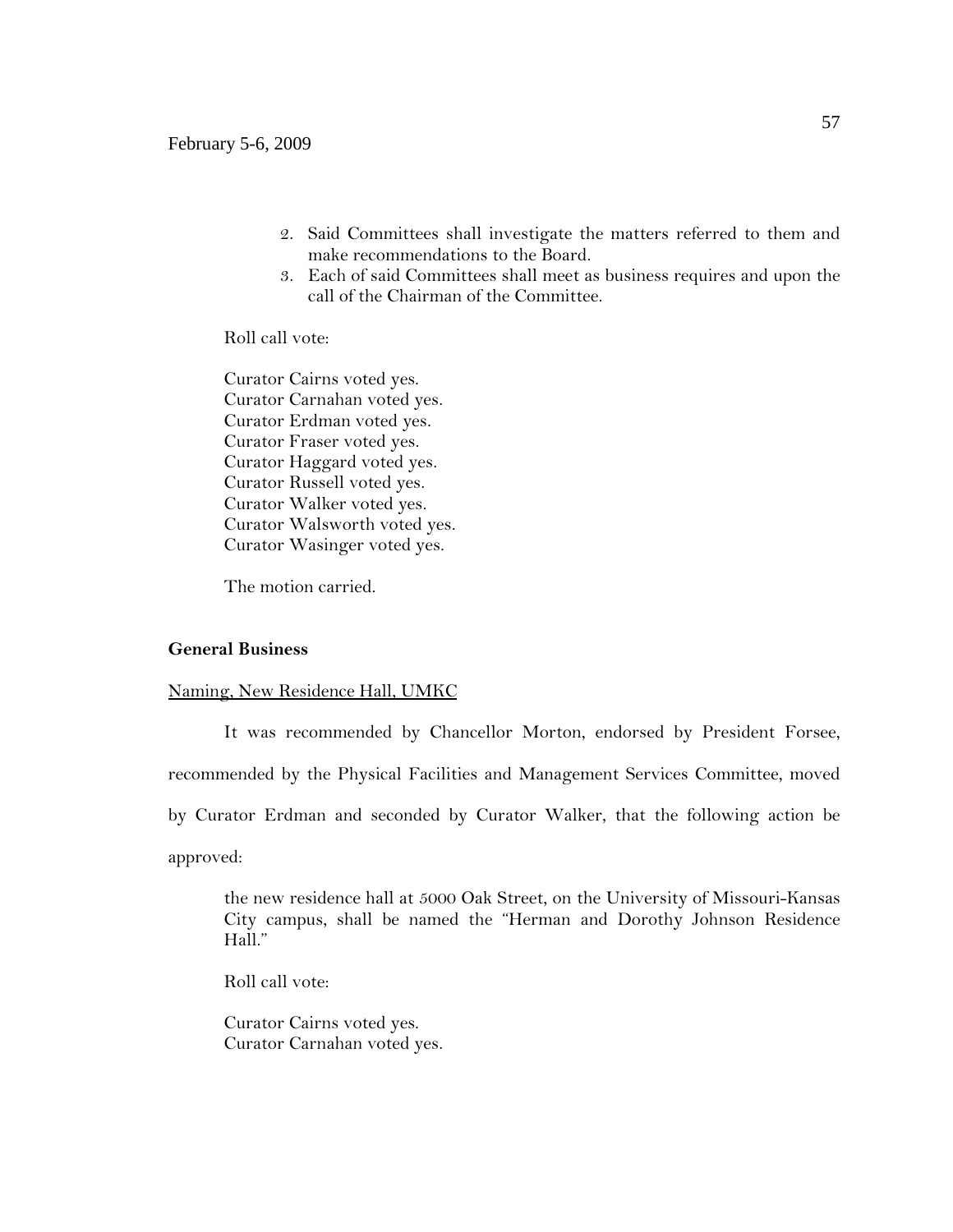Curator Erdman voted yes. Curator Fraser voted yes. Curator Haggard voted yes. Curator Russell voted yes. Curator Walker voted yes. Curator Walsworth voted yes. Curator Wasinger voted yes.

The motion carried.

Good and Welfare of the University – Curator Carnahan would like a draft of the upcoming meeting agenda provided at each board meeting.

### Adjourn Board of Curators Public Session

It was moved by Curator Walsworth and seconded by Curator Russell, that the public session of the meeting of the Board of Curators, February 5-6, 2009, shall be adjourned.

Roll call vote:

Curator Cairns voted yes. Curator Carnahan voted yes. Curator Erdman voted yes. Curator Fraser voted yes. Curator Haggard voted yes. Curator Russell voted yes. Curator Walker voted yes. Curator Walsworth voted yes. Curator Wasinger voted yes.

The motion carried.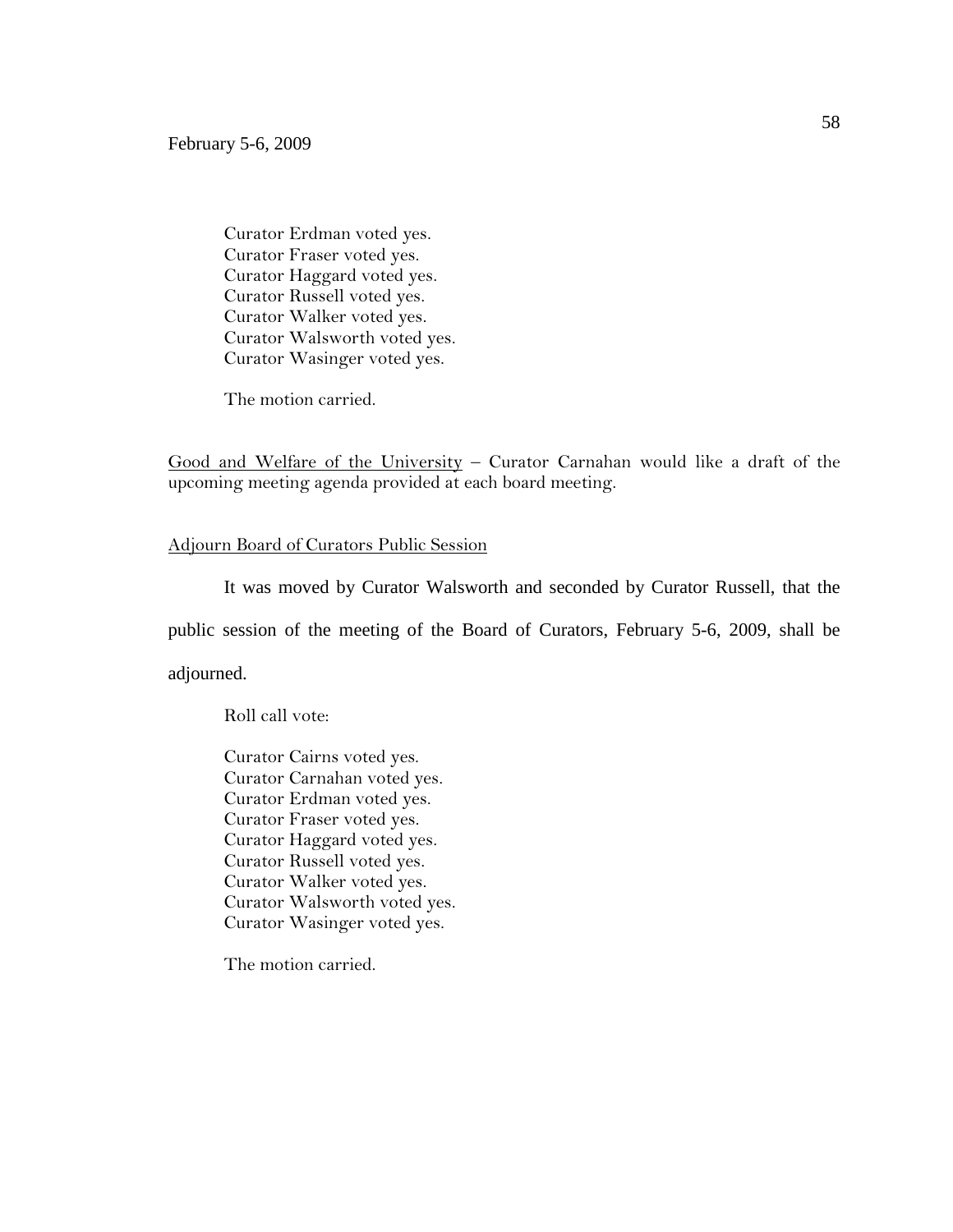There being no further business to come before the Board of Curators, the public session of the meeting adjourned at 10:48 A.M., on February 6, 2009.

A press conference with Chairman Fraser and President Forsee was conducted upon conclusion of the public session.

### **BOARD OF CURATORS MEETING – EXECUTIVE SESSION**

The meeting of the University of Missouri Board of Curators was reconvened in executive session at 11:30 A.M., on Friday, February 6, 2009, in the Donrey Room 211 of the Reynolds Alumni Center, on the University of Missouri-Columbia campus, pursuant to public notice given of said meeting. Curator Bo Fraser, Chairman of the Board of Curators, presided over the meeting.

Present The Honorable Marion H. Cairns, by phone until 11:45 A.M. The Honorable John M. Carnahan III The Honorable Warren K. Erdman The Honorable Bo Fraser The Honorable Judith G. Haggard The Honorable Doug Russell The Honorable Cheryl D.S. Walker The Honorable Don Walsworth The Honorable David G. Wasinger Student Representative Anton H. Luetkemeyer

Also Present Mr. Gary D. Forsee, President, University of Missouri System Mr. Stephen J. Owens, General Counsel Ms. Kathleen M. Miller, Secretary of the Board of Curators